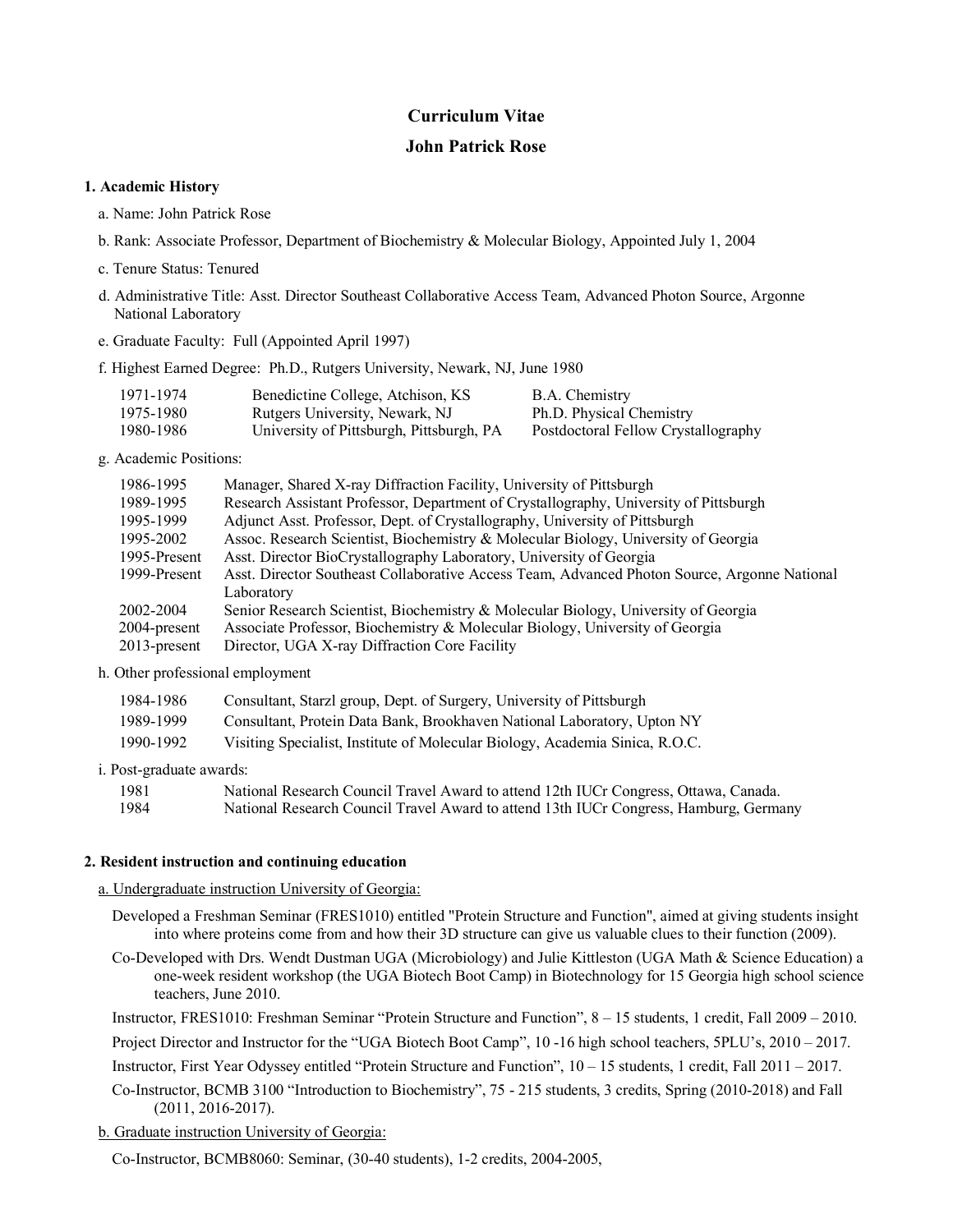Co-Instructor, BCMB8180: Protein Crystallography, (5 – 15 students), 3 credits, Spring 2006, 2008.

Developed a graduate practicum (BCMB8181) entitled "X-ray structure Determination" aimed at giving students handson experience in X-ray structure determination. Topics covered include: crystallization, data collection, phasing methods, model building, structure refinement, structure validation, structure analysis and publication (2008).

Instructor, BCMB 8181: X-ray Structure Determination, (5 - 15 students), 3 credits, Fall 2008, 2010.

Lecturer, BCMB8330: Biomolecular Modeling and Simulation, (12 students), 3 credits, Spring 2010,

- Co-Instructor BCMB8040: Advanced Physical Biochemistry, (5-15 students), 3-5 credits, Fall 2003, 2004, 2005, 2009, 2011.
- Co-Instructor, GRS7770: Graduate Teaching Assistant Seminar: Introduction to teaching, (15 25 students), 2 credits, Fall 2014.
- Lecturer, BCMB4030/6030: Basic Techniques in Biochemistry and Molecular Biology, (12 students), 3 credits, Fall 2017.
- Co-Instructor, BCMB8110: Protein Structure and Function,  $(5 20$  students), 3 credits, Spring 2004, 2007, 2010, 2012, 2014, 2016, 2017.

c. Academic advising: - None.

# **3. Scholarly activities**

## **a. Publications**

- **i. Books authored or co-authored: None**
- **ii. Books edited and co-edited: None**

## **iii. Chapters in books:**

Rose, J.P., M.G. Newton, and B.C. Wang, *Protein Crystallography and X-Ray Diffraction*, in *Imaging Life: Biological Systems from Atoms to Tissues*, G.C. Howard, W.E. Brown, and M. Auer, Eds. Oxford University Press: New York, NY, 2014; pp. 15 - 50.

Chen, C. J.; Rose, J. P.; Newton, M. G.; Liu, Z. J.; Wang, B. C., Chapter 2 Protein Crystallography. In *Modern Protein Chemistry - Practical Aspects*, Howard, G. C.; Brown, W. E., Eds. CRC Press: Boca Raton, FL, 2002; pp 7- 36.

# **iv. Monographs: None**

# **v. Journal Articles: Refereed scholarly articles (128 total)**

- 1. Rose, J.P. and B.-C. Wang, *SAD phasing: History, current impact and future opportunities.* Archives of Biochemistry and Biophysics, 2016. **602**: p. 80-94.
- 2. Xu, C., et al., *Crystal structure of Cry51Aa1: A potential novel insecticidal aerolysin-type beta-pore- forming toxin from Bacillus thuringiensis.* Biochem Biophys Res Commun, 2015.
- 3. Sun, X., et al., *Structural Insights into Substrate Specificity of Feruloyl-CoA 6'-Hydroxylase from Arabidopsis thaliana.* Sci Rep, 2015. **5**: p. 10355.
- 4. Rose, J.P., B.-C. Wang, and M.S. Weiss, *Native SAD is maturing.* IUCrJ, 2015. **2**(4).
- 5. Weinert, T., et al., *Fast native-SAD phasing for routine macromolecular structure determination.* Nat Methods, 2014. **12**(2): p. 131-3.
- 6. Rose, J.P., M.G. Newton, and B.C. Wang, *Protein Crystallography and X-Ray Diffraction*, in *Imaging Life: Biological Systems from Atoms to Tissues*, G.C. Howard, W.E. Brown, and M. Auer, Editors. 2014, Oxford University Press. p. 15.
- 7. Wang, Z.M., et al., *Structural studies of several clinically important oncology drugs in complex with human serum albumin.* Biochimica Et Biophysica Acta-General Subjects, 2013. **1830**(12): p. 5356-5374.
- 8. Stepanyuk, G.A., et al., *Spatial structure of the novel light-sensitive photoprotein berovin from the ctenophore Beroe abyssicola in the Ca(2+)-loaded apoprotein conformation state.* Biochim Biophys Acta, 2013. **1834**(10): p. 2139-46.
- 9. Zhu, J.Y., et al., *Structure of the Archaeoglobus fulgidus orphan ORF AF1382 determined by sulfur SAD from a moderately diffracting crystal.* Acta Crystallogr D Biol Crystallogr, 2012. **68**(Pt 9): p. 1242-52.
- 10. Rose, J.P., W. Dustman, and J. Kittleson, *The UGA Biotech Boot Camp: Introducing Georgia High School Teachers to Biotechnology and the PDB*, in *The Protein Data Bank News Letter* 2012, Research Collaboratory for Structural Bioinformatics Protein Data Bank: Piakatway, NJ. p. 6-7.
- 11. Hempel, J., et al., *Aldehyde Dehydrogenase Catalytic Mechanism A Proposal*, in *Enzymology and Molecular Biology of Carbonyl Metabolism* H. Weiner, et al., Editors. 2012, Springer. p. 53.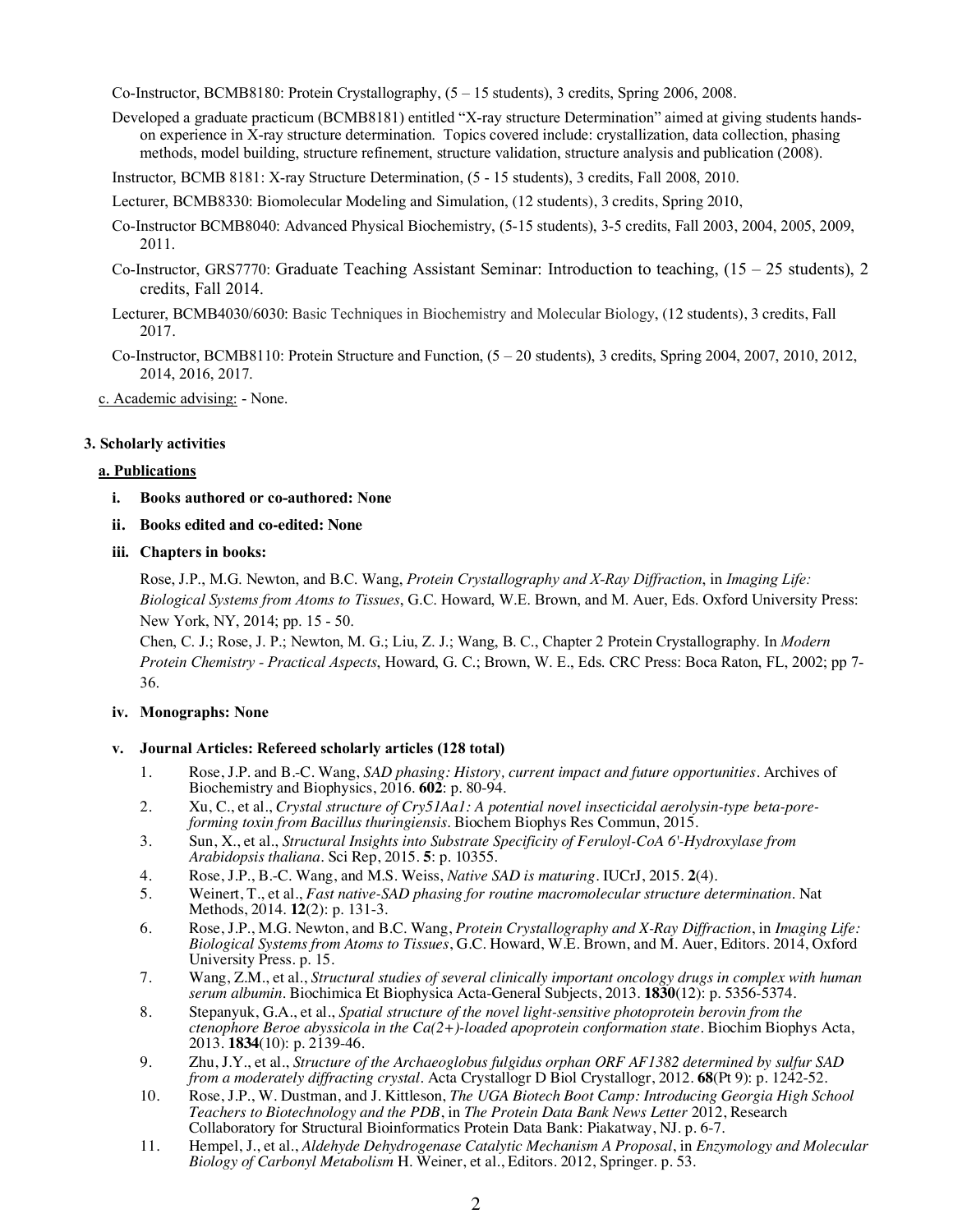- 12. Florence, Q., et al., *The structure of augmenter of liver regeneration crystallized in the presence of 50 mM CdCl2 reveals a novel Cd2Cl4O6 cluster that aids in crystal packing.* Acta Crystallogr D Biol Crystallogr, 2012. **68**(Pt 9): p. 1128-33.
- 13. Stepanyuk, G.A., et al., *Structure based mechanism of the Ca(2+)-induced release of coelenterazine from the Renilla binding protein.* Proteins, 2009. **74**(3): p. 583-93.
- 14. Shaw, N., et al., *(NZ)CH...O contacts assist crystallization of a ParB-like nuclease.* BMC Struct Biol, 2007. **7**: p. 46.
- 15. Kelley, L.L., et al., *Structure of the hypothetical protein PF0899 from Pyrococcus furiosus at 1.85 A resolution.* Acta Crystallogr Sect F Struct Biol Cryst Commun, 2007. **63**(Pt 7): p. 549-52.
- 16. Gerwe, B., et al., *Structural and transcriptional analyses of a purine nucleotide-binding protein from Pyrococcus furiosus: a component of a novel, membrane-bound multiprotein complex unique to this hyperthermophilic archaeon.* J Struct Funct Genomics, 2007. **8**(1): p. 1-10.
- 17. Fu, Z.-Q., et al., *A parallel program using SHELXD for quick heavy-atom partial structural solution on high-performance computers.* Journal of Applied Crystallography, 2007. **40**(2): p. 387-390.
- 18. Das, A., et al., *Characterization of a corrinoid protein involved in the C1 metabolism of strict anaerobic bacterium Moorella thermoacetica.* Proteins, 2007. **67**(1): p. 167-76.
- 19. Dailey, H.A., et al., *Altered orientation of active site residues in variants of human ferrochelatase. Evidence for a hydrogen bond network involved in catalysis.* Biochemistry, 2007. **46**(27): p. 7973-9.
- 20. Cacciapuoti, G., et al., *The first agmatine/cadaverine aminopropyl transferase: biochemical and structural characterization of an enzyme involved in polyamine biosynthesis in the hyperthermophilic archaeon Pyrococcus furiosus.* J Bacteriol, 2007. **189**(16): p. 6057-67.
- 21. Wang, Y., et al., *Reconstruction of ancient genome and gene order from complete microbial genome sequences.* J Theor Biol, 2006. **239**(4): p. 494-8.
- 22. Ruble, J.R., B.C. Wang, and J.P. Rose, *A simple method for motorized alignment of Osmic confocal optics.* Journal of Applied Crystallography, 2006. **39**: p. 892-894.
- 23. Rose, J.P., et al., *High throughput de novo structure determination on a home source using quick soaks, ACTOR and parameter space screening.* Rigaku, J., 2006. **23**: p. 3-12.
- 24. Hiyama, T.B., et al., *Structural basis of CoA recognition by the Pyrococcus single-domain CoA-binding proteins.* J Struct Funct Genomics, 2006. **7**(3-4): p. 119-29.
- 25. Zhou, W., et al., *Isolation, crystallization and preliminary X-ray analysis of a methanol-induced corrinoid protein from Moorella thermoacetica.* Acta Crystallogr Sect F Struct Biol Cryst Commun, 2005. **61**(Pt 5): p. 537-40.
- 26. Xu, H., et al., *Away from the edge II: in-house Se-SAS phasing with chromium radiation.* Acta Crystallogr D Biol Crystallogr, 2005. **61**(Pt 7): p. 960-6.
- 27. Wang, B.C., et al., *Protein production and crystallization at SECSG -- an overview.* J Struct Funct Genomics, 2005. **6**(2-3): p. 233-43.
- 28. Tempel, W., et al., *Three-dimensional structure of GlcNAcalpha1-4Gal releasing endo-beta-galactosidase from Clostridium perfringens.* Proteins, 2005. **59**(1): p. 141-4.
- 29. Shah, A.K., et al., *On increasing protein-crystallization throughput for X-ray diffraction studies.* Acta Crystallogr D Biol Crystallogr, 2005. **61**(Pt 2): p. 123-9.
- 30. Newton, M.G., et al., *A non-natural dinucleotide containing an isomeric L-related deoxynucleoside: dinucleotide inhibitors of anti-HIV integrase activity.* Acta Crystallogr C, 2005. **61**(Pt 8): p. o518-20.
- 31. Liu, Z.J., et al., *The high-throughput protein-to-structure pipeline at SECSG.* Acta Crystallogr D Biol Crystallogr, 2005. **61**(Pt 6): p. 679-84.
- 32. Liu, Z.J., et al., *Salvaging Pyrococcus furiosus protein targets at SECSG.* J Struct Funct Genomics, 2005. **6**(2-3): p. 121-7.
- 33. Liu, Z.J., et al., *Parameter-space screening: a powerful tool for high-throughput crystal structure determination.* Acta Crystallogr D Biol Crystallogr, 2005. **61**(Pt 5): p. 520-7.
- 34. Kataeva, I., et al., *Improving solubility of Shewanella oneidensis MR-1 and Clostridium thermocellum JW- 20 proteins expressed into Esherichia coli.* J Proteome Res, 2005. **4**(6): p. 1942-51.
- 35. Fu, Z.Q., J. Rose, and B.C. Wang, *SGXPro: a parallel workflow engine enabling optimization of program performance and automation of structure determination.* Acta Crystallogr D Biol Crystallogr, 2005. **61**(Pt 7): p. 951-9.
- 36. Deng, L., et al., *All three Ca2+-binding loops of photoproteins bind calcium ions: the crystal structures of calcium-loaded apo-aequorin and apo-obelin.* Protein Sci, 2005. **14**(3): p. 663-75.
- 37. Deng, L., et al., *All three Ca [superscript 2+]-binding loops of photoproteins bind calcium ions: The crystal structures of calcium-loaded apo-aequorin and apo-obelin.* Protein Sci., 2005. **14**(3).
- 38. Arendall, W.B., 3rd, et al., *A test of enhancing model accuracy in high-throughput crystallography.* J Struct Funct Genomics, 2005. **6**(1): p. 1-11.
- 39. Tempel, W., et al., *Structural genomics of Pyrococcus furiosus: X-ray crystallography reveals 3D domain swapping in rubrerythrin.* Proteins, 2004. **57**(4): p. 878-82.
- 40. Tempel, W., et al., *Structure of mouse Golgi alpha-mannosidase IA reveals the molecular basis for substrate specificity among class 1 (family 47 glycosylhydrolase) alpha1,2-mannosidases.* J Biol Chem, 2004. **279**(28): p. 29774-86.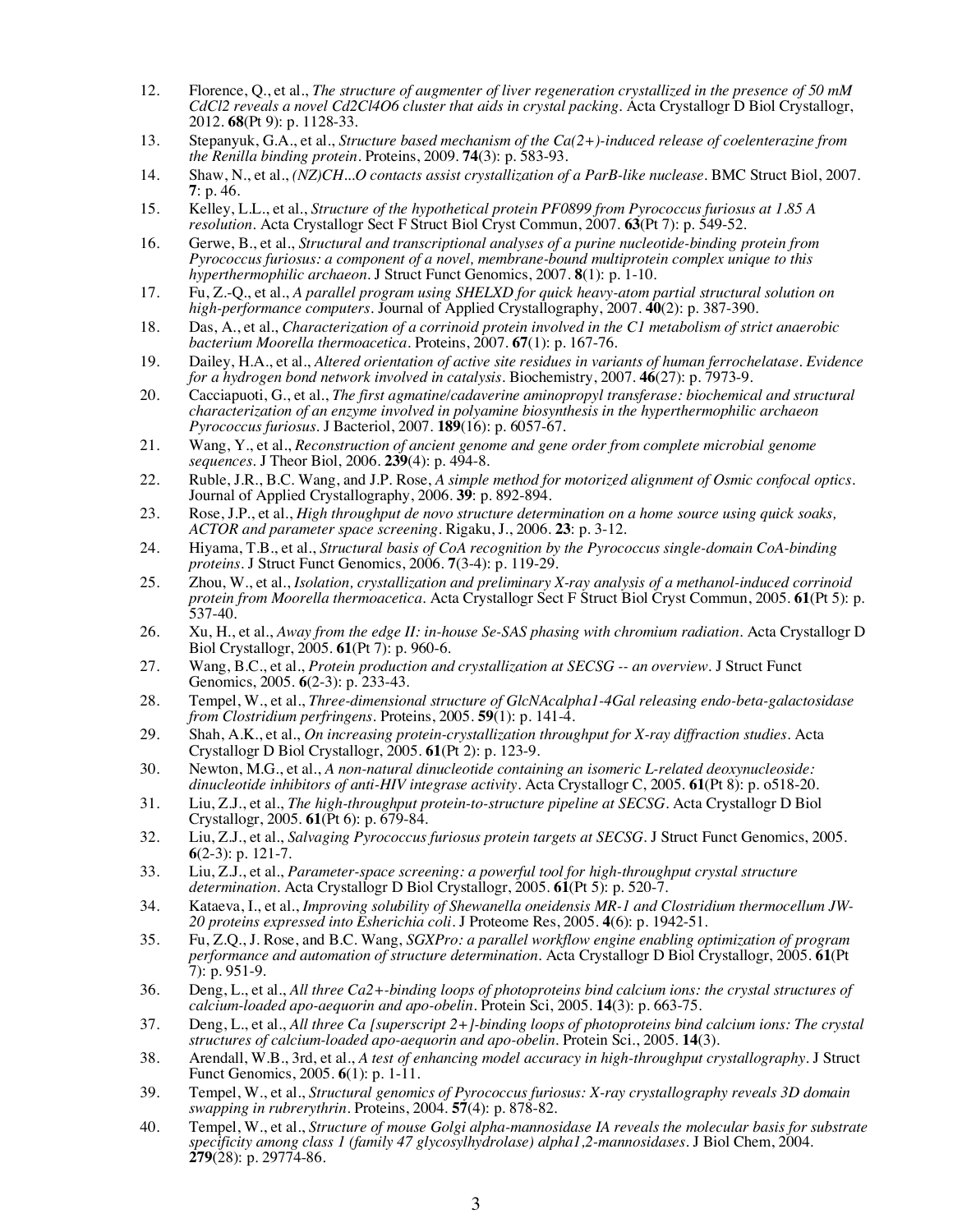- 41. Schubot, F.D., et al., *Structural basis for the exocellulase activity of the cellobiohydrolase CbhA from Clostridium thermocellum.* Biochemistry, 2004. **43**(5): p. 1163-70.
- 42. Rose, J.P., et al., *Practical aspects of SAS phasing using chromium X-rays.* Rigaku, J., 2004. **21**: p. 1-9.
- 43. Kataeva, I.A., et al., *Interactions between immunoglobulin-like and catalytic modules in Clostridium thermocellum cellulosomal cellobiohydrolase CbhA.* Protein Eng Des Sel, 2004. **17**(11): p. 759-69.
- 44. Jin, S., et al., *X-ray crystal structure of Desulfovibrio vulgaris rubrerythrin with zinc substituted into the [Fe(SCys)4] site and alternative diiron site structures.* Biochemistry, 2004. **43**(11): p. 3204-13.
- 45. Jin, S., et al., *Displacement of iron by zinc at the diiron site of Desulfovibrio vulgaris rubrerythrin: X-ray crystal structure and anomalous scattering analysis.* J Inorg Biochem, 2004. **98**(5): p. 786-96.
- 46. Fu, Z.Q., J.P. Rose, and B.C. Wang, *Monitoring the anomalous scattering signal and noise levels in X-ray diffraction of crystals.* Acta Crystallogr D Biol Crystallogr, 2004. **60**(Pt 3): p. 499-506.
- 47. Deng, L., et al., *Structure determination of fibrillarin from the hyperthermophilic archaeon Pyrococcus furiosus.* Biochem Biophys Res Commun, 2004. **315**(3): p. 726-32.
- 48. Deng, L., et al., *Preparation and X-ray crystallographic analysis of the Ca2+-discharged photoprotein obelin.* Acta Crystallogr D Biol Crystallogr, 2004. **60**(Pt 3): p. 512-4.
- 49. Deng, L., et al., *Crystal structure of a Ca2+-discharged photoprotein: implications for mechanisms of the calcium trigger and bioluminescence.* J Biol Chem, 2004. **279**(32): p. 33647-52.
- 50. Deng, L., et al., Crystallization and preliminary X-ray analysis of GlcNAc alpha 1,4Gal-releasing endo-<br>beta-galactosidase from Clostridium perfringens. Acta Crystallogr D Biol Crystallogr, 2004. 60(Pt 3): p. 537-8.
- 51. Chen, L., et al., *The hyperthermophile protein Sso10a is a dimer of winged helix DNA-binding domains linked by an antiparallel coiled coil rod.* J Mol Biol, 2004. **341**(1): p. 73-91.
- 52. Wu, C.K., et al., *The crystal structure of augmenter of liver regeneration: A mammalian FAD-dependent sulfhydryl oxidase.* Protein Sci, 2003. **12**(5): p. 1109-18.
- 53. Vysotski, E.S., et al., *Violet bioluminescence and fast kinetics from W92F obelin: structure-based proposals for the bioluminescence triggering and the identification of the emitting species.* Biochemistry, 2003. **42**(20): p. 6013-24.
- 54. Liu, Z.J., et al., *Atomic resolution structure of obelin: soaking with calcium enhances electron density of the second oxygen atom substituted at the C2-position of coelenterazine.* Biochem Biophys Res Commun, 2003. **311**(2): p. 433-9.
- 55. Karaveg, K., et al., *Crystallization and preliminary X-ray diffraction analysis of lectin-1 from Pseudomonas aeruginosa.* Acta Crystallogr D Biol Crystallogr, 2003. **59**(Pt 7): p. 1241-2.
- 56. Adams, M.W., et al., *The Southeast Collaboratory for Structural Genomics: a high-throughput gene to structure factory.* Acc Chem Res, 2003. **36**(3): p. 191-8.
- 57. Srinivasan, V., et al., *Towards the crystal structure of glycerol dehydrogenase from Thermotoga maritima.* Acta Crystallogr D Biol Crystallogr, 2002. **58**(Pt 5): p. 867-9.
- 58. Jin, S., et al., *X-ray crystal structures of reduced rubrerythrin and its azide adduct: a structure-based mechanism for a non-heme diiron peroxidase.* J Am Chem Soc, 2002. **124**(33): p. 9845-55.
- 59. Chen, C.J., et al., *Protein Crystallography*, in *Modern Protein Chemistry - Practical Aspects*, G.C. Howard and W.E. Brown, Editors. 2002, CRC Press: Boca Raton, FL. p. 7-36.
- 60. Wu, C.K., et al., *Structures of an unliganded neurophysin and its vasopressin complex: implications for binding and allosteric mechanisms.* Protein Sci, 2001. **10**(9): p. 1869-80.
- 61. Wu, C.K., et al., *The 2.0 A structure of human ferrochelatase, the terminal enzyme of heme biosynthesis.* Nat Struct Biol, 2001. **8**(2): p. 156-60.
- 62. Vysotski, E.S., et al., *Preparation and X-ray crystallographic analysis of recombinant obelin crystals diffracting to beyond 1.1 A.* Acta Crystallogr D Biol Crystallogr, 2001. **57**(Pt 12): p. 1919-21.
- 63. Vysotski, E.S., et al. *Crystal Structure of the Calcium-Regulated Photoprotein Obelin Solved at 1.1Å Resolution: Implications for the Mechanism of Bioluminescence*. in *Proceedings of the 11th international symposium on bioluminescence and chemiluminescence*. 2001.
- 64. Tempel, W., et al., *The xenograft antigen in complex with GS-1-B4 lectin: crystallization and preliminary X- ray analysis.* Acta Crystallogr D Biol Crystallogr, 2001. **57**(Pt 11): p. 1639-42.
- 65. Schubot, F.D., et al., *Structural basis for the substrate specificity of the feruloyl esterase domain of the cellulosomal xylanase Z from Clostridium thermocellum.* Biochemistry, 2001. **40**(42): p. 12524-32.
- 66. Schubot, F.D., et al., *Crystal structure of the transcription factor sc-mtTFB offers insights into mitochondrial transcription.* Protein Sci, 2001. **10**(10): p. 1980-8.
- 67. Rose, J.P., et al., *Using Single Wavelength Anomalous Scattering Data For In-House Protein Structure Determination.* Rigaku, J., 2001. **18**: p. 4-12.
- 68. Liu, Z.-J., et al. *Crystal Structure of the Calcium-Regulated Photoprotein Obelin solved at 1.1Å*. in *Proceedings of the 11th international symposium on bioluminescence and chemiluminescence*. 2001.
- 69. Farmer, C.S., et al., *The crystal structures of Phascolopsis gouldii wild type and L98Y methemerythrins: structural and functional alterations of the O2 binding pocket.* J Biol Inorg Chem, 2001. **6**(4): p. 418-29.
- 70. Deng, L., et al., *Structural basis for the emission of violet bioluminescence from a W92F obelin mutant.* FEBS Lett, 2001. **506**(3): p. 281-5.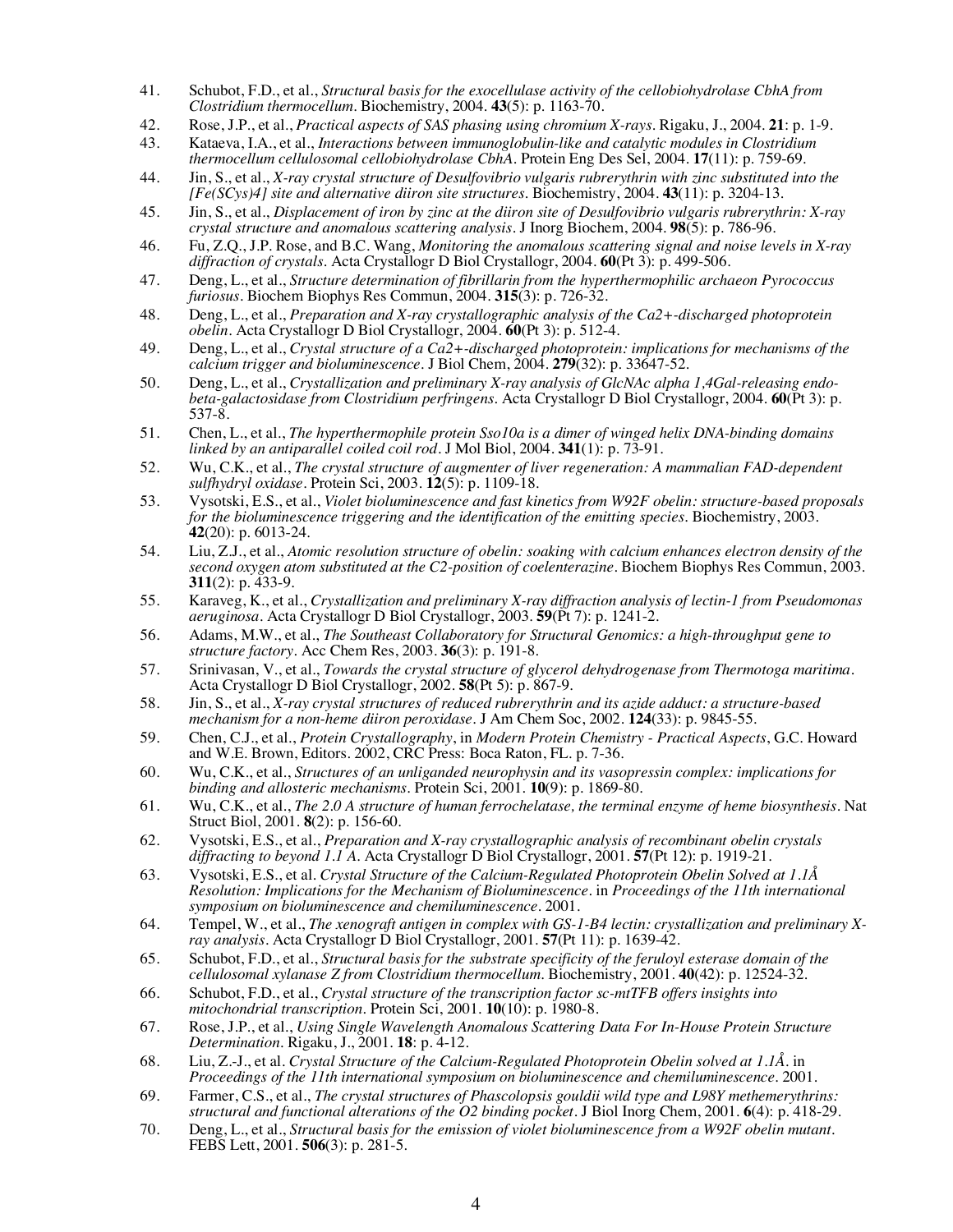- 71. Wu, C.K., et al., *Expression, purification, crystallization and preliminary x-ray analysis of the augmenter of liver regeneration.* Protein and Peptide Letters, 2000. **7**(1): p. 25-32.
- 72. Schubot, F.D., et al., *Crystallization and preliminary X-ray diffraction analysis of the mitochondrial transcription factor sc-mtTFB from Saccharomyces cerevisiae.* Acta Crystallogr D Biol Crystallogr, 2000. **56**(Pt 7): p. 902-3.
- 73. Liu, Z.J., et al., *Structure of the Ca2+-regulated photoprotein obelin at 1.7 A resolution determined directly from its sulfur substructure.* Protein Sci, 2000. **9**(11): p. 2085-93.
- 74. Dailey, H.A., et al., *Ferrochelatase at the millennium: structures, mechanisms and [2Fe-2S] clusters.* Cell Mol Life Sci, 2000. **57**(13-14): p. 1909-26.
- 75. Blum, D.L., et al., *Crystallization and preliminary X-ray analysis of the Clostridium thermocellum cellulosome xylanase Z feruloyl esterase domain.* Acta Crystallogr D Biol Crystallogr, 2000. **56**(Pt 8): p. 1027-9.
- 76. Wang, K.F., et al., *Purification, crystallization and preliminary X-ray analysis of Drosophila melanogaster ferrochelatase.* Acta Crystallogr D Biol Crystallogr, 1999. **55**(Pt 6): p. 1201-3.
- 77. Vysotski, E.S., et al., *Preparation and preliminary study of crystals of the recombinant calcium-regulated photoprotein obelin from the bioluminescent hydroid Obelia longissima.* Acta Crystallogr D Biol Crystallogr, 1999. **55**(Pt 11): p. 1965-6.
- 78. Rose, J.P., et al., *GETENTRY: a simple Unix script for accessing the Protein Data Bank's anonymous ftp server.* Journal of Applied Crystallography, 1999. **32**(6): p. 1190-1190.
- 79. Hu, B., et al., *Improved crystals of bovine neurophysin II complexed with vasopressin.* Protein and Peptide Letters, 1999. **6**(2): p. 111-114.
- 80. Hempel, J., et al., *Aldehyde dehydrogenase catalytic mechanism. A proposal.* Adv Exp Med Biol, 1999. **463**: p. 53-9.
- 81. Chen, C.J., et al., *Low-salt crystallization of T7 RNA polymerase: a first step towards the transcription bubble complex.* Acta Crystallogr D Biol Crystallogr, 1999. **55**(Pt 6): p. 1188-92.
- 82. Carter, D.C., et al., *PCAM: a multi-user facility-based protein crystallization apparatus for microgravity.* Journal of Crystal Growth, 1999. **196**(2-4): p. 610-622.
- 83. Burden, A.E., et al., *Human ferrochelatase: crystallization, characterization of the [2Fe-2S] cluster and determination that the enzyme is a homodimer.* Biochim Biophys Acta, 1999. **1435**(1-2): p. 191-7.
- 84. Breslow, E., et al., *Structural basis of neurophysin hormone specificity: Geometry, polarity, and polarizability in aromatic ring interactions.* Protein Sci, 1999. **8**(4): p. 820-31.
- 85. Velikson, B., et al., *Structural modeling of the pro-ocytocin-neurophysin precursor.* Protein Eng, 1998. **11**(10): p. 909-16.
- 86. Sun, Y.J., et al., *The structure of glutamine-binding protein complexed with glutamine at 1.94 A resolution: comparisons with other amino acid binding proteins.* J Mol Biol, 1998. **278**(1): p. 219-29.
- 87. Wu, C.-K., et al., *The Three-Dimensional Structure of Green Fluorescent Protein Resembles a Lantern*, in *Bioluminescence and Chemiluminescence: Molecular Reporting with Photons*, J.W. Hastings, L.J. Kricka, and P.E. Stanley, Editors. 1997, John Wiley & Sons: London. p. 399-402.
- 88. Rose, J.P., et al., *Crystallization and preliminary crystallographic data for the augmenter of liver regeneration.* Acta Crystallogr D Biol Crystallogr, 1997. **53**(Pt 3): p. 331-4.
- 89. Rose, J.P. and B.C. Wang, *X-stream - Cryocrystallography.* Rigaku, J., 1997. **14**: p. 4-11.
- 90. Liu, Z.J., et al., *The first structure of an aldehyde dehydrogenase reveals novel interactions between NAD and the Rossmann fold.* Nat Struct Biol, 1997. **4**(4): p. 317-26.
- 91. Liu, Z.J., et al., *Crystal structure of a class 3 aldehyde dehydrogenase at 2.6 A resolution.* Adv Exp Med Biol, 1997. **414**: p. 1-7.
- 92. Hempel, J., et al., *Conserved residues in the aldehyde dehydrogenase family. Locations in the class 3 tertiary structure.* Adv Exp Med Biol, 1997. **414**: p. 9-13.
- 93. Wu, C.K., et al., *Crystals of ligand-free bovine neurophysin II.* Acta Crystallogr D Biol Crystallogr, 1996. **52**(Pt 5): p. 946-9.
- 94. Rose, J.P., et al., *Crystal structure of the neurophysin-oxytocin complex.* Nat Struct Biol, 1996. **3**(2): p. 163- 9.
- 95. Hu, B., et al., *Preliminary crystallographic analysis of bovine neurophysin II complexed with the hormones vasopressin and hydrin I.* Protein and Peptide Letters, 1996. **3**(5): p. 351-354.
- 96. Hsiao, C.D., et al., *The crystal structure of glutamine-binding protein from Escherichia coli.* J Mol Biol, 1996. **262**(2): p. 225-42.
- 97. Tritcak, T.R., et al., *Unusual Migration of Manganese to an Arene via Protonation of an Agostic n1-3:ch- cyclohenenyl complex.* J. Chem. Soc. Dalton, 1995. **6**: p. 931-935.
- 98. Sun, J., et al., *Progress toward the tertiary structure of (class 3) aldehyde dehydrogenase.* Adv Exp Med Biol, 1995. **372**: p. 71-7.
- 99. Zeng, K., et al., *A surface mutant (G82R) of a human alpha-glutathione S-transferase shows decreased thermal stability and a new mode of molecular association in the crystal.* Proteins, 1994. **20**(3): p. 259-63.
- 100. Wang, B.C., et al., *The octameric histone core of the nucleosome. Structural issues resolved.* J Mol Biol, 1994. **236**(1): p. 179-88.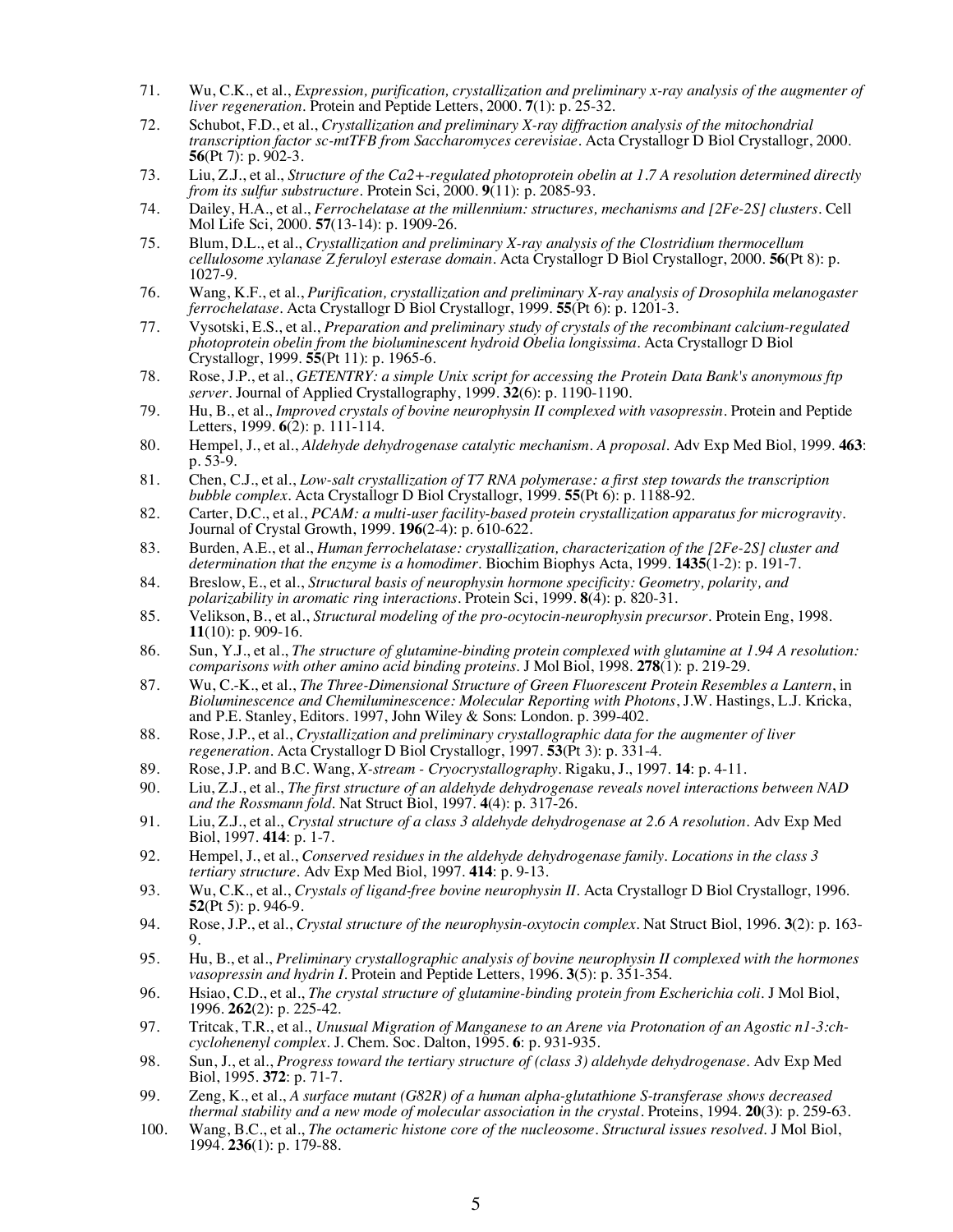- 101. Sousa, R., J. Rose, and B.C. Wang, *The thumb's knuckle. Flexibility in the thumb subdomain of T7 RNA polymerase is revealed by the structure of a chimeric T7/T3 RNA polymerase.* J Mol Biol, 1994. **244**(1): p. 6-12.
- 102. Hsiao, C.D., et al., *Crystals of glutamine-binding protein in various conformational states.* J Mol Biol, 1994. **240**(1): p. 87-91.
- 103. Fu, J.H., et al., *New crystal forms of a micro-class glutathione S-transferase from rat liver.* Acta Crystallogr D Biol Crystallogr, 1994. **50**(Pt 2): p. 219-24.
- 104. Baldwin, K.P., et al., *Crystal Structure of 1,2:5,6:9,10:13,14:17,18:21,22:25,26:29,30:33,34:37,38 Decabenzo-3,7,11,15,19,23,27,31,35,39-Decadehydro [40] annulene (C80 H40), a 40 Membered Macrocyclic Ring and the Synthesis and Characterization of its 80 (C160 H80), 120 (C240 H120), 160 (C320 H160) and 200 (C400 H200) Membered Ring Homologs.* Chem. Soc. Chem. Commun., 1994. **240**: p. 1257-1258.
- 105. Wang, B.C. and J.P. Rose. *Structural Studies of the Neurophysin-Hormone System*. in *Second Republic of China-Japan Seminar on Crystallography*. 1993. Taipei, Taiwan, ROC.
- 106. Sousa, R., et al., *Crystal structure of bacteriophage T7 RNA polymerase at 3.3 A resolution.* Nature, 1993. **364**(6438): p. 593-9.
- 107. Uekusa, H., et al., *Magento-Structural Correlations of Dimeric Copper (II) Trichloroacetates.* Acta Cryst., 1992. **B48**: p. 650-667.
- 108. Chen, P., et al., *Reactive sites of an anticarcinogenic Bowman-Birk proteinase inhibitor are similar to other trypsin inhibitors.* J Biol Chem, 1992. **267**(3): p. 1990-4.
- 109. Alvarez-Larena, A., et al., *Crystal Structure of (E)-2,3,6-trimethoxypenta-fulvene-1-carbonitrile, (CH3O)3(C6H2)(CN).* Zeitschrift fur Kristallographic - New Crystal Structures, 1992. **204**: p. 12-14.
- 110. Rose, J.P., et al., *Crystallographic analysis of the neurophysin-oxytocin complex. A preliminary report.* J Mol Biol, 1991. **221**(1): p. 43-5.
- 111. Hempel, J., et al., *Rat class 3 aldehyde dehydrogenase: crystals and preliminary analysis.* Adv Exp Med Biol, 1991. **284**: p. 9-11.
- 112. Fu, J.H., et al., *Crystals of isoenzyme 3-3 of rat liver glutathione S-transferase with and without inhibitor.* Acta Crystallogr B, 1991. **47 ( Pt 5)**: p. 813-4.
- 113. Chen, L.Q., et al., *Crystal structure of a bovine neurophysin II dipeptide complex at 2.8 A determined from the single-wavelength anomalous scattering signal of an incorporated iodine atom.* Proc Natl Acad Sci U S A, 1991. **88**(10): p. 4240-4.
- 114. Chen, C.J., et al., *Preliminary crystallographic analysis of cardiotoxin V with major fusion activity from Taiwan cobra (Naja naja atra) venom.* J Mol Biol, 1991. **219**(4): p. 591-2.
- 115. Benatan, E., et al., *Crystals of a bovine neurophysin II tripeptide complex.* J Mol Biol, 1991. **222**(1): p. 23-5.
- 116. Rose, J.P. and B.C. Wang, *Factors Affecting the Data Reproducibility on an Area Detector.* J. Appl. Cryst., 1990. **23**: p. 234-240.
- 117. Rose, J.P., et al., *Preliminary crystallographic analysis of class 3 rat liver aldehyde dehydrogenase.* Proteins, 1990. **8**(4): p. 305-8.
- 118. Chung, Y.-J., et al., *Crystallographic Structure of Phage T7 RNA Polymerase at a Resolution of 4.0Å*, in *Structure and Function of Nucleic Acids and Proteins*, F.Y.H. Wu and C.W. Wu, Editors. 1990, Raven Press Ltd.: New York.
- 119. Sousa, R., et al., *Single crystals of bacteriophage T7 RNA polymerase.* Proteins, 1989. **5**(4): p. 266-70.
- 120. Chung, Y.J., et al., *Three-Dimensional Structure of Bacteriophage T7 RNA Polymerase*, in *Gene Regulation and AIDS: Transcription Activation, Retroviruses, and Pathogenesis*, T.S. Papas, Editor. 1989, Gulf: Houston. p. 3-7.
- 121. Chen, P., et al., *Preliminary crystallographic analysis of glutamine-binding protein from Escherichia coli.* J Mol Biol, 1989. **205**(2): p. 459-60.
- 122. Chang, W.R., et al., *A new crystal form of ricin-OR.* Eur J Biochem, 1989. **180**(2): p. 327-8.
- 123. Rose, J.P., et al., *Crystals of modified bovine neurophysin II.* Eur J Biochem, 1988. **174**(1): p. 145-7.
- 124. Yang, D.S.C., et al., *Structure of Thiamin Dinitrate.* Acta Crystallographica Section C-Crystal Structure Communications, 1987. **43**: p. 313-316.
- 125. Francavilla, A., et al., *Extraction and partial purification of a hepatic stimulatory substance in rats, mice, and dogs.* Cancer Res, 1987. **47**(21): p. 5600-5.
- 126. Yang, D.S., et al., *Single crystals of a winter flounder antifreeze polypeptide.* J Mol Biol, 1986. **189**(4): p. 725.
- 127. Rose, J.P. and R.A. Lalancette, *Dichlorobis(triphenylphospine oxide) Zinc II.* Acta Cryst., 1980. **B36**: p. 2409-2411.
- 128. Fawcett, T.J., et al., *Molecular Structure of the Copper Amino Acid Complexes Bis (L-leucinato) Copper II and Bis(D,L-2-aminobutyrato) Copper II.* Inorg. Chem., 1979. **18**: p. 327-332.

### **vi. Bulletins or reports:**

Rose, J.P., Using the BCL Microvax II. TR-87-2, Department of Crystallography, University of Pittsburgh (1987).

Rose, J.P., A Guide to Data Collection on the SXDF Nicolet X100A Area Detector. TR-89-1, Department of Crystallography, University of Pittsburgh (1989).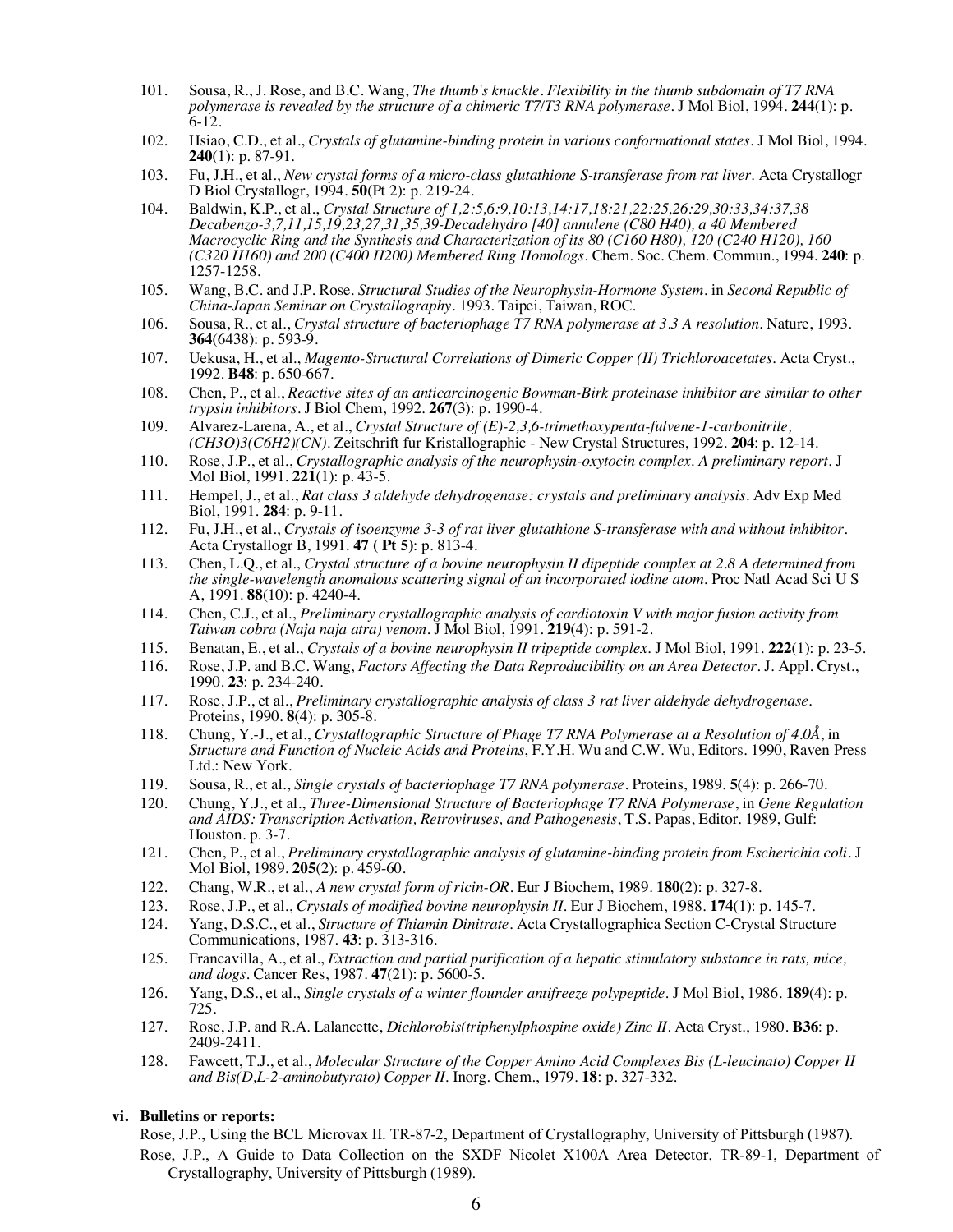Rose, J.P., The PROTEUM User Guide. Bruker-AXS, Madison WI (2003).

#### **vii. Abstracts:**

Abstracts of many of the conference presentations (below) were printed in the conference programs.

#### **viii. Book reviews: None**

- **ix. Works submitted but not yet accepted:**
- **x. Other work:**

#### **Data Sets Deposited in the Protein Data Bank depositions since 2004-2008**

- Jin, S., Kurtz Jr., D.M., Liu, Z.-J., Rose, J., Wang, B.-C., *X-ray crystal structure of Desulfovibrio vulgaris rubrerythrin with displacement of iron by zinc at the diiron site*, Protein Data Bank Entry, 1S2Z, 1/12/04
- Jin, S., Kurtz Jr., D.M., Liu, Z.-J., Rose, J., Wang, B.-C., *X-ray crystal structure of Desulfovibrio vulgaris rubrerythrin with displacement of iron by zinc at the diiron site*, Protein Data Bank Entry, 1S30, 1/12/04
- Deng, L., Markova, S.V., Vysotski, E.S., Liu, Z.-J., Lee, J., Rose, J., Wang, B.-C., Southeast Collaboratory for Structural Genomics (SECSG), *Crystal structure of a Ca2+-discharged photoprotein: Implications for the mechanisms of the calcium trigger and the bioluminescence*, Protein Data Bank Entry, 1S36, 1/12/04
- Liu, Z.-J., Chen, L., Tempel, W., Shah, A., Lee, D., Dailey, T.A., Mayer, M.R., Rose, J.P., Richardson, D.C., Richardson, J.S., Dailey, H.A., Wang, B.-C., Southeast Collaboratory for Structural Genomics (SECSG), *Endoplasmic reticulum protein Rp19 O95881*, Protein Data Bank Entry, 1SEN, 2/17/04
- Liu, Z.J., Tempel, W., Shah, A., Chen, L., Lee, D., Kelley, L.-L.C., Dillard, B.D., Rose, J.P., Eneh, J.C., Hopkins, R.C., Jenney Jr., F.E., Lee, H.S., Poole II, F.L., Shah, C., Sugar, F.J., Adams, M.W.W., Richardson, D.C., Richardson, J.S., Wang, B.C., Southeast Collaboratory for Structural Genomics (SECSG), *Putative ABC transporter (ATP-binding protein) from Pyrococcus furiosus Pfu-867808-001*, Protein Data Bank Entry, 1SGW, 2/24/04
- Deng, L., Markova, S.V., Vysotski, E.S., Liu, Z.J., Lee, J., Rose, J., Wang, B.C., Southeast Collaboratory for Structural Genomics (SECSG), *Crystal structure of calcium-loaded apo-obelin from Obelia longissima*, Protein Data Bank Entry, 1SL7, 3/5/04
- Deng, L., Markova, S.V., Vysotski, E.S., Liu, Z.J., Lee, J., Rose, J., Wang, B.C., Southeast Collaboratory for Structural Genomics (SECSG), *Calcium-loaded apo-aequorin from Aequorea victoria*, Protein Data Bank Entry, 1SL8, 3/5/04
- Deng, L., Markova, S., Vysotski, E., Liu, Z.-J., Lee, J., Rose, J., Wang, B.-C., Southeast Collaboratory for Structural Genomics (SECSG), *Obelin from Obelia longissima*, Protein Data Bank Entry, 1SL9, 3/5/04
- Chen, L., Liu, Z.J., Tempel, W., Shah, A., Lee, D., Rose, J.P., Eneh, J.C., Hopkins, R.C., Jenney Jr., F.E., Lee, H.S., Li, T., Poole II, F.L., Shah, C., Sugar, F.J., Adams, M.W.W., Richardson, D.C., Richardson, J.S., Wang, B.C., Southeast Collaboratory for Structural Genomics (SECSG), *Putative molybdopterin converting factor, subunit 1 from Pyrococcus furiosus, Pfu-562899-001*, Protein Data Bank Entry, 1VJK, 3/10/04
- Shah, A., Liu, Z.J., Tempel, W., Chen, L., Lee, D., Yang, H., Chang, J.C., Zhao, M., Ng, J.D., Rose, J.P., Brereton, P.S., Izumi, M., Jenney Jr., F.E., Poole II, F.L., Shah, C., Sugar, F.J., Adams, M.W.W., Richardson, D.C., Richardson, J.S., Wang, B.C., Southeast Collaboratory for Structural Genomics (SECSG), *Conserved hypothetical protein from Pyrococcus furiosus Pfu-392566-001*, Protein Data Bank Entry, 1VK1, 4/13/04
- Liu, Z.-J., Tempel, W., Schubot, F.D., Shah, A., Dailey, T.A., Mayer, M.R., Rose, J.P., Dailey, H.A., Wang, B.-C., Southeast Collaboratory for Structural Genomics (SECSG), Southeast Collaboratory for Structural Genomics: *Hypothetical Human Protein Q15691 N-Terminal Fragment*, Protein Data Bank Entry, 1VKA, 5/10/04
- Habel, J.E., Liu, Z.-J., Tempel, W., Rose, J.P., Brereton, P.S., Izumi, M., Jenney Jr, F.E., Poole II, F.L., Shah, C., Sugar, F.J., Adams, M.W.W., Richardson, D.C., Richardson, J.S., Wang, B.-C., Southeast Collaboratory for Structural Genomics (SECSG), *Putative acetyl transferase from Pyrococcus furiosus*, Protein Data Bank Entry, 1VKC, 5/11/04
- Zhou, W., Tempel, W., Liu, Z.-J., Chen, L., Clancy Kelley, L.-L., Dillard, B.D., Hopkins, R.C., Arendall III, W.B., Rose, J.P., Eneh, J.C., Hopkins, R.C., Jenney Jr., F.E., Lee, H.S., Li, T., Poole II, F.L., Shah, C., Sugar, F.J., Adams, M.W.W., Richardson, J.S., Richardson, D.C., Wang, B.-C., Southeast Collaboratory for Structural Genomics (SECSG), *Inorganic pyrophosphatase from Pyrococcus furiosus Pfu-264096-001*, Protein Data Bank Entry, 1TWL, 7/1/04
- Chang, J.C., Zhao, M., Zhou, W., Liu, Z.J., Tempel, W., Arendall III, W.B., Chen, L., Lee, D., Habel, J.E., Rose, J.P., Richardson, J.S., Richardson, D.C., Wang, B.C., Southeast Collaboratory for Structural Genomics (SECSG), *Hypothetical Protein From Pyrococcus Furiosus Pfu-880080-001*, Protein Data Bank Entry, 1XE1, 9/8/04
- Chang, J., Zhao, M., Horanyi, P., Xu, H., Yang, H., Liu, Z.-J., Chen, L., Zhou, W., Habel, J., Tempel, W., Lee, D., Lin, D., Chang, S.-H., Eneh, J.C., Hopkins, R.C., Jenney Jr., F.E., Lee, H.-S., Li, T., Poole II, F.L., Shah, C., Sugar, F.J., Chen, C.-Y., Arendall III, W.B., Richardson, J.S., Richardson, D.C., Rose, J.P., Adams, M.W.W., Wang, B.-C., Southeast Collaboratory for Structural Genomics (SECSG), *Conserved hypothetical protein Pfu- 877259-001 from Pyrococcus furiosus*, Protein Data Bank Entry, 1XG7, 9/16/04
- Horanyi, P., Tempel, W., Weinberg, M.V., Liu, Z.-J., Shah, A., Chen, L., Lee, D., Sugar, F.J., Brereton, P.S., Izumi, M., Poole II, F.L., Shah, C., Jenney Jr., F.E., Arendall III, W.B., Rose, J.P., Adams, M.W.W., Richardson, J.S.,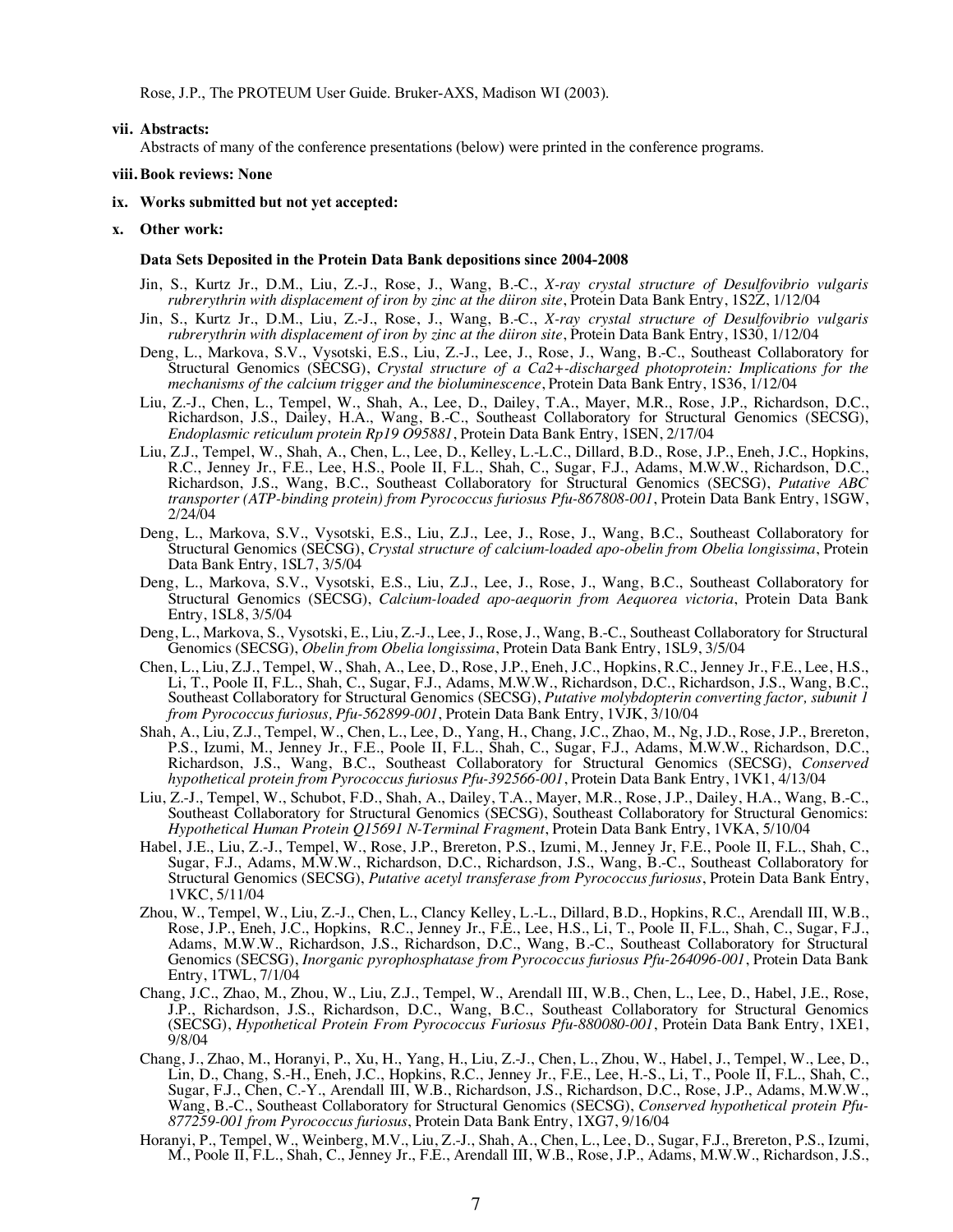Richardson, D.C., Wang, B.-C., Southeast Collaboratory for Structural Genomics (SECSG), *NADH oxidase /nitrite reductase from Pyrococcus furiosus Pfu-1140779-001*, Protein Data Bank Entry, 1XHC, 9/17/04

- Xu, H., Chen, L., Lee, D., Habel, J.E., Nguyen, J., Chang, S.-H., Kataeva, I., Chang, J., Zhao, M., Yang, H., Horanyi, P., Florence, Q., Tempel, W., Zhou, W., Lin, D., Zhang, H., Praissman, J., Arendall III, W.B., Richardson, J.S., Richardson, D.C., Ljungdahl, L., Liu, Z.-J., Rose, J.P., Wang, B.-C., Southeast Collaboratory for Structural Genomics (SECSG), Chorismate mutase from *Clostridium thermocellum Cth-682*, Protein Data Bank Entry, 1XHO, 9/20/04
- Zhou, W., Chen, L., Tempel, W., Liu, Z.-J., Habel, J., Lee, D., Lin, D., Chang, S.-H., Dillard, B.D., Eneh, J.C., Hopkins, R.C., Jenney Jr., F.E., Kelley, L.-L.C., Lee, H.-S., Li, T., Poole II, F.L., Shah, C., Sugar, F.J., Arendall III, W.B., Richardson, J.S., Richardson, D.C., Rose, J.P., Adams, M.W.W., Wang, B.-C., Southeast Collaboratory for Structural Genomics (SECSG), *Thiamine phosphate pyrophosphorylase from Pyrococcus furiosus Pfu-1255191-001*, Protein Data Bank Entry, 1XI3, 9/21/04
- Zhao, M., Chang, J.C., Zhou, W., Chen, L., Horanyi, P., Xu, H., Yang, H., Liu, Z.-J., Habel, J.E., Lee, D., Chang, S.-H., Rose, J.P., Wang, B.-C., Southeast Collaboratory for Structural Genomics (SECSG), *Extragenic suppressor from Pyrococcus furiosus Pfu-1862794-001*, Protein Data Bank Entry, 1XI6, 9/21/04
- Zhou, W., Zhao, M., Chang, J.C., Liu, Z.-J., Chen, L., Horanyi, P., Xu, H., Yang, H., Habel, J.E., Lee, D., Chang, S.-H., Rose, J.P., Wang, B.-C., Southeast Collaboratory for Structural Genomics (SECSG), *Molybdenum cofactor biosynthesis protein from Pyrococcus furiosus Pfu-1657500-001*, Protein Data Bank Entry, 1XI8, 9/21/04
- Zhou, W., Tempel, W., Shah, A., Chen, L., Liu, Z.-J., Lee, D., Lin, D., Chang, S.-H., Brereton, P.S., Izumi, M., Jenney Jr., F.E., Lee, H.-S., Poole II, F.L., Shah, C., Sugar, F.J., Arendall III, W.B., Richardson, J.S., Richardson, D.C., Rose, J.P., Adams, M.W.W., Wang, B.-C., Southeast Collaboratory for Structural Genomics (SECSG), *Alanine aminotransferase from Pyrococcus furiosus Pfu-1397077-001*, Protein Data Bank Entry, 1XI9, 9/21/04
- Tempel, W., Chen, L., Liu, Z.-J., Lee, D., Shah, A., Dailey, T.A., Mayer, M.R., Arendall III, W.B., Rose, J.P., Dailey, H.A., Richardson, J.S., Richardson, D.C., Wang, B.-C., Southeast Collaboratory for Structural Genomics (SECSG), *Divalent cation tolerant protein CUTA from Homo sapiens O60888*, Protein Data Bank Entry, 1XK8, 9/27/04
- Yang, H., Chen, L., Lee, D., Habel, J., Nguyen, J., Chang, S.-H., Kataeva, I., Xu, H., Chang, J., Zhao, M., Horanyi, P., Florence, Q., Zhou, W., Tempel, W., Lin, D., Praissman, J., Zhang, H., Arendall III, W.B., Richardson, J.S., Richardson, D.C., Ljungdahl, L., Liu, Z.-J., Rose, J.P., Wang, B.-C., Southeast Collaboratory for Structural Genomics (SECSG), *Structure of a transcriptional regulator from Clostridium thermocellum Cth-833*, Protein Data Bank Entry, 1XMA, 10/1/04
- Zhao, M., Chang, J., Habel, J., Kataeva, I., Xu, H., Chen, L., Lee, D., Nguyen, J., Chang, S.-H., Horanyi, P., Florence, Q., Zhou, W., Tempel, W., Lin, D., Zhang, H., Arendall III, W.B., Ljundahl, L., Liu, Z.-J., Rose, J., Richardson, J.S., Richardson, D.C., Wang, B.-C., Southeast Collaboratory for Structural Genomics (SECSG), *HIT family hydrolase from Clostridium thermocellum Cth-393*, Protein Data Bank Entry, 1XQU, 10/13/04
- Zhao, M., Chang, J., Habel, J., Kataeva, I., Xu, H., Chen, L., Lee, D., Nguyen, J., Chang, S.-H., Horanyi, P., Florence, Q., Zhou, W., Tempel, W., Lin, D., Zhang, H., Arendall III, W.B., Ljundahl, L., Liu, Z.-J., Rose, J., Richardson, J.S., Richardson, D.C., Wang, B.-C., Southeast Collaboratory for Structural Genomics (SECSG), *Conserved hypothetical protein from Clostridium thermocellum Cth-2968*, Protein Data Bank Entry, 1XRG, 10/14/04
- Chen, L., Tempel, W., Habel, J., Zhou, W., Nguyen, D., Chang, S.-H., Lee, D., Kelley, L.-L.C., Dillard, B.D., Liu, Z.-J., Bridger, S., Eneh, J.C., Hopkins, R.C., Jenney Jr, F.E., Lee, H.-S., Li, T., Poole II, F.L., Shah, C., Sugar, F.J., Adams, M.W.W., Arendall III, W.B., Richardson, J.S., Richardson, D.C., Rose, J.P., Wang, B.-C., Southeast Collaboratory for Structural Genomics (SECSG), *Conserved hypothetical protein from Pyrococcus furiosus Pfu-403030-001*, Protein Data Bank Entry, 1XX7, 11/4/04
- Chen, L., Yang, H., Kataeva, I., Chen, L.R., Tempel, W., Lee, D., Habel, J., Zhou, W., Lin, D., Ljungdahl, L., Liu, Z.-J., Rose, J., Wang, B.-C., Southeast Collaboratory for Structural Genomics (SECSG), *L-Lactate Dehydrogenase from Clostridium Thermocellum Cth-1135*, Protein Data Bank Entry, 1Y6J, 12/6/04
- Liu, Z.-J., Fu, Z.-Q., Tempel, W., Das, A., Habel, J., Zhou, W., Chang, J., Chen, L., Lee, D., Nguyen, D., Chang, S.- H., Ljungdahl, L., Rose, J.P., Wang, B.-C., Southeast Collaboratory for Structural Genomics (SECSG), *Structure of a corrinoid (factor IIIm)-binding protein from Moorella thermoacetica*, Protein Data Bank Entry, 1Y80, 12/10/04
- Zhao, M., Chang, J., Habel, J., Xu, H., Chen, L., Lee, D., Nguyen, D., Chang, S.-H., Horanyi, P., Florence, Q., Tempel, W., Zhou, W., Lin, D., Zhang, H., Praissman, J., Jenney Jr., F.E., Adams, M.W.W., Liu, Z.-J., Rose, J.P., Wang, B.-C., Southeast Collaboratory for Structural Genomics (SECSG), *Conserved hypothetical protein Pfu-723267-001 from Pyrococcus furiosus*, Protein Data Bank Entry, 1Y81, 12/10/04
- Horanyi, P., Tempel, W., Habel, J., Chen, L., Lee, D., Nguyen, D., Chang, S.-H., Florence, Q., Zhou, W., Lin, D., Zhang, H., Praissman, J., Jenney Jr., F.E., Adams, M.W.W., Liu, Z.-J., Rose, J.P., Wang, B.C., Southeast Collaboratory for Structural Genomics (SECSG), *Conserved hypothetical protein Pfu-367848-001 from Pyrococcus furiosus*, Protein Data Bank Entry, 1Y82, 12/10/04
- Habel, J., Zhou, W., Chang, J., Zhao, M., Xu, H., Chen, L., Lee, D., Nguyen, D., Chang, S.-H., Horanyi, P., Florence, Q., Tempel, W., Lin, D., Zhang, H., Praissman, J., Jenney Jr., F.E., Adams, M.W.W., Liu, Z.-J., Rose, J.P., Wang, B.-C., Southeast Collaboratory for Structural Genomics (SECSG), *Conserved hypothetical protein Pfu-178653-001 from Pyrococcus furiosus*, Protein Data Bank Entry, 1YB3, 12/19/04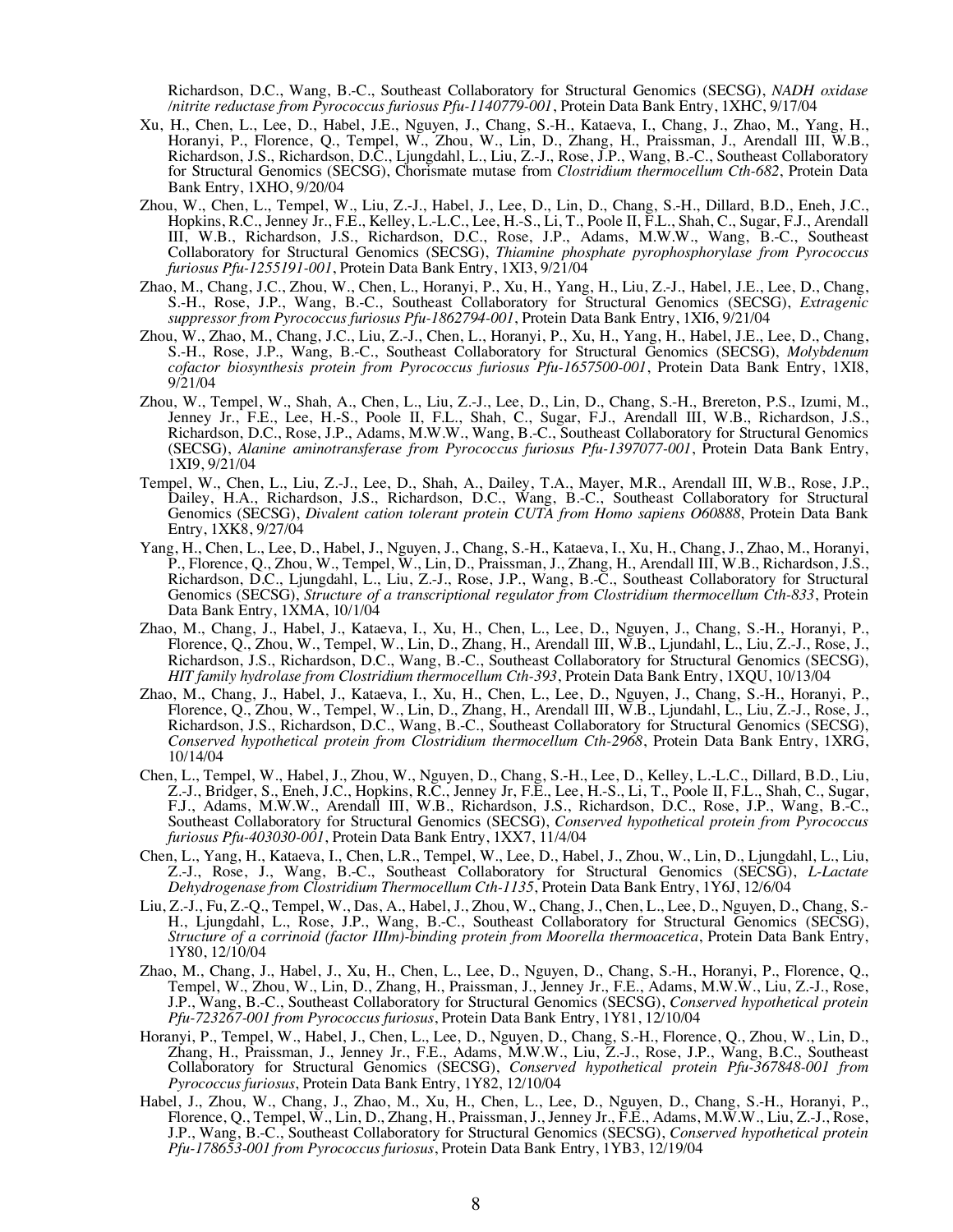- Tempel, W., Chang, J., Zhao, M., Habel, J., Kataeva, I., Xu, H., Chen, L., Lee, D., Nguyen, J., Chang, S.-H., Horanyi, P., Florence, Q., Zhou, W., Lin, D., Zhang, H., Ljundahl, L., Liu, Z.-J., Rose, J., Wang, B.-C., Southeast Collaboratory for Structural Genomics (SECSG), *Conserved hypothetical protein Cth-383 from Clostridium thermocellum*, Protein Data Bank Entry, 1YBX, 12/21/04
- Zhao, M., Zhou, W., Chang, J., Habel, J., Kataeva, I., Xu, H., Chen, L., Lee, D., Nguyen, J., Chang, S.-H., Horanyi, P., Florence, Q., Tempel, W., Lin, D., Zhang, H., Ljundahl, L., Liu, Z.-J., Rose, J., Wang, B.-C., Southeast Collaboratory for Structural Genomics (SECSG), *Conserved hypothetical protein Cth-95 from Clostridium thermocellum*, Protein Data Bank Entry, 1YBY, 12/21/04
- Lee, D., Chen, L., Nguyen, D., Dillard, B.D., Tempel, W., Habel, J., Zhou, W., Chang, S.-H., Kelley, L.-L.C., Liu, Z.-J., Lin, D., Zhang, H., Praissman, J., Bridger, S., Eneh, J.C., Hopkins, R.C., Jenney Jr., F.E., Lee, H.-S., Li, T., Poole II, F.L., Shah, C., Sugar, F.J., Adams, M.W.W., Rose, J.P., Wang, B.-C., Southeast Collaboratory for Structural Genomics (SECSG), *Conserved hypothetical protein from Pyrococcus furiosus Pfu-1581948-001*, Protein Data Bank Entry, 1YBZ, 12/21/04
- Huang, L., Liu, Z.-J., Lee, D., Tempel, W., Chang, J., Zhao, M., Habel, J., Xu, H., Chen, L., Nguyen, D., Chang, S.- H., Horanyi, P., Florence, Q., Zhou, W., Lin, D., Zhang, H., Praissman, J., Jenney Jr., F.E., Adams, M.W.W., Rose, J.P., Wang, B.-C., Southeast Collaboratory for Structural Genomics (SECSG), *Conserved hypothetical protein Pfu-1806301-001 from Pyrococcus furiosus*, Protein Data Bank Entry, 1YCY, 12/23/04
- Horanyi, P., Florence, Q., Zhou, W., Chang, J., Zhao, M., Habel, J., Xu, H., Chen, L., Lee, D., Nguyen, D., Chang, S.-H., Tempel, W., Lin, D., Zhang, H., Praissman, J., Jenney Jr., F.E., Adams, M.W.W., Liu, Z.-J., Rose, J.P., Wang, B.-C., Southeast Collaboratory for Structural Genomics (SECSG), *Conserved hypothetical protein Pfu-1647980-001 from Pyrococcus furiosus*, Protein Data Bank Entry, 1YD7, 12/23/04
- Yang, H., Chang, J., Shah, A., Ng, J.D., Liu, Z.-J., Chen, L., Lee, D., Tempel, W., Praissman, J.L., Lin, D., Arendall III, W.B., Richardson, J.S., Richardson, D.C., Jenney Jr., F.E., Adams, M.W.W., Rose, J.P., Wang, B.-C., Southeast Collaboratory for Structural Genomics (SECSG), *Conserved hypothetical protein Pfu-838710-001 from Pyrococcus furiosus*, Protein Data Bank Entry, 1YEM, 12/28/04
- Habel, J.E., Liu, Z.J., Horanyi, P.S., Florence, Q.J.T., Tempel, W., Zhou, W., Chen, L., Lee, D., Nguyen, J., Chang, S.H., Bereton, P., Izumi, M., Jenny Jr., F.E., Poole II, F.L., Shah, C., Sugar, F.J., Adams, M.W.W., Rose, J.P., Wang, B.C., Southeast Collaboratory for Structural Genomics (SECSG), *Crystal structure of Pfu-542154, a conserved hypothetical protein*, Protein Data Bank Entry, 1ZD0, 4/13/05
- Yang, H., Kataeva, I., Xu, H., Zhao, M., Chang, J., Liu, Z., Chen, L., Tempel, W., Habel, J., Zhou, W., Lee, D., Lin, D., Chang, S., Arendall III, W.B., Richardson, J.S., Richardson, D.C., Rose, J.P., Wang, B., Southeast Collaboratory for Structural Genomics (SECSG), *Methionyl-tRNA formyltransferase from Clostridium thermocellum*, Protein Data Bank Entry, 1ZGH, 4/21/05
- Fu, Z.-Q., Horanyi, P., Florence, Q., Liu, Z.-J., Chen, L., Lee, D., Habel, J., Xu, H., Nguyen, D., Chang, S.-H., Zhou, W., Zhang, H., Jenney Jr., F.E., Sha, B., Adams, M.W.W., Rose, J.P., Wang, B.-C., Southeast Collaboratory for Structural Genomics (SECSG), Hypothetical *Protein Pfu-631545-001 from Pyrococcus furiosus*, Protein Data Bank Entry, 1ZTD, 5/26/05
- Zhou, W., Ebihara, A., Tempel, W., Yokoyama, S., Chen, L., Kuramitsu, S., Nguyen, J., Chang, S.-H., Liu, Z.-J., Rose, J.P., Wang, B.-C., Southeast Collaboratory for Structural Genomics (SECSG), RIKEN Structural Genomics/Proteomics Initiative (RSGI), *3-Oxoacyl-[acyl carrier protein] reductase from Thermus thermophilus TT0137*, Protein Data Bank Entry, 2A4K, 6/29/05
- Fu, Z.-Q., Liu, Z.-J., Lee, D., Kelley, L., Chen, L., Tempel, W., Shah, N., Horanyi, P., Lee, H.S., Habel, J., Dillard, B.D., Nguyen, D., Chang, S.-H., Zhang, H., Chang, J., Sugar, F.J., Poole, F.L., Jenney Jr., F.E., Adams, M.W.W., Rose, J.P., Wang, B.-C., Southeast Collaboratory for Structural Genomics (SECSG), *Hypothetical Protein Pfu-1136390-001 From Pyrococcus furiosus*, Protein Data Bank Entry, 2FZF, 2/9/06
- Chen, L.Q., Chen, L.R., Liu, Z.-J., Temple, W., Lee, D., Chang, S.-H., Rose, J.P., Ebihara, A., Wang, B.-C., Southeast Collaboratory for Structural Genomics (SECSG), *Crystal structure of JW1657 from Escherichia coli*, Protein Data Bank Entry, 2HIQ, 6/29/06
- Chen, L.Q., Liu, Z.-J., Rose, J.P., Wang, B.-C., Southeast Collaboratory for Structural Genomics (SECSG), *Crystal structure of a singleton protein PF1176 from P. furiosus*, Protein Data Bank Entry, 2HJM, 6/30/06
- Liu, Z.J., Stepanyuk, G., Vysotski, E.S., Lee, J., Rose, J.P., Wang, B.C., Southeast Collaboratory for Structural Genomics (SECSG), *Crystal structure of photoprotein berovin from Beroe abyssicola*, Protein Data Bank Entry, 2HPK, 7/17/06
- Stepanyuk, G., Liu, Z.J., Vysotski, E.S., Lee, J., Rose, J.P., Wang, B.C., Southeast Collaboratory for Structural Genomics (SECSG), *Crystal structure of coelenterazine-binding protein from Renilla Muelleri*, Protein Data Bank Entry, 2HPS, 7/17/06
- Liu, Z.J., Chen, L., Chen, H., Rose, J., Wang, B.C., Southeast Collaboratory for Structural Genomics (SECSG), *Crystal structure of FMN-Dependent azoreductase from Enterococcus faecalis*, Protein Data Bank Entry, 2HPV, 7/17/06
- Stepanyuk, G., Liu, Z.J., Vysotski, S.E., Lee, J., Rose, J.P., Wang, B.C., Southeast Collaboratory for Structural Genomics (SECSG), *Green fluorescent protein from Clytia gregaria*, Protein Data Bank Entry, 2HPW, 7/17/06
- Southeast Collaboratory for Structural Genomics (SECSG), Li, Y., Shaw, N., Xu, H., Cheng, C., Chen, L., Liu, Z.J., Rose, J.P., Wang, B.C., *Crystal Structure of ORF 1438 a putative Glucose/ribitol dehydrogenase from Clostridium thermocellum*, Protein Data Bank Entry, 2HQ1, 7/18/06
- Li, Y., Marshall, M., Chang, J., Zhao, M., Zhang, M., Xu, H., Liu, Z.J., Rose, J.P., Wang, B.C., Southeast Collaboratory for Structural Genomics, Southeast Collaboratory for Structural Genomics (SECSG), *Crystal*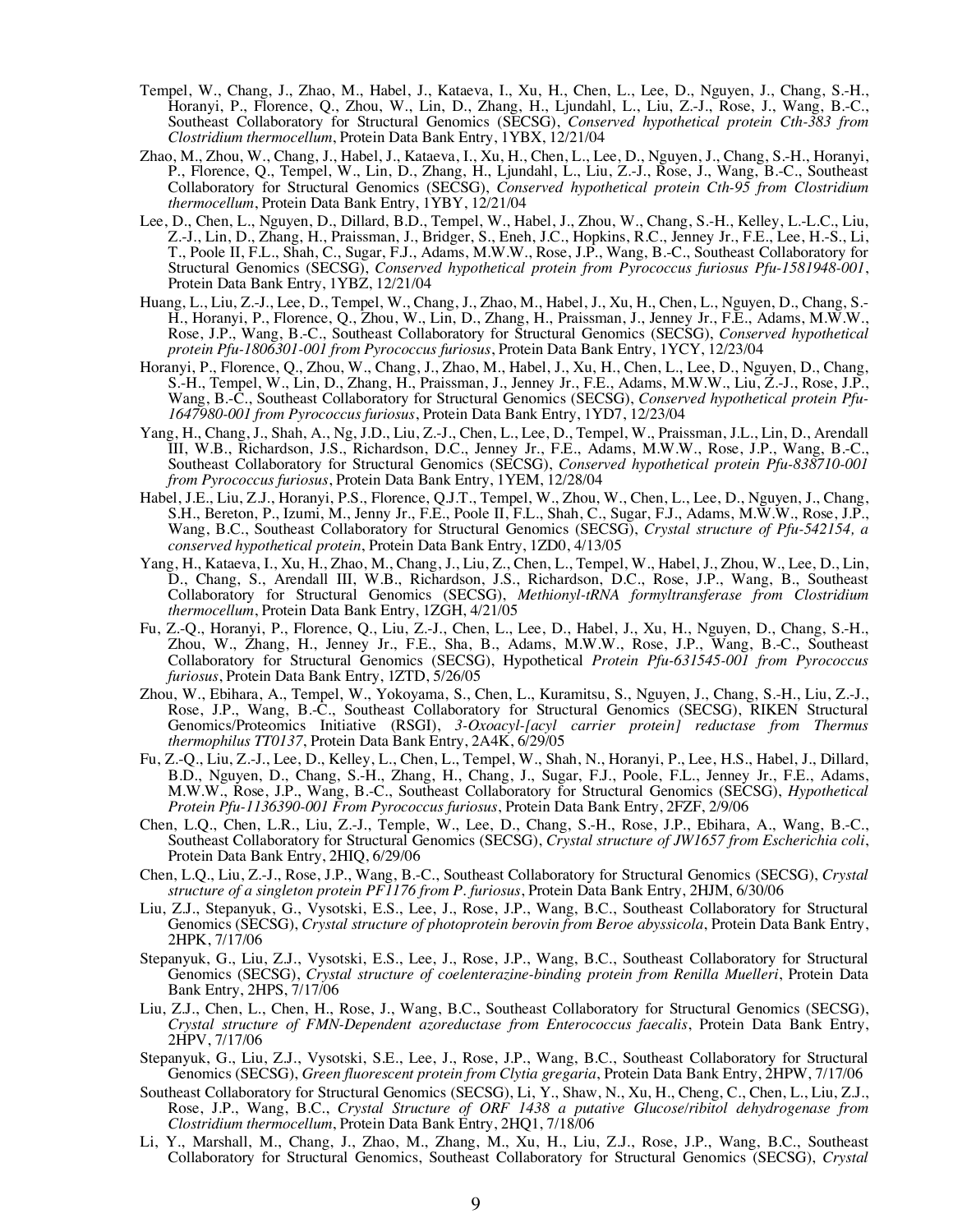*Structure of ORF 1580 a hypothetical protein from Pyrococcus horikoshii,* Protein Data Bank Entry, 2HQ4, 7/18/06

- Stepanyuk, G., Liu, Z.J., Vysotski, E.S., Lee, J., Rose, J.P., Wang, B.C., Southeast Collaboratory for Structural Genomics (SECSG), *Crystal structure of coelenterazine-binding protein from renilla muelleri in the ca loaded apo form*, Protein Data Bank Entry, 2HQ8, 7/18/06
- Dillard, B.D., Ruble, J.R., Chen, L., Liu, Z.J., Jenney Jr., F.E., Adams, M.W.W., Rose, ,J.P., Wang, B.C., Southeast Collaboratory for Structural Genomics (SECSG), *PF1283- Ruberythrin from Pyrococcus furiosus iron bound form*, Protein Data Bank Entry, 2HR5, 7/19/06
- Chen, L.Q., Fu, Z.-Q., Liu, Z.-J., Rose, J.P., Wang, B.C., Southeast Collaboratory for Structural Genomics (SECSG), *Hypothetical protein PF1117 from Pyrococcus furiosus*, Protein Data Bank Entry, 2I0X, 8/11/06
- Yang, H., Chang, J., Liu, Z.J., Rose, J.P., Wang, B.C., Southeast Collaboratory for Structural Genomics, Southeast Collaboratory for Structural Genomics (SECSG), Transcriptional Regulatory *Protein PF0864 From Pyrococcus Furiosus a Member of the ASNC Family (PF0864)*, Protein Data Bank Entry, 2IA0, 9/6/06
- Liu, Z.J., Li, Y., Chen, L., Zhu, J., Rose, J.P., Ebihara, A., Yokoyama, S., Wang, B.C., Southeast Collaboratory for Structural Genomics (SECSG), RIKEN Structural Genomics, RIKEN Structural Genomics/Proteomics Initiative (RSGI), *Crystal Structure of Maltose Transacetylase from Geobacillus kaustophilus*, Protein Data Bank Entry, 2IC7, 9/12/06
- Chen, L., Liu, Z.J., Li, Y., Zhao, M., Rose, J., Ebihara, A., Yokoyama, S., Wang, B.C., Southeast Collaboratory for Structural Genomics (SECSG), Riken Structural Genomics Initiative, RIKEN Structural Genomics/Proteomics Initiative (RSGI), *Crystal Structure of Hypothetical Protein YedK From Escherichia coli*, Protein Data Bank Entry, 2ICU, 9/13/06
- Zhao, M., Zhang, M., Chang, J., Chen, L., Xu, H., Li, Y., Liu, Z.J., Rose, J.P., Wang, B.C., Southeast Collaboratory for Structural Genomics (SECSG), *Crystal Structure of hypothetical protein AF0160 from Archaeoglobus fulgidus*, Protein Data Bank Entry, 2IDG, 9/15/06
- Zhu, J., Huang, J., Stepanyuk, G., Chen, L., Chang, J., Zhao, M., Xu, H., Liu, Z.J., Rose, J.P., Wang, B.C., Southeast Collaboratory for Structural Genomics (SECSG), *Crystal structure of TT0030 from Thermus thermophilus*, Protein Data Bank Entry, 2IEL, 9/19/06
- Zhu, J., Swindell II, J.T., Chen, L., Ebihara, A., Shinkai, A., Kuramitsu, S., Yokoyama, S., Fu, Z-Q., Rose, J.P., Wang, B.C., Southeast Collaboratory for Structural Genomics (SECSG), RIKEN Structural Genomics/Proteomics Initiative (RSGI), *Crystal structure of GK1651 from Geobacillus kaustophilus*, Protein Data Bank Entry, 2P17, 3/2/07
- Liu, Z.J., Li, Y., Chen, L., Zhu, J., Rose, J.P., Ebihara, A., Yokoyama, S., Wang, B.C., Southeast Collaboratory for Structural Genomics (SECSG), RIKEN Structural Genomics/Proteomics Initiative (RSGI), *Crystal structure of maltose transacetylase from Geobacillus kaustophilus P2(1) crystal form*, Protein Data Bank Entry, 2P2O, 3/7/07
- Zhu, J., Swindell II, J.T., Chen, L., Ebihara, A., Shinkai, A., Kuramitsu, S., Yokoyama, S., Fu, Z-Q., Rose, J.P., Wang, B-C., Southeast Collaboratory for Structural Genomics (SECSG), RIKEN *Structural Genomics/Proteomics Initiative (RSGI), Crystal structure of AQ1208 from Aquifex aeolicus*, Protein Data Bank Entry, 2P3E, 3/8/07
- Fu, Z-Q., Chen, L., Ebihara, A., Shinkai, A., Kuramitsu, S., Yokoyama, S., Zhao, M., Dillard, B., Chrzas, J., Rose, J.P., Wang, B-C., Southeast Collaboratory for Structural Genomics (SECSG), RIKEN Structural Genomics/Proteomics Initiative (RSGI), *Crystal structure of Thermus thermophilus HB8 UDP-glucose 4- epimerase complex with NAD*, Protein Data Bank Entry, 2P5U, 3/16/07
- Fu, Z-Q., Chen, L., Ebihara, A., Shinkai, A., Kuramitsu, S., Yokoyama, S., Zhu, J., Swindell, J.T., Chrzas, J., Rose, J.P., Wang, B-C., Southeast Collaboratory for Structural Genomics (SECSG), RIKEN Structural Genomics/Proteomics Initiative (RSGI), *Crystal structure of Thermus thermophilus HB8 UDP-glucose 4- epimerase complex with NAD*, Protein Data Bank Entry, 2P5Y, 3/16/07
- Fu, Z-Q., Chen, L., Zhu, J., Swindell, J.T., Ebihara, A., Shinkai, A., Kuramitsu, S., Yokoyama, S., Chrzas, J., Rose, J.P., Wang, B-C., Southeast Collaboratory for Structural Genomics (SECSG), RIKEN Structural Genomics/Proteomics Initiative (RSGI), *Crystal structure of hypothetical protein PH0156 from Pyrococcus horikoshii OT3*, Protein Data Bank Entry, 2P62, 3/16/07
- Chen, L., Chen, L-Q., Ebihara, A., Shinkai, A., Kuramitsu, S., Yokoyama, S., Zhao, M., Dillard, B., Rose, J.P., Wang, B-C., Southeast Collaboratory for Structural Genomics (SECSG), RIKEN Structural Genomics/Proteomics Initiative (RSGI), *Crystal Structure of aq\_1716 from Aquifex Aeolicus VF5*, Protein Data Bank Entry, 2P68, 3/16/07
- Chen, L., Zhao, M., Ebihara, A., Shinkai, A., Kuramitsu, S., Yokoyama, S., Zhu, J., Swindell, J.T., Fu, Z-Q., Chrzas, J., Rose, J.P., Wang, B-C., Southeast Collaboratory for Structural Genomics (SECSG), RIKEN Structural Genomics/Proteomics Initiative (RSGI), *Hypothetical protein PH0730 from Pyrococcus horikoshii OT3*, Protein Data Bank Entry, 2P8T, 3/23/07
- Chen, L., Li, Y., Ebihara, A., Shinkai, A., Kuramitsu, S., Yokoyama, S., Zhao, M., Rose, J.P., Wang, B-C., Southeast Collaboratory for Structural Genomics (SECSG), RIKEN Structural Genomics/Proteomics Initiative (RSGI), *Crystal structure of Enoyl-[acyl-carrier-protein] reductase (NADH) from Aquifex aeolicus VF5*, Protein Data Bank Entry, 2P91, 3/23/07
- Yang, H., Chen, L., Agari, Y., Ebihara, A., Shinkai, A., Kuramitsu, S., Yokoyama, S., Rose, J.P., Wang, B-C., Southeast Collaboratory for Structural Genomics (SECSG), RIKEN Structural Genomics/Proteomics Initiative (RSGI), *Crystal structure of AQ2171 from Aquifex aeolicus,* Protein Data Bank Entry, 2P9J, 3/26/07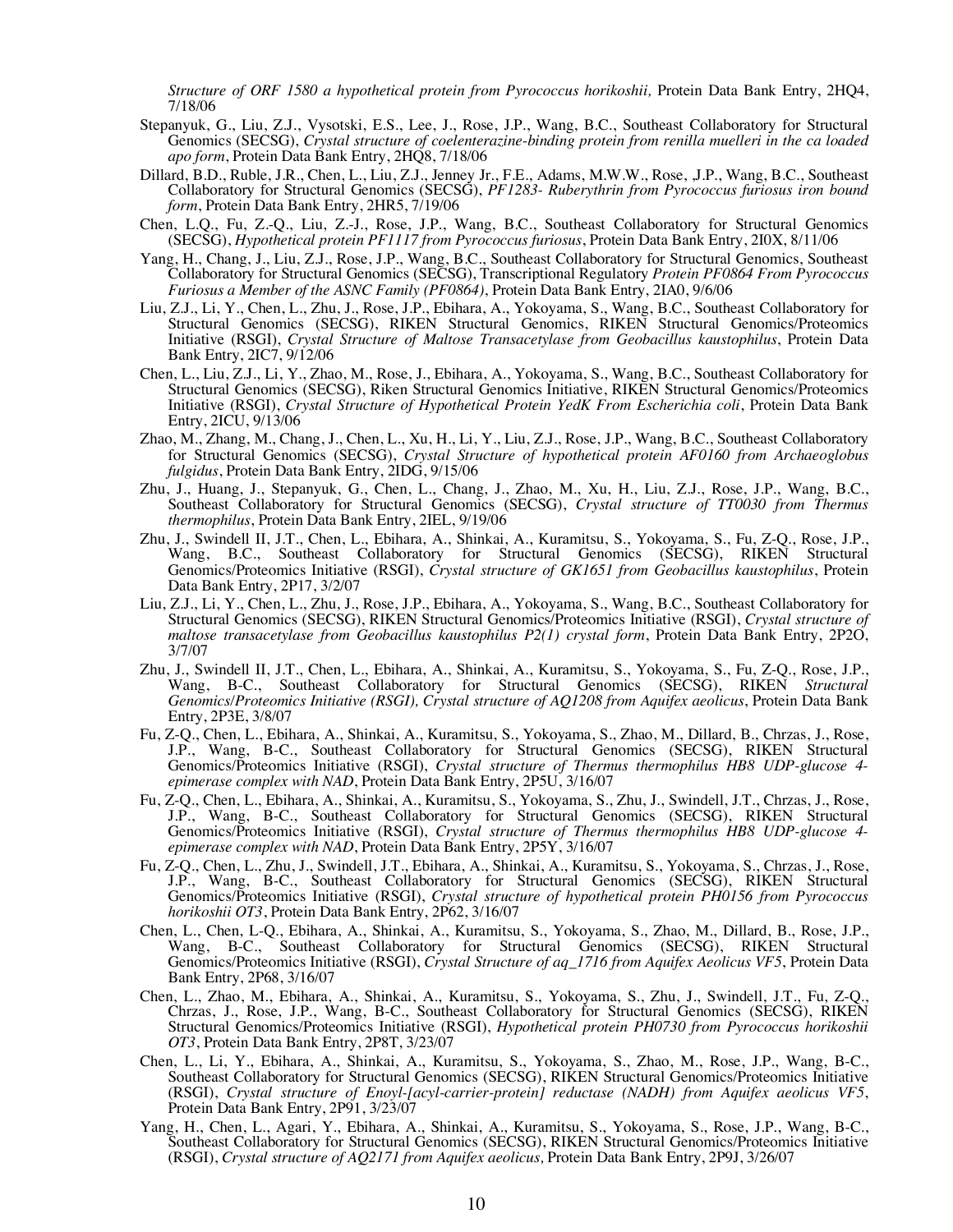- Zhao, M., Ebihara, A., Shinkai, A., Kuramitsu, S., Yokoyama, S., Zhu, J., Swindell II, J.T., Chen, L., Fu, Z-Q., Charz, J., Rose, J.P., Wang, B-C., Southeast Collaboratory for Structural Genomics (SECSG), RIKEN Structural Genomics/Proteomics Initiative (RSGI), *Crystal structure of conserved hypothetical protein MJ0922 from Methanocaldococcus jannaschii DSM 2661*, Protein Data Bank Entry, 2P9M, 3/26/07
- Dillard, B.D., Ebihara, A., Shinkai, A., Kuramitsu, S., Yokoyama, S., Rose, J.P., Wang, B-C., RIKEN Structural Genomics/Proteomics Initiative (RSGI), Southeast Collaboratory for Structural Genomics (SECSG), *Probable Glutaminase from Geobacillus kaustophilus HTA426,* Protein Data Bank Entry, 2PBY, 3/29/07
- Chen, L., Chen, L-Q., Ebihara, A., Shinkai, A., Kuramitsu, S., Yokoyama, S., Zhao, M., Li, Y., Fu, Z-Q., Rose, J.P., Wang, B-C., Southeast Collaboratory for Structural Genomics (SECSG), RIKEN Structural Genomics/Proteomics Initiative (RSGI), *Crystal structure of acyl-CoA dehydrogenase from Geobacillus kaustophilus*, Protein Data Bank Entry, 2PG0, 4/6/07
- Swindell II, J.T., Chen, L., Zhu, J., Ebihara, A., Shinkai, A., Kuramitsu, S., Yokoyama, S., Fu, Z-Q., Chrzas, J., Rose, J.P., Wang, B.C., Southeast Collaboratory for Structural Genomics (SECSG), RIKEN Structural Genomics/Proteomics Initiative (RSGI), *Crystal structure of 3-oxoacyl-[acyl carrier protein] reductase TTHA0415 from Thermus thermophilus*, Protein Data Bank Entry, 2PH3, 4/10/07
- Chang, J.C., Yang, H., Hwang, J., Zhu, J., Chen, L., Fu, Z-Q., Xu, H., Rose, J.P., Wang, B-C., Southeast Collaboratory for Structural Genomics (SECSG), *Crystal structure of AF2093 from Archaeoglobus fulgidus*, Protein Data Bank Entry, 2PH7, 4/10/07
- Swindell II, J.T., Chen, L., Zhu, J., Ebihara, A., Shinkai, A., Kuramitsu, S., Yokoyama, S., Fu, Z-Q., Chrzas, J., Rose, J.P., Wang, B-C., Southeast Collaboratory for Structural Genomics (SECSG), RIKEN Structural Genomics/Proteomics Initiative (RSGI), *Crystal structure of conserved uncharacterized protein PH0987 from Pyrococcus horikoshii*, Protein Data Bank Entry, 2PHC, 4/10/07
- Liu, Z.J., Tempel, W., Chen, L., Shah, A., Lee, D., Clancy-Kelley, L.L., Dillard, B.D., Rose, J.P., Sugar, F.J., Jenny Jr., F.E., Lee, H.S., Izumi, M., Shah, C., Poole III, F.L., Adams, M.W.W., Richardson, J.S., Richardson, D.C., Wang, B-C., Southeast Collaboratory for Structural Genomics (SECSG), *Crystal structure of an uncharacterized protein PF0899 from Pyrococcus furiosus*, Protein Data Bank Entry, 2PK8, 4/17/07
- Dailey, H.A., Wu, C.-K., Horanyi, P., Medlock, A.E., Najahi-Missaoui, W., Burden, A.E., Dailey, T.A., Rose, J.P., *Crystal structure of human ferrochelatase mutant with Phe 337 replaced by Ala*, Protein Data Bank Entry, 2PNJ, 4/24/07
- Dailey, H.A., Wu, C.-K., Horanyi, P., Medlock, A.E., Najahi-Missaoui, A.E.W., Burden, A., Dailey, T.A., Rose, J.P., *Crystal structure of human ferrochelatase mutant with His 263 replaced by Cys*, Protein Data Bank Entry, 2PO5, 4/25/07
- Dailey, H.A., Wu, C.-K., Horanyi, P., Medlock, A.E., Najahi-Missaoui, W., Burden, A., Dailey, T.A., Rose, J.P., *Crystal structure of human ferrochelatase mutant with His 341 replaced by Cys*, Protein Data Bank Entry, 2PO7, 4/25/07
- Newton, M.G., Takagi, Y., Ebihara, A., Shinkai, A., Kuramitsu, S., Yokayama, S., Li, Y., Chen, L., Zhu, J., Ruble, J., Liu, Z.J., Rose, J.P., Wang, B-C., Southeast Collaboratory for Structural Genomics (SECSG), RIKEN Structural Genomics/Proteomics Initiative (RSGI), *Crystal structure of uncharacterized protein JW3007 from Escherichia coli K12*, Protein Data Bank Entry, 2PW6, 5/10/07
- Chen, L., Tsukuda, M., Ebihara, A., Shinkai, A., Kuramitsu, S., Yokoyama, S., Chen, L-Q., Liu, Z-J., Lee, D., Chang, S-H., Nguyen, D., Rose, J.P., Wang, B-C., Southeast Collaboratory for Structural Genomics (SECSG), RIKEN Structural Genomics/Proteomics Initiative (RSGI), *Crystal structure of 2-C-methyl-D-erythritol 4 phosphate cytidylyltransferase from Thermus thermophilus HB8*, Protein Data Bank Entry, 2PX7, 5/14/07
- Zhu, J., Zhao, M., Fu, Z-Q., Yang, H., Chang, J., Xu, H., Chen, L., Liu, Z.J., Rose, J.P., Wang, B.C., Southeast Collaboratory for Structural Genomics (SECSG), *Crystal structure of AF1382 from Archaeoglobus fulgidus*, Protein Data Bank Entry, 2QVO, 8/8/07
- Zhu, J., Zhao, M., Fu, Z-Q., Yang, H., Chang, J., Xu, H., Chen, L., Liu, Z.J., Rose, J.P., Wang, B.C., Southeast Collaboratory for Structural Genomics (SECSG), *Crystal structure of AF1382 from Archaeoglobus fulgidus*, Protein Data Bank Entry, 3O3K, 09/16/10.
- Zhu, J., Zhao, M., Fu, Z-Q., Yang, H., Chang, J., Xu, H., Chen, L., Liu, Z.J., Rose, J.P., Wang, B.C., Southeast Collaboratory for Structural Genomics (SECSG), *Crystal structure of AF1382 from Archaeoglobus fulgidus*, Protein Data Bank Entry, 3OV8, 09/16/10

#### **b. Creative contributions**

### **i. Patents**

- PCT/US03/21988 "Monitoring the signal-to-noise ratio in X-ray diffraction data" Wang, B.C., Fu, Z.-Q. and Rose, J.P. (2002).
- PTC/US04/05933 "High throughput methods for determining electron density distribution and structures of crystals" Praissman, J., Lin, D., Liu, Z.-J., Tempel, W., Rose, J. and Wang, B.C. (2004).

#### **c. Grants submitted/received**

### **i. Grants submitted**

**Centering trace fluorescent labeled crystals for X-ray diffraction (**1 R44 GM126610-01)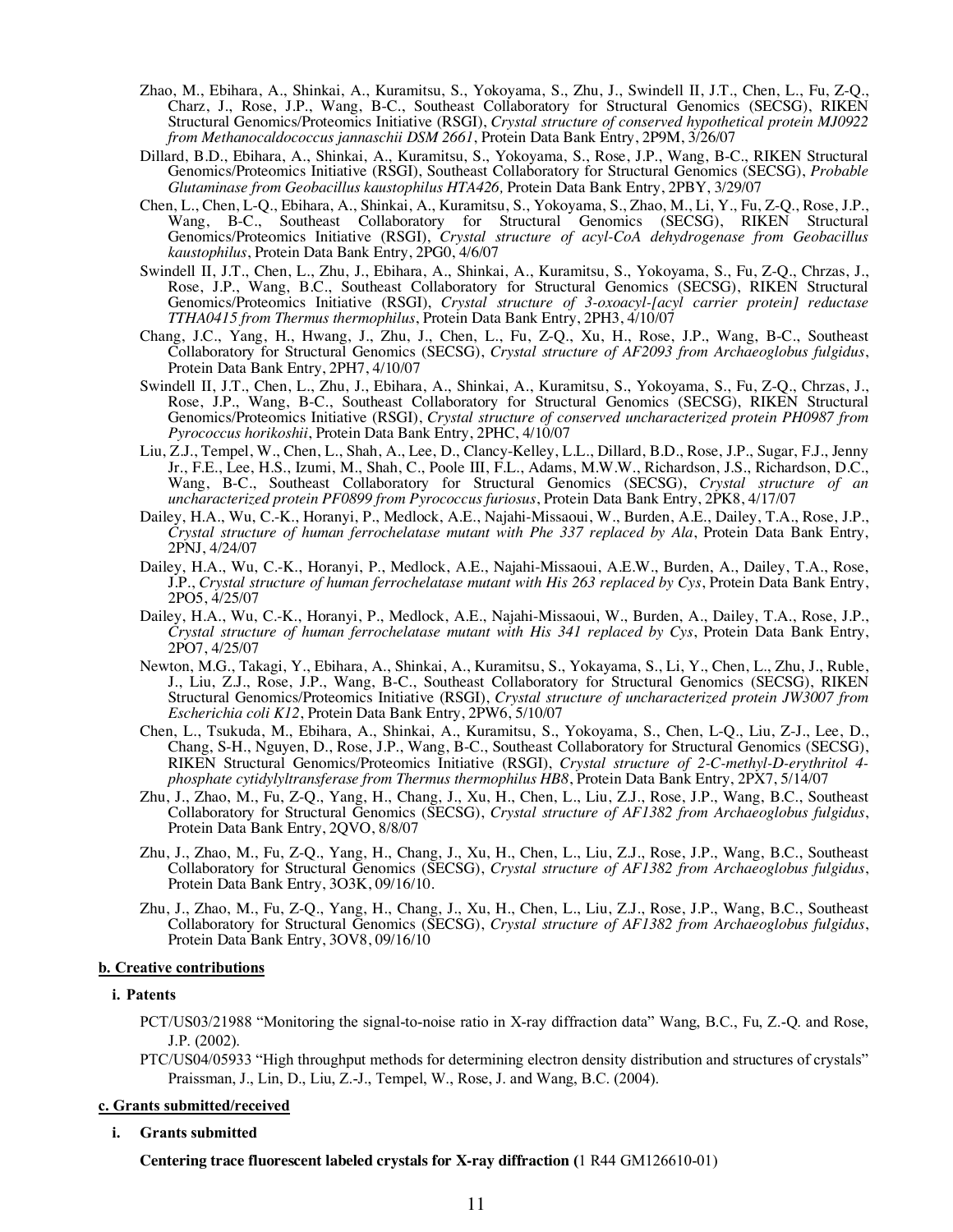Agency: National Institute of Health Award period: December 1, 2017, 1979 – November 30, 2019 Amount Awarded: \$811,152 Role: Investigator (PI, M. L. Pusey)

#### **ii. Grants funded**

#### **Structure-function of the neurophysin-hormone systems** (RO1 GM46828)

Agency: National Institute of Health Award period: April 1, 1979 – March 31, 1986 Amount Awarded: \$627,382 Role: Co-PI (PI, B.C. Wang)

## **Structure-Function Relationships of RNA Polymerases** (RO1 GM4193)

Agency: National Institute of Health Award period: July 1994 – June 1999 Amount Awarded: \$1,413,546 Role: Co-PI (PI, B.C. Wang)

### **Southeast Collaboratory for Structural Genomics** (P50 GM62407)

Agency: National Institute of Health Award period: October 2000 - September 2007 Amount Awarded: ~\$28.9 million plus \$2 million matching Role: Co-PI (PI, B.C. Wang)

# **University of Georgia Startup Package**

Agency: University of Georgia Award period: July 2007 - June 2009 Amount Awarded: \$110,000 Total Role: PI

#### **Structural Studies Of The Hepatitis B Virus Surface Protein (Hbsag) Aimed At Developing Next Generation Vaccines (**GRA.VAC09.F)

Agency: Georgia Research Alliance Award period: July 1, 2008 - June 30, 2009 Amount Awarded: \$50,000 Role: PI

### **Acquisition of a Microdiffractometer for SER-CAT** (S10 RR25528)

Agency: National Institute of Health Award period: January 6, 2009 to January 5, 2011 Amount Awarded: \$414,083 Role: PI

### **Structural Studies Of The Hepatitis B Virus Surface Protein (Hbsag) Aimed At Developing Next Generation Vaccines** (GRA.VAC10.E, competitive renewal)

Agency: Georgia Research Alliance Award period: July 1, 2009 - June 30, 2010 Amount Awarded: \$50,000 Role: PD

**UGA Biotech Boot Camp** (SBC25) Agency: Department of Education (Improving Teacher Quality State Grant) Period: July 1, 2009 to January 31, 2010 Amount Awarded: \$37,081 Role: PD

**UGA Biotech Boot Camp** (SBC25) Agency: Department of Education (Improving Teacher Quality State Grant) Period: July 1, 2010 to May 31, 2011 Amount Awarded: \$56,564

**UGA Biotech Boot Camp** (SBC25) Agency: Department of Education (Improving Teacher Quality State Grant) Period: July 1, 2011 to January 31, 2012 Amount Awarded: \$56,564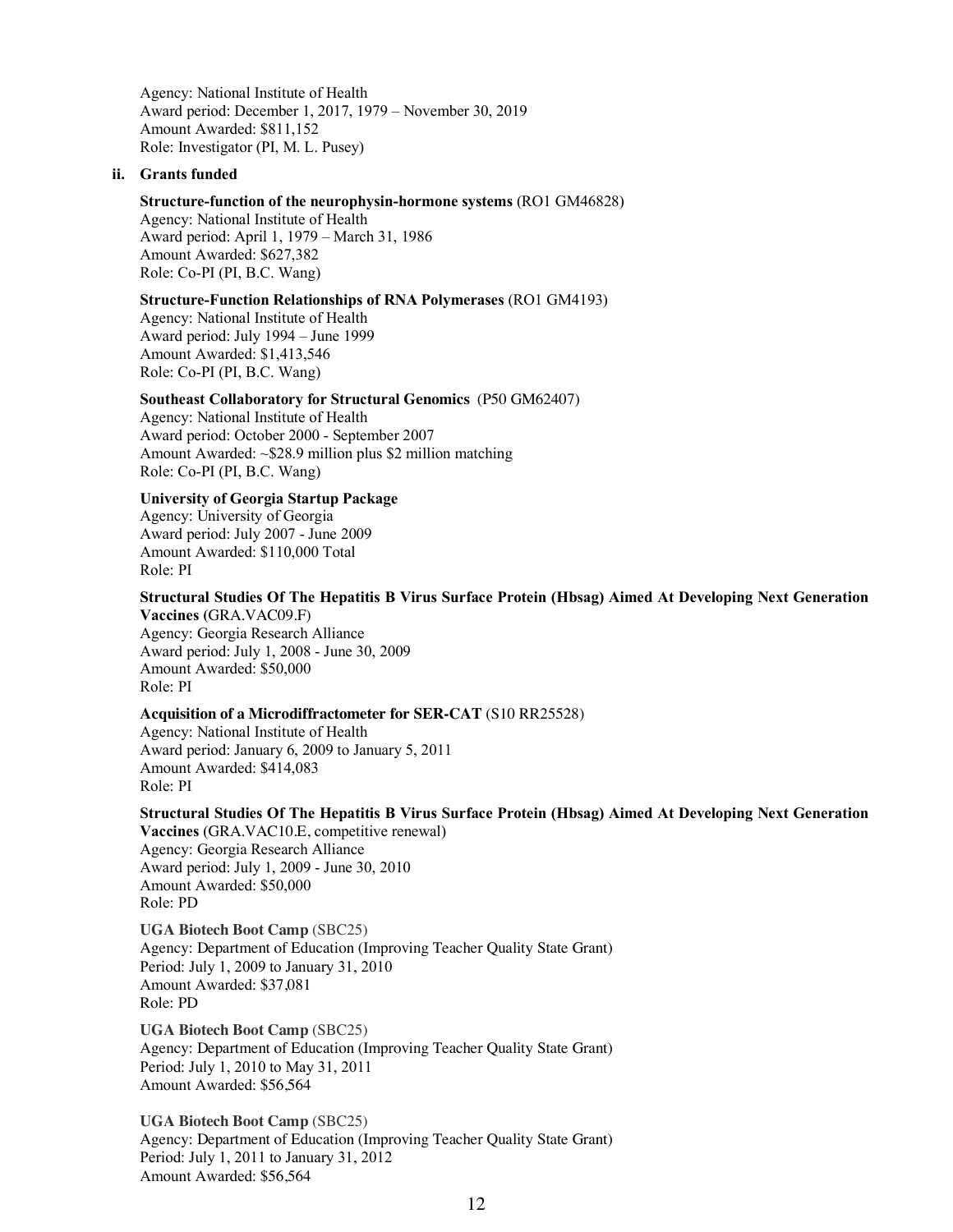Role: PD

**UGA Biotech Boot Camp** (S24) Agency: Department of Education (Improving Teacher Quality State Grant) Period: June 1, 2013 to May 30, 2014 Amount Awarded: \$37,081 Role: PD

## **MRI-Consortium: Acquisition Of A Large Format Area Detector Ser-Cat** (1S10 RR028976)

Agency: National Institute of Health Award period: December 1, 2009 to June 30, 2014 Amount requested \$1,472,000 Role: Co-PI (PI, B.C. Wang)

 **UGA Biotech Boot Camp** (S4) Agency: Department of Education (Improving Teacher Quality State Grant) Period: June 1, 2014 to May 30, 2015 Amount Awarded: \$40.482 Role: PD

**UGA Biotech Boot Camp** (UGA3) Agency: Department of Education (Improving Teacher Quality State Grant) Period: June 1, 2015 to May 30, 2016 Amount Awarded: \$45,787 Role: PD

# **S10: ACQUISITION OF AN X-RAY GENERATOR/DETECTOR SYSTEM TO SUPPORT NIH RESEARCH AND TRAINING (**1S10OD021762-01)

Agency: National Institute of Health Period: March 9, 2016 to March 8, 2017 Amount Awarded: \$411,786 Role: PI

**UGA Biotech Boot Camp** (UGA2) Agency: Department of Education (Improving Teacher Quality State Grant) Period: June 1, 2016 to May 30, 2017 Amount Awarded: \$61,640 Role: PD

 **UGA Biotech Boot Camp** (UGA3) Agency: Department of Education (Improving Teacher Quality State Grant) Period: June 1, 2017 to May 30, 2018 Amount Awarded: \$53,088 Role: PD

# **Construction and Operation of the Southeast Regional Collaborative Access Team (SER-CAT) Facility at the Advanced Photon Source, Argonne National Laboratory (www.ser-cat.org)**

Agency: Various private, state, industry and government institutions Award period: July 1999 – on going Amount Awarded: \$14.8 million (capital costs) plus \$25.6 million (operation costs, ~\$2.1 million/year) Role: Co-PI (PI, B.C. Wang)

# **iii. Grants pending**

- **iv. Grants under review**
- **v. Grants planned**

# **d. Recognition and awards**

1979 Graduate Student Research Award, Rutgers University 1979-1980 Graduate Student Research Fellowship, Rutgers University

## **e. Areas in which research is done**

X-ray Structural biology, protein structure-function & biophysical studies of proteins in the mitochondrial inner membrane transport system including ALR, MIA40 & selected TIMs, structure assisted vaccine & therapeutic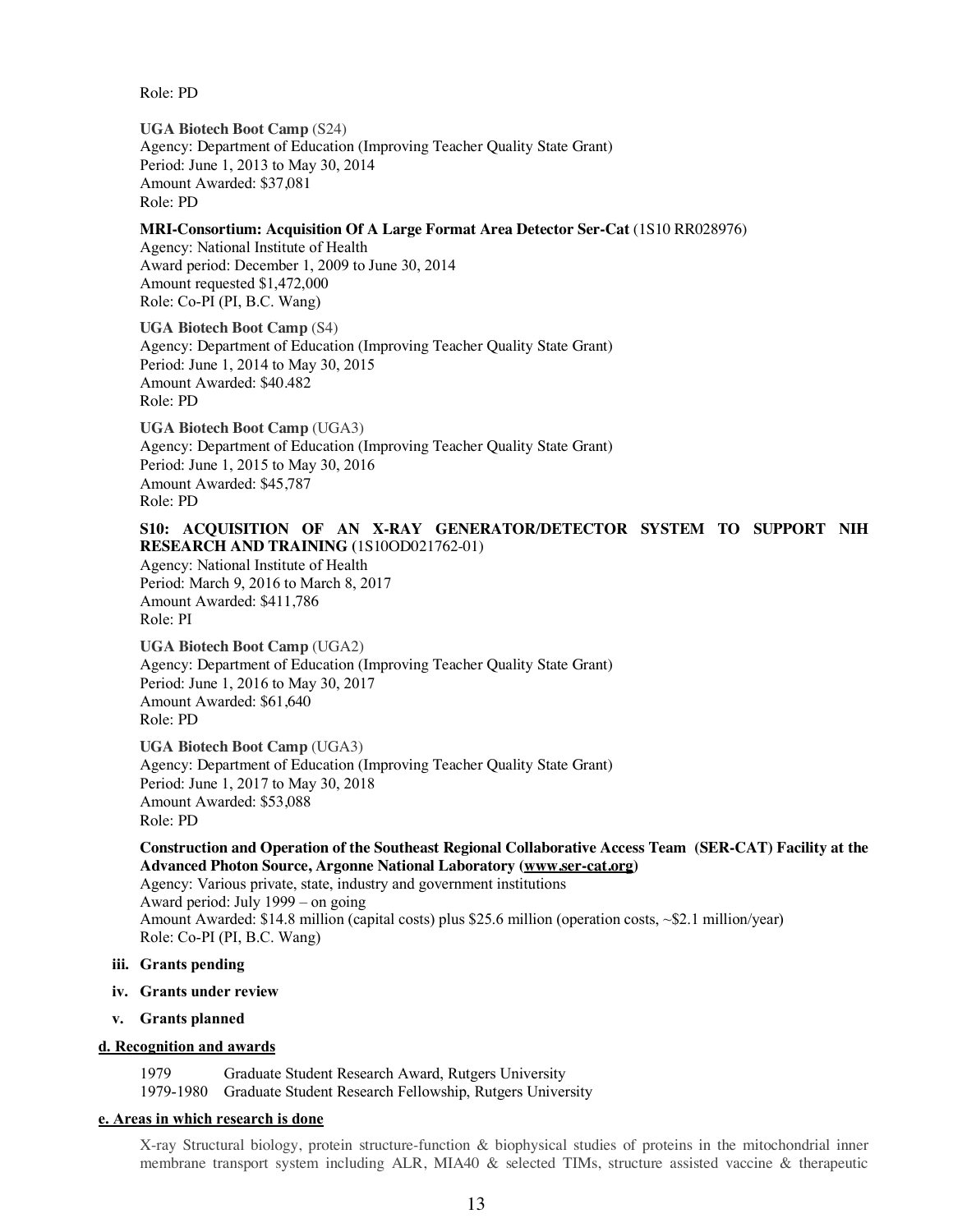design for hepatitis B, Ebola, flu and HIV, improved/automated methods for structure determination by single wavelength X-ray anomalous scattering and application of synchrotron X-rays to protein crystallography

## **f. Supervision of student research**

#### **i. Master's thesis directed: None**

### **ii. Doctorial dissertation directed:**

| 2007-2010 | Quentin Florence, Ph.D., Department of Biochemistry and Molecular Biology, University of    |
|-----------|---------------------------------------------------------------------------------------------|
|           | Georgia                                                                                     |
| 2007-2011 | Dayong Zhou, Ph.D., Department of Biochemistry and Molecular Biology, University of Georgia |

### **iii. Thesis committee member:**

| 2004 | Lisa Huang, Department of Biochemistry and Molecular Biology, UGA         |
|------|---------------------------------------------------------------------------|
| 2008 | Annapoorani Ramiah, Department of Biochemistry and Molecular Biology, UGA |

## **iv. Dissertation committee member:**

| 1999 | Chi-Kuei Wu, Department of Crystallography, University of Pittsburgh        |
|------|-----------------------------------------------------------------------------|
| 2001 | Chun-Jung Chen, Department of Crystallography, University of Pittsburgh     |
| 2001 | Vasundara Srinivasan, Department of Biochemistry and Molecular Biology, UGA |
| 2002 | Florian Schubot, Department of Biochemistry and Molecular Biology, UGA      |
| 2006 | Jeff Habel, Department of Biochemistry and Molecular Biology, UGA           |
| 2006 | Peter Horanyi, Department of Biochemistry and Molecular Biology, UGA        |
| 2006 | Gauri Wannere, Ph.D. committee Department of Chemistry, UGA                 |
| 2007 | Hua Yang, Department of Biochemistry and Molecular Biology, UGA             |
| 2007 | Min Zhao, Department of Biochemistry and Molecular Biology, UGA             |
| 2008 | Jinyi Zhu, Department of Biochemistry and Molecular Biology, UGA            |
| 2008 | Sungguan Hong, Department of Chemistry, UGA                                 |
| 2010 | James Tucker Swindell II, Department of Physics, UGA                        |
| 2010 | Brett Dillard, Department of Biochemistry and Molecular Biology, UGA        |
| 2011 | Yixuan Zhu, Department of Chemistry, UGA                                    |
|      |                                                                             |

2014 Suet Yee Chong, Department of Biochemistry and Molecular Biology, UGA

#### **v. Undergraduate research supervisor:**

| 2006-2007  | Chad Potts, BCMB4970, Department of Biochemistry and Molecular Biology, UGA                                                         |
|------------|-------------------------------------------------------------------------------------------------------------------------------------|
| 2006-2007  | Eghosa Oyegun, BCMB4970, LSAMP Scholar, Department of Biochemistry and Molecular<br>Biology, UGA                                    |
| 2008-2009  | Tanzir Mortusa, BCMB4970, SURP Scholar (Summer 2008), LSAMP Scholar (2009) Department<br>of Biochemistry and Molecular Biology, UGA |
| 2008       | Cynthia Taylor, SURP Scholar (Summer 2008), Department of Biochemistry and Molecular<br>Biology, UGA                                |
| 2008-2009  | Qudus Qasim, BCMB4970, Department of Biochemistry and Molecular Biology, UGA                                                        |
| 2008-2009  | Ronjon Banerjee, BCMB4970, Department of Biochemistry and Molecular Biology, UGA                                                    |
| 2008-2010  | Silviu Teivsanu, BCMB4797, Department of Biochemistry and Molecular Biology, UGA                                                    |
| 2009       | Marerg Tesfaye, BCMB4960, Department of Biochemistry and Molecular Biology, UGA                                                     |
| 2009-2010  | Jessie Chen, BCMB4960, Department of Biochemistry and Molecular Biology, UGA                                                        |
| 2009-2010  | Whitney C. Nwagbara, BCMB4960, LSAMP Scholar, Department of Biochemistry and Molecular                                              |
|            | Biology, UGA                                                                                                                        |
| 2009-2010  | Si-ing Chen, BCMB4960, Department of Biochemistry and Molecular Biology, UGA                                                        |
| 2010-2011  | Yasin Rasheed and Yusuf Olatunde Olanrewaju (BCMB4960) Department of Biochemistry and                                               |
|            | Molecular Biology, UGA                                                                                                              |
| 2013-2013F | Shadrack Osei Baah, BCMB4960L, Department of Biochemistry and Molecular Biology, UGA                                                |
| 2013-2013S | Hakeem Jamaal, BCMB4970L, Department of Biochemistry and Molecular Biology, UGA                                                     |
| 2014-2014F | Shadrack Osei Baah, BCMB4970L, Department of Biochemistry and Molecular Biology, UGA                                                |
| 2014-2014S | Hakeem Jamaal, BCMB4970L, Department of Biochemistry and Molecular Biology, UGA                                                     |
| 2015-2015F | Adan Velasquez, Department of Biochemistry and Molecular Biology, UGA                                                               |
| 2016-2016S | Adan Velasquez, Department of Biochemistry and Molecular Biology, UGA                                                               |

## **g. Editorship or editorial board member of journals or other learned publications**

## **i. Service as an editor, member of an editorial board, or as referee for a scholarly journal**

Reviewer: Nature Structure Biology and Bioinformatics, Biochemistry, Journal of Bacteriology, Journal of Molecular Biology, Protein Science, Proteins: Structure, Function and Bioinformatics, Cell Chemistry and Biology, Acta Crystallographica, Journal of Applied Crystallography

**ii. Convention papers since 1995** (bold text represents invited oral presentations)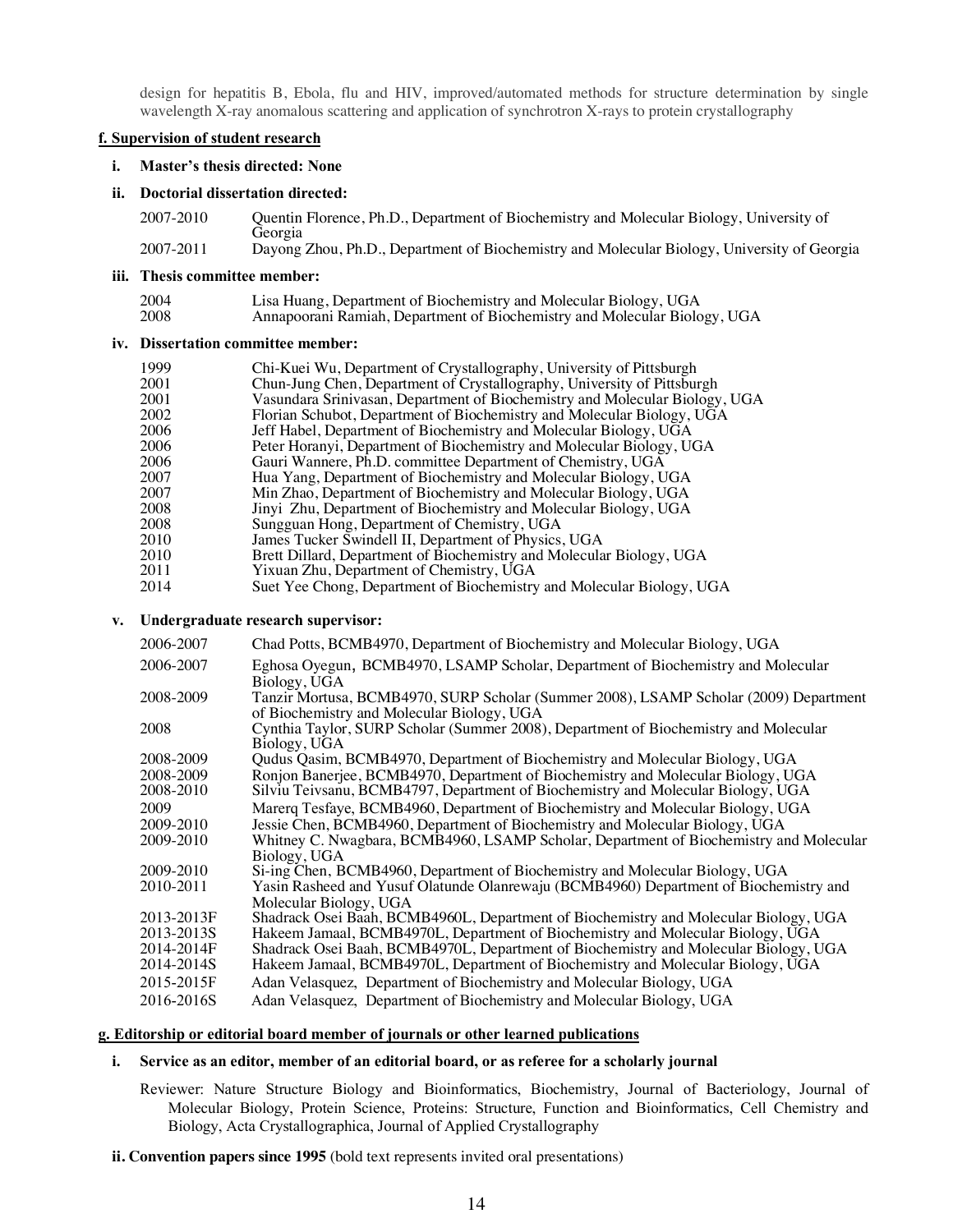- Structure of T7 RNA Polymerase. B. C. Wang, R. Sousa, Y. J. Chung, J. P. Rose and E. Lafer, Abstr. R004, Keystone Symposium on Fundamental Mechanism of Transcription, Copper Mt., CO, April 1992.
- Comparison of the Alpha-Carbon Trace of Bacteriophage T7 RNA Polymerase and the Klenow Fragment of DNA polymerase I Reveals a 'Polymerase Fold'. Rui Sousa, John Rose, Yong Je Chung and Bi-Cheng Wang. Abstr. BB03, American Crystallographic Association Annual Meeting, Pittsburgh. PA, August 1992.
- The Octameric Histone Core of Nucleosome: Problems Encountered in the Structure Determination. Bi-Cheng Wang, John P. Rose, Gina Arents and E.N. Moudrainakris. Abstr. EE02, American Crystallographic Association Annual Meeting, Pittsburgh, PA, August 1992.
- Molecular Dynamics Simulations of Hormone Carrier Protein Neurophysin with and without Ligand. P. Arjunan, John P. Rose and Bi-Cheng Wang. Abstr. PA39, American Crystallographic Association Annual Meeting, Pittsburgh, PA, August 1992.
- X-ray Diffraction Analysis of Isoenzyme 3-3 Rat Liver Glutathione S-Transferase: New Crystal Forms. Jian Hua Fu, John P. Rose, Ming F. Tam, and Bi-Cheng Wang. Abstr. PA57, American Crystallographic Association Annual Meeting, Pittsburgh, PA, August 1992.
- Crystallographic Analysis of Human Chimeric a Class Glutathione S-Transferase. Ke Zeng, John P. Rose, Chen-Pei D. Tu and Bi-Cheng Wang. Abstr. PA58, American Crystallographic Association Annual Meeting, Pittsburgh, PA, August 1992.
- Crystallographic Analysis of a Glutamine Binding Protein. Chwan-Deng Hsiao, Yuh-Ju Sun, John P. Rose, Chin Ho and Bi-Cheng Wang, Abstr. PA63, American Crystallographic Association Annual Meeting, Pittsburgh, PA, August 1992.
- The Structure of the Neurophysin-oxytocin Complex at 2.8 Å Resolution. John P. Rose and Bi-Cheng Wang. Abstr. PB59, American Crystallographic Association Annual Meeting, Pittsburgh, PA, August 1992.
- The Structure of the Neurophysin-Oxytocin Complex at 2.8Å Resolution. J. P. Rose and B. C. Wang, 50th Annual Pittsburgh Diffraction Conference, Pittsburgh, PA, August 1992.
- The Refined Crystal Structure of a Neurophysin-Oxytocin Complex at 2.8Å Resolution. J. P. Rose, C. D. Hsiao and B. C. Wang, Abstr. PS-03.11.12, XVI Congress and General Assembly of the International Union of Crystallography, Beijing, China, August 1993.
- The Refined Crystal Structure of a Neurophysin-Dipeptide Complex at 2.5Å Resolution. C. K. Wu, J. P. Rose and B. C. Wang, Abstr. PS-03.11.13, XVI Congress and General Assembly of the International Union of Crystallography, Beijing, China, August 1993.
- The Intimate Interactions of the Love Hormone: The Crystal Structure of a Neurophysin-Oxytocin Complex. J. P. Rose, C. D. Hsiao and B. C. Wang, Abstr. P-17, 51st Annual Pittsburgh Diffraction Conference, Valley Forge, PA, November 1993.
- The Octameric Histone Core of Nucleosome: What We Learned from the Structure Determination Process. Bi-Cheng Wang, John P. Rose, Gina Arents and E.N. Moudrianakis. Abstr. H001, American Crystallographic Association Annual Meeting, Albuquerque, New Mexico, May 1993.
- The Thumb's Knuckle: Flexibility in the Thumb Subdomain of T7 RNA Polymerase Is Revealed by the Structure of a Chimeric T7/T3 RNA Polymerase. Rui Sousa, John P. Rose, and Bi-Cheng Wang. Abstr. PB05, Atlanta, GA June 1994.
- New Forms of Glutamine Binding Protein from *Escherichia Coli*. Yuh-Ju Sun, Chwan-Deng Hsiao, John Rose, Partricia F. Cottam, Chien-Ho and Bi-Cheng Wang. Abstr. PK04, American Crystallographic Association Annual Meeting, Atlanta, GA June 1994.
- GETENT: A Simple Script for Accessing the Protein Data Bank's Anonymous FTP Server. John P. Rose and Enrique E. Abola. Abstr. PM19, American Crystallographic Association Annual Meeting, Atlanta, GA, June 1994.
- Structures of a Chimeric Human Alpha Glutathione S-Transferase, GST121, and its Temperature Sensitive G28R Mutant. Ke Zeng, John P. Rose, Corey Strickland, Hong-Chi Chen, Chen-Pei D. Tu and Bi-Cheng Wang. Abstr. PTF07, American Crystallographic Association Annual Meeting, Atlanta, GA, June 1994.
- Crystals of Glutamine-Binding Protein in Various Conformational States. C-D. Hsiao, Y-J. Sun, J. P. Rose, P. F. Cottam, C. Ho and B. C. Wang, Abstr. PK04, Annual Meeting of the American Crystallographic Association, Atlanta, GA, June 25-July 1, 1994.
- **Nothing Beats Good Data. John P. Rose, American Crystallographic Association Annual Meeting Meeting, Montreal, July 1995.**
- Preliminary Structure of A Neurophysin Hydrin I Complex. B. Hu, J. Fu, J. Rose and B. C. Wang, Abstr. W058, Annual Meeting of the American Crystallographic Association, Montreal, Canada, July 23-28, 1995.
- The Crystal Structure of Ligand-Free Neurophysin. C. K. Wu, J. Rose, E. Breslow and B. C. Wang, W059, Annual Meeting of the American Crystallographic Association, Montreal, Canada, July 23-28, 1995.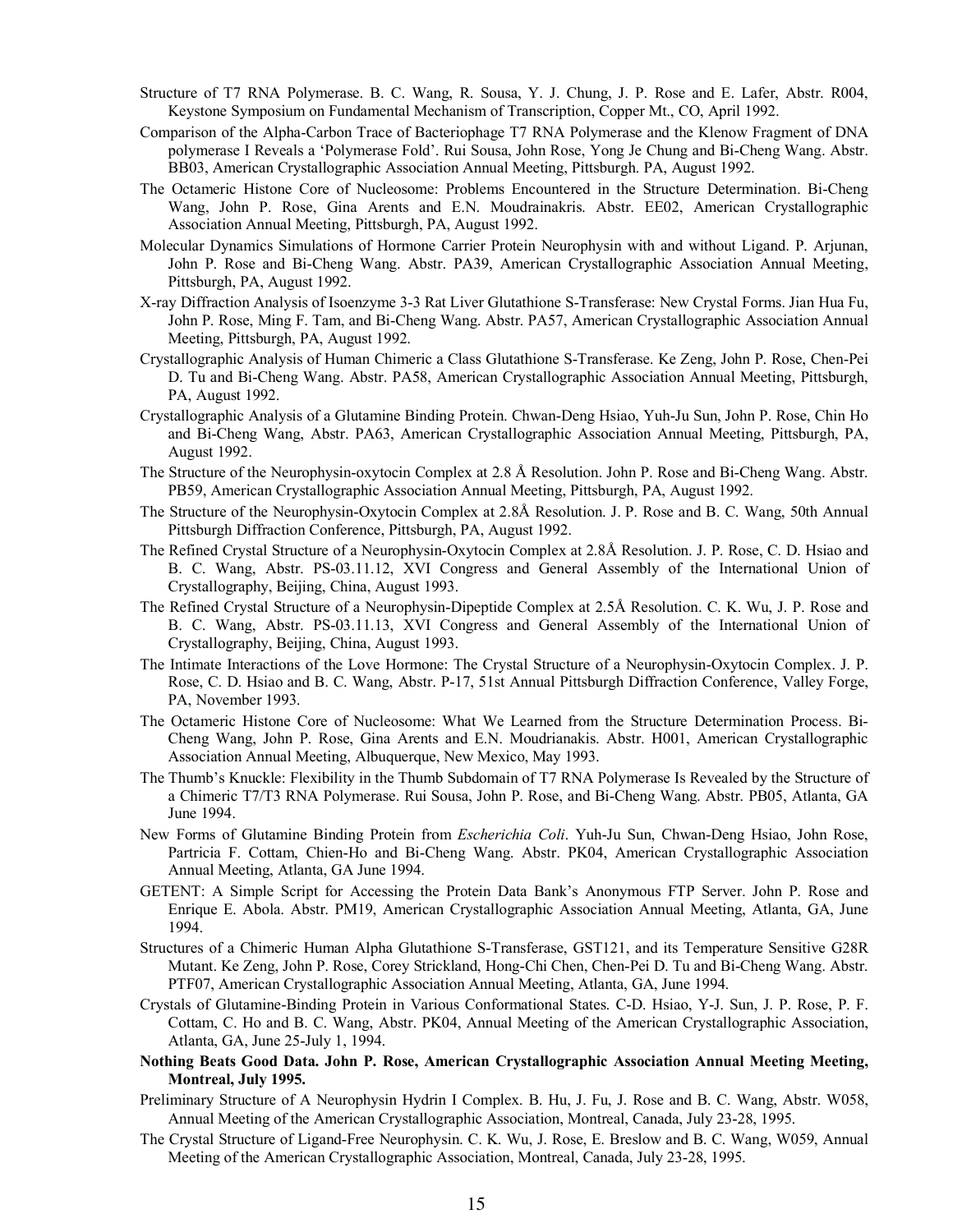- Crystal Structure of Human Liver Mu Class Glutathione S-Transferase 1A-1A. P. L. Ong, K. Zeng, J. Rose, C. P. D. Tu and B. C. Wang, W091, Annual Meeting of the American Crystallographic Association, Montreal, Canada, July 23-28, 1995.
- An analysis of Data Collection Strategies and Data Reduction Software for Image Plate Data. B. Hu, J. Rose and B.C. Wang, Abstr. PS-01.04.12, XVII Congress and General Assembly of the International Union of Crystallography, Seattle, WA, August 8-17, 1996.
- The Crystal Structure of Class 3 Aldehyde Dehydrogenase and Implications to the Class 1 and 2 Enzymes. Z.-J. Liu, J. Sun, J. Rose, D. Hsiao, W.-R. Chang, Y.-J. Chung, I. Kuo, J. Hempel, R. Lindahl and B. C. Wang, Abstr. PS-04.01.18, XVII Congress and General Assembly of the International Union of Crystallography, Seattle, WA, August 8-17, 1996.
- The Structure of the Detoxification Enzyme: Glutathione S-Transferase D21 From *Drosophila Melanogaster*. P-1, Ong, J. P. Rose, C.-P. D. Tu and B.C. Wang, Abstr. PS-04.01.64, XVII Congress and General Assembly of the International Union of Crystallography, Seattle, WA, August 8-17, 1996.
- Crystals of the Augmenter of Liver Regeneration. C.-K. Wu, J. P. Rose, A. Francavilla, J. G. Prelich, A. Iacobellis, M. Hagiya, A. Rao, T. Starzl and B.C. Wang, Abstr. PS-04.07.22, XVII Congress and General Assembly of the International Union of Crystallography, Seattle, WA, August 8-17, 1996.
- Molecular Aggregation of the Neurophysins. J. P. Rose and B. C. Wang, Abstr. PS-04.08.11, XVII Congress and General Assembly of the International Union of Crystallography, Seattle, WA, August 8-17, 1996.
- **Experiences with the SMART 2K CCD - Gobel Mirror System. J. Rose. Siemens area detector users group meeting, University of Georgia, April 17-19, 1997.**
- Novel NAD-binding in aldehyde dehydrogenase a new twist on an old theme. Z-J. Liu, J. Rose, J. Hempel, R. Lindahl and B.-C. Wang. P86, Annual Meeting of the American Crystallographic Association, St. Louis, Missouri, July 19-25, 1997.
- X-ray Crystallographic Studies on the Nucleoside Diphosphate Kinase from *Bacillus halodenitrificans.* C.-J. Chen, J. P. Rose, M.-Y. Liu, W. J. Payne , J. LeGall, W.-C. Chang and B.-C. Wang. P96, Annual Meeting of the American Crystallographic Association, St. Louis, Missouri, July 19-25, 1997.
- Structure of Bacteriophage T7 RNA Polymerase at 2.6 Å Resolution and A New Low-Salt Crystal Form. B.-C. Wang, Z.-J. Liu, C.-J. Chen. Chandrasekhar, W.-R. Chang, T.-G. Huang, Z.-L. Wan, M.-Y. Liu, R. Sousa, and J. P. Rose. P108, Annual Meeting of the American Crystallographic Association, St. Louis, Missouri, July 19- 25, 1997.
- Structure of des 1-6 neurophysin-vasopressin complex. B. Hu, J. Rose and B.-C. Wang. P120, Annual Meeting of the American Crystallographic Association, St. Louis, Missouri, July 19-25, 1997.
- Experiences with the SMART 2K CCD System for Macromolecular Crystallography Using a Rotating Anode X-ray Source. J. Rose and B.-C. Wang. P121, Annual Meeting of the American Crystallographic Association, St. Louis, Missouri, July 19-25, 1997.
- Refined Crystal Structure of Bacteriophage T7 RNA Polymerase**.** Zhi-Jie Liu,John P. Rose, Bi-Cheng Wang, 11.02.01, Annual Meeting of the American Crystallographic Association, Arlington, Virginia, July 18-23, 1998.
- Structural Characterization of the Augmenter of Liver Regeneration**.** Chia-Kuei Wu, Tamara A. Dailey, Harry A. Dailey, Bi-Cheng Wang and John P. Rose, P208, Annual Meeting of the American Crystallographic Association, Arlington, Virginia, July 18-23, 1998.
- The Crystal Structure of Ligand-Free and Ligand Bound Glutamine-Binding Proteins. Yuh-Ju Sun, John Rose, Bi-Cheng Wang, and Chwan-Deng Hsiao. Annual Meeting of the American Crystallographic Association, Arlington, Virginia, July 18-23, 1998.
- State-of-the-art In-house Data Collection Enables Human Ferrochelatase Structure Determination by Fe-SAD. Chia-Kuei Wu, Amy Burden, John P. Rose, Joe Ferrara, Harry A. Dailey, and Bi-Cheng Wang, Abstr. PT12, American Crystallographic Association Annual Meeting, Buffalo, New York, May 1999.
- Preliminary Results of T7 RNA Polymerase DNA Complex. C.-J. Chen, F. Schubot, Z.-J. Liu, J. P. Rose, and B.-C. Wang, Abstr. P07.04.049, XVIIIth International Congress of Crystallography, Glasgow, Scotland, August 1999.
- Preliminary Crystallographic Studies of The Yeast Mitochondrial Transcription Factor, mTF1P. F. D. Schubot, C.-J. Chen, J.P. Rose, and B.-C. Wang, Abstr. P07.04.050, XVIIIth International Congress of Crystallography, Glasgow, Scotland, August 1999.
- Preliminary Crystallographic Studies of a Phosphoenolpyruvate (PEP) synthetase from *Pryococcus furiosus*. Zhi-Jie Liu, Andrea M. Hutchins, M. Gary Newton, John P. Rose, Michael W. Adams, Bi-Cheng Wang, Abstr. P11.04.040, XVIIIth International Congress of Crystallography, Glasgow, Scotland, August 1999.
- The Refined Crystal Structure of the Augmenter of Liver Regeneration. John P. Rose, Chia-Kuei Wu, Tamara A. Dailey, Harry A. Dailey, and Bi-Cheng Wang, Abstr. P06.04.082, XVIIIth International Congress of Crystallography, Glasgow, Scotland, August 1999.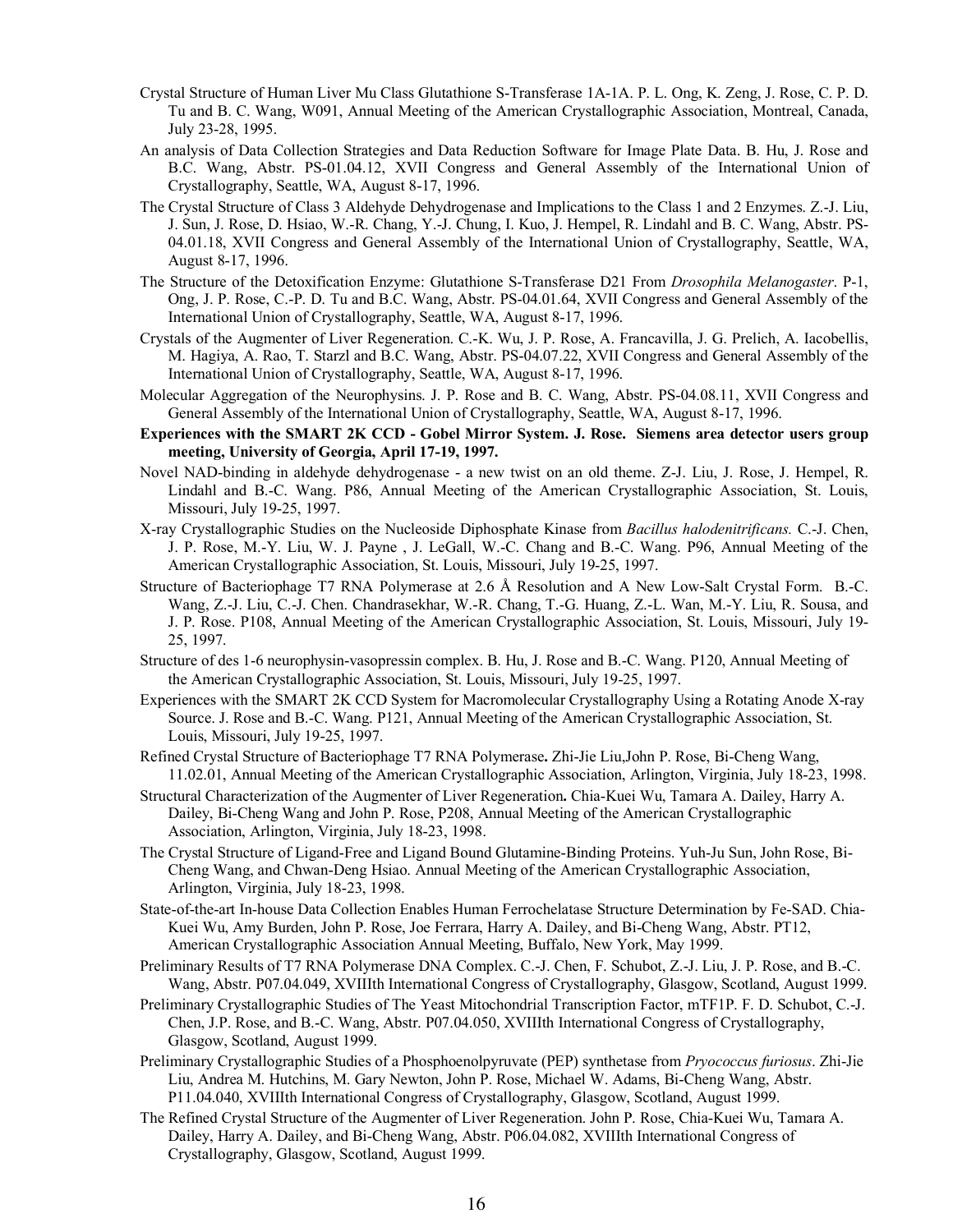- Towards the Crystal Structure Determination of Glycerol Dehydrogenase from *Thermotoga maritima*. Vasundara Srinivasan, Kesen Ma, J. P. Rose, Michael W. W. Adams and B.-C. Wang, Abstr. P11.04.084, XVIIIth International Congress of Crystallography, Glasgow, Scotland, August 1999.
- Direct Determination of Crystal Structure of Human Ferrochelatase Using [2Fe-2S] Anomalous Scattering Signal from In-house Data and Solvent Flattering. Chia-Kuei Wu, Amy Burden, John P. Rose, Joe Ferrara, Harry A. Dailey, and Bi-Cheng Wang, Abstr. P12.02.023, XVIIIth International Congress of Crystallography, Glasgow, Scotland, August 1999.
- The 1.4Å Crystal Structure of Hyperthermophilic Glycerol Dehydrogenase from *Thermotoga maritima*. ACA Annual Meeting, St. Paul, Minnesota, July 2000.
- Crystal Structure of the Calcium-Regulated Photoprotein Obelin Solved at 1.1Å Resolution: Implications for the Mechanism of Bioluminescence. ACA Annual Meeting, St. Paul Minnesota, July 2000.
- The 1.75Å Crystal Structure of the Augmenter of Liver Regeneration Reveals a New Mode of FAD Binding. ACA Annual Meeting, St. Paul, Minnesota, July 2000.
- The 2.0Å Structure of Human Ferrochelatase, the Terminal Enzyme of Heme Biosynthesis. ACA Annual Meeting, St. Paul, Minnesota, July 2000.
- Low Resolution Sulfur "Super Atom" SAS Phasing of Macromolecules Containing Disulfide Bonds. ACA Annual Meeting, St. Paul, Minnesota, July 2000.
- Sulfur SAS Phasing at 3Å Resolution for the Direct Determination of the Photo-Protein Obelin Structure. ACA Annual Meeting, St. Paul, Minnesota, July 2000.
- **Meeting the challenges of high-through structure determination for structural genomics. John P. Rose (Stand in for Bi-Cheng Wang), International Conference on Structural Genomics, Yokohama, Japan 2000.**
- **Recovery of Non-productive Beam-line with Precision Robotics: A 5x Multiplier for Improving Beamline Throughput and Efficiency J. Rose, Harima Workshop on High-throughout Crystallography, Spring-8, Harima, Japan, 2000.**
- Automated Data Collection. Data Collection Workshop, European Synchrotron Research Facility, Grenoble, France. February 20, 2001.
- Methodology and Technology Development for Structural Genomics. Annual Meeting of the Canadian Society of Microbiology, Waterloo, Canada, June 13, 2001.
- Towards Increased Data Collection Efficiency through Automation and Time-Sharing. Bi-Cheng Wang, John P. Rose, Gerold Rosenbaum, Terry Nienaber, Reg Beer, and Kent Copeland, Workshop on techniques for automated mounting, viewing and centering pre-cooled protein crystals, Stanford Synchrotron Radiation Laboratory May 2000.
- The Crystal Structure of Obelin from *Obelia geniculata* at 1.82 Å Resolution. PP032, ACA Meeting, Los Angeles, CA, July 21-26, 2001.
- Refined Crystal Structure of the Ca 2+-regulated Photoprotein Obelin at 1.1 Å Resolution. P066, ACA Meeting, Los Angeles, CA. July 21-26, 2001.
- Sulfur-SAS Simulation Study and Comparison to Synchrotron Data Jeff Habel, Zhi-Jie Liu, M. Gary Newton, John P. Rose, Subramanyam Swaminathan, and B.C. Wang, ACA Meeting, Los Angeles, CA, July 21-26, 2001
- The Southeast Collaboratory for Structural Genomics: structuring life. M. W. W. Adams, H. A. Dailey, L. J. DeLucas, M. Lou2, J. H. Prestegard, J. P. Rose, and B. C. Wang. International Conference on Structural Genomics, Berlin Germany 2002.
- The strange case of Pf-65527. J.P. Rose, L. Deng, Z.-J. Liu, F. Schubot, W. Tempel, and B.C.Wang. International Conference on Structural Genomics, Berlin Germany 2002.
- A pipelined approach for high throughput crystal structure determination using a multi-processor Linux cluster. Z.-J. Liu, D. Lin, W. Tempel, J.P. Rose, B.C. Wang. International Conference on Structural Genomics, Berlin Germany 2002.
- Conversed inter-ORF distance distribution across multiple prokaryotic genomes. D. Lin, J. Praissman, J. Rose, and B.C. Wang. International Conference on Structural Genomics, Berlin Germany 2002.
- Experimental Errors Correction of Crystal Diffraction Data Using 3-Dimensional Models with Free-R. Zheng-Qing Fu, John Rose, Bi-Cheng Wang, ACA Meeting, San Antonio, Texas, May 26, 2002
- Automation in Protein Crystallography Data Collection An Overview. 2002 Gordon Research Conference on Diffraction Methods in Structural Biology, New London, Connecticut, July 15, 2002.
- Sulfur Phasing and Direct Crystallography. Bi-Cheng Wang, Zhi-Jie (James) Liu, Zheng-Qing (Albert) Fu, John P. Rose, Gary M. Newton, Gerd Rosenbaum, James Fait and John Chrzas, International Union of Crystallography Conference, Geneva, Switzerland, August 5, 2002.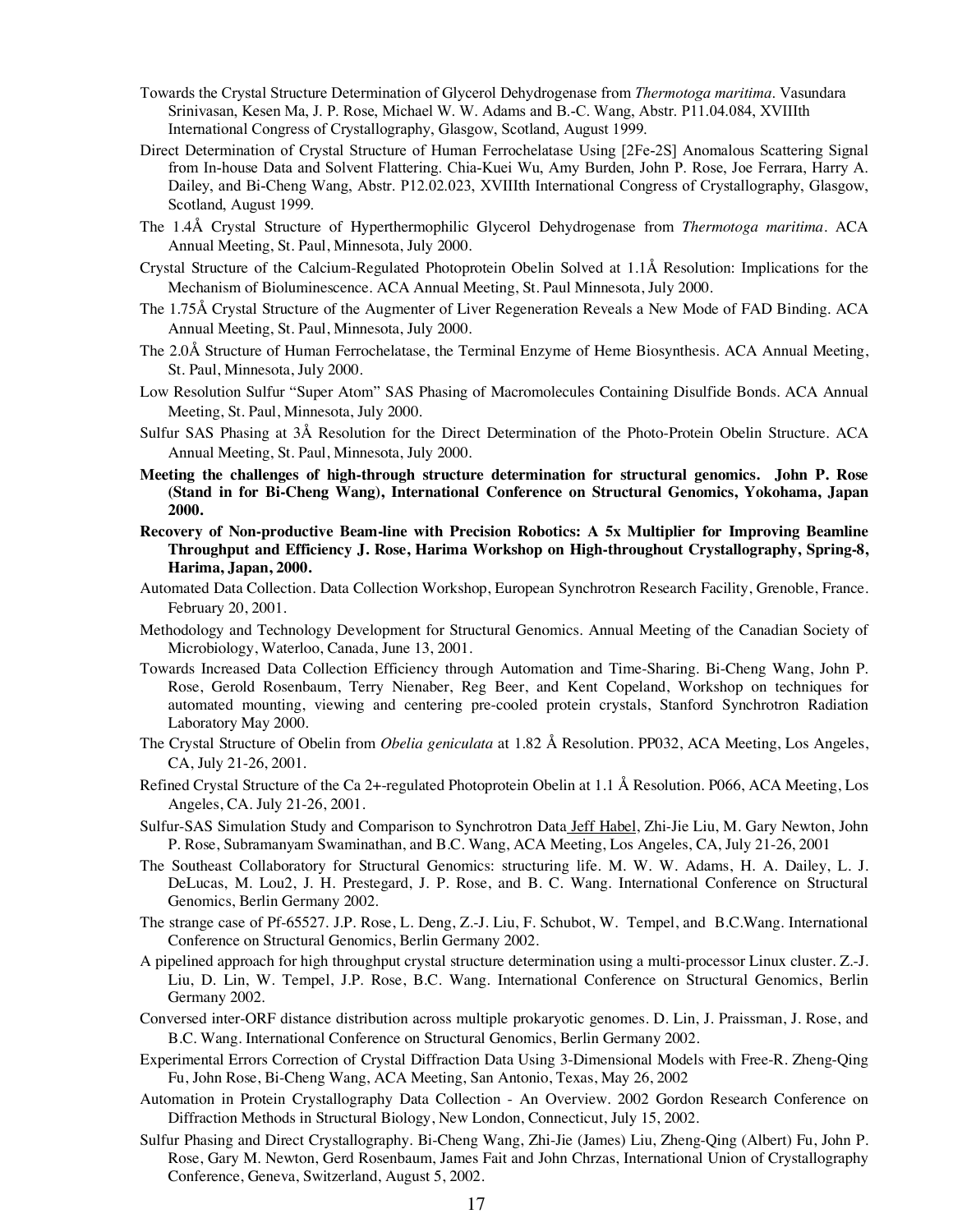- Extracting Weak SAS Signal By Using 3D Experimental Error Correction Models With Free-R Type Tests. Zheng-Qing Fu, John Rose and Bi-Cheng Wang, International Union of Crystallography Conference, Geneva, Switzerland, August 5, 2002.
- **Protein Crystallography as Taught in ACA Summer Course in Crystallography. John P. Rose. Congress of the International Union of Crystallography, Geneva, Switzerland, August 5, 2002.**
- *P. aeruginosa* lectin-1 in complex with D-galactose at near-atomic resolution. Wolfram Tempel, Zhi-Jie Liu, Khanita Karaveg, Ron J. Doyle, John P. Rose and Bi-Cheng Wang, International Union of Crystallography Conference, Geneva, Switzerland, August 5, 2002.
- Progress Towards Direct Macromolecular Crystallography. Workshop on Automated Structure Determination, International Structural Genomics Organization meeting, Berlin, Germany, October 8, 2002.
- **Practical Aspects of Sulfur SAS Phasing and Other Things. John P. Rose, Winter School for Soft X-ray Phasing, Brixen Italy, February, 2003.**
- Practical Aspect of Sulfur ISAS Phasing. Zhi-Jie Liu, John Rose and Bi-Cheng Wang. CCP4 Study Weekend, University of Leeds, Leeds UK 2003.
- Crystal Salvaging Efforts at SECSG, A.K. Shah, Z-J. Liu, W. Tempel, J. Chang, S. Chang, Jeff Habel, P. Horanyi, H. Yang, L. Huang, G. Newton, J. Rose and B.C. Wang, Keystone Symposium, Keystone. CO, April 2004.
- A flexible Web Interface Tool for Integrating Software for High Throughput Bioinformatics, Crystallography and Other Application. D. Lin, J. Praissiman, Z.-J. Liu, H. Zhang, W. Tempel, J. Rose and B.C. Wang Keystone Symposium, Keystone. CO, April 2004.
- The SECSG Protein-to-Structure Pipeline for High-throughput and High-Quality Structural Results. J.P. Rose, Z.-J. Liu, D. Lin, W. Tempel, L. Chen, A. Shah, J, Richardson, D. Richardson, G. Newton and B.C. Wang, Keystone Symposium, Keystone. CO, April 2004.
- **The SER-CAT User's "Remote Participation" Program: Status and Plans. B.C. Wang, J. Chzras, G. Rosenbaum, J. Unik, Z. Jin, J. Fait, V. Babson and J. P. Rose, Advanced Photon Source Users Meeting, Argonne National Laboratory, Argonne, IL, 2004.**
- SGXPro: A User friendly Computational Environment for Rapid Crystal Structure Determination. Z.-Q. Fu, A. Howard, J.P. Rose and B.C. Wang, Advanced Photon Source Users Meeting, Argonne National Laboratory, Argonne, IL, 2004.
- Rasv and Ras Indices for Evaluating the Anomalous Scattering Signal to Noise Level. Zheng-Qing Fu, John P. Rose, B.C. Wang. American Crystallographic Association (ACA) Meeting, Chicago, July, 25-31, 2004.
- Crystal Salvaging Efforts at SECSG. Jeff Habel, A.K. Shah, Z-J. Liu, W. Tempel, J. Chang, S. Chang, P. Horanyi, H. Yang, L. Huang, G. Newton, J. Rose and B.C. Wang, ACA Meeting, Chicago, July, 25-31, 2004
- A Protein Family View of 3D Protein Structure Space Coverage. Dawei Lin, Yuchao Zhou, Jeremy Praissman, John Rose and B.C. Wang, ACA Meeting, Chicago, July, 25-31, 2004.
- A Multi-Data-Set Data Collection Strategy Using Dose Derived Exposures for Optimum Data Acquisition. Z.J (James) Liu, L.R. Chen, G. Rosenbaum, J. Chrzas, Z.-Q Fu, J. Rose, and B.C. Wang, ACA Meeting, Chicago, July, 25-31, 2004.
- SAS Phasing Using In-House Chromium X-Rays: A Test Bed for Synchrotron Soft X-Ray Applications. John P. Rose, Zhi-Jie Liu, M. Gary Newton, John Chrzas, Gerold Rosenbaum, Joe Ferrara, and B.C. Wang, ACA Meeting, Chicago, July, 25-31, 2004.
- Structural Investigation of a Non-natural Dinucleotide with anti-HIV Integrase Activity, M.G. Newton, Charles F. Campana, G. Ch, D. Lee, Z-J Liu, V. Nail, J. Phillips, J.P. Rose, B.C. Wang ., ACA Meeting, Chicago, July, 25- 31, 2004.
- The SECSG Protein-to-Structure Pipeline: Protein and Limitations. J.P. Rose, Z.-J. Liu, D. Lin, W. Tempel, L. Chen, A. Shah, J, Richardson, D. Richardson, G. Newton and B.C. Wang, ACA Meeting, Chicago, July, 25-31, 2004.
- Protein Model Validation in Structural Genomics the SECSG Perspective. W. Tempel, Z.J. Liu, W.B Arendall III, S. Wang, D.C. Richardson, J.S. Richardson, J. Rose, B.C. Wang, ACA Meeting, Chicago, July, 25-31, 2004.
- SGXPRO: A Versatile Structure Solving Engine for Structural Biology/Genomics. Bi-Cheng Wang, Qing (Albert) Fu, Yunzhou Wu, Dongsheng Che, Jizhen Zhao, Haijin Yan, Zheng, John P. Rose, ACA Meeting, Chicago, July, 25-31, 2004.
- A Multi-Data-Set Strategy for Increasing the Signal-to-Noise Ratio in Diffraction Data. Z.J (James) Liu, L.R. Chen, WH Zhou, Z.-Q Fu, G. Rosenbaum, J. Chrzas, J. Rose, and B.C. Wang. 2004 International Conference on Structural Genomics, Washington D.C., Nov. 19, 2004.
- The SECSG Protein-to-Structure Pipeline: Potential and Limitation. J. Rose, Z.-J. Liu, D. Lin, W. Tempel, L. Chen,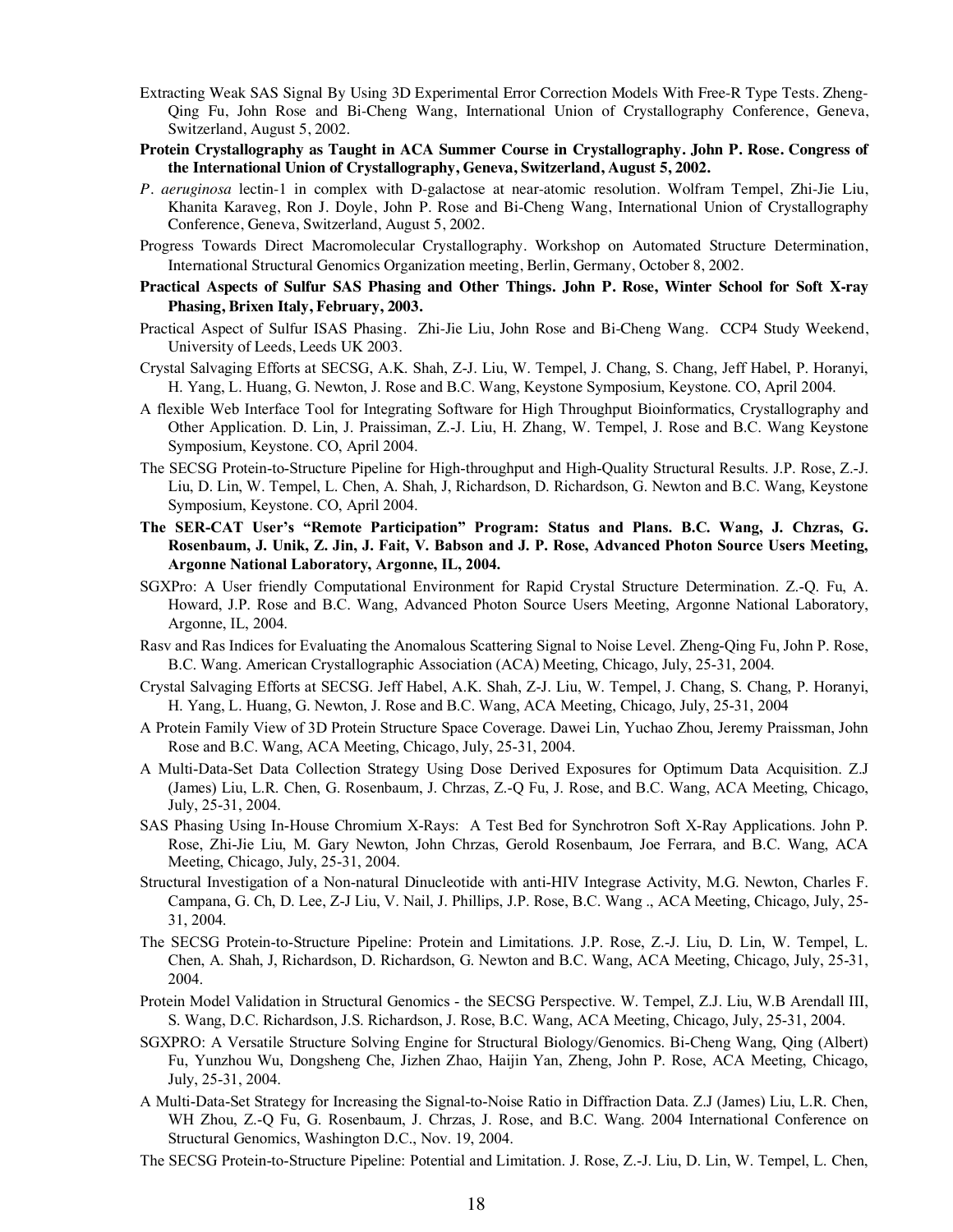A. Shah, J. Richardson, D. Richardson, G. Newton, J. Ng, and B.C. Wang, International Conference on Structural Genomics, Washington D.C., Nov. 19, 2004.

- Experimental Errors Correction by 3D Models to Enhance the Anomalous Signal/Noise Ratio. Z.-Q. Fu, J.P. Rose and B.C. Wang, International Conference on Structural Genomics, Washington D.C., Nov. 19, 2004.
- SGXPRO: A Software Suite with a Parallel Workflow Engine for the Automation of Structure Solving Process. Z.Q. Fu, J.P. Rose and B.C. Wang, International Conference on Structural Genomics, Washington D.C., Nov. 19, 2004.
- A Pfam-Based Management System for Structural Genomics Target Selection and Progress Monitoring. D. Lin, X. Chen, Y. Zhou, J. Praissman, S. Chellapilla, J. Rose and B.C. Wang, International Conference on Structural Genomics, Washington D.C., Nov. 19, 2004.
- High-Throughput, High-Quality, Cost-Effective Structure Determination Using Both In-House and Synchrotron Xrays, B.C. Wang, Protein Crystallography in Drug Discovery, South San Francisco, Jan. 18, 2005.
- From Adolescence to Maturity at SECSG: What, Why and Where We Stand in Technology Development. B.C. Wang, Protein Purification and Crystallization Workshop (PPCW) 2005, NIH, Feb. 2-3, 2005.
- SECSGDB: A Tool for Data Management, Process Control, PDB Deposition and Publication at SECSG. J.P. Rose, A. Gingle, V. Babson, D. Lin and B.C. Wang. PPCW2005, NIH, Feb. 2-3, 2005.
- Sfam: A Protein Family Based Tool for Reporting Structural Genomics Progress. D. Lin, X. Chen, Y. Zhou, J. Praissman, S. Chellapilla, W. Tempel, Z.J. Liu, J. Rose, B.C. Wang. PPCW2005, NIH, Feb. 2-3, 2005.
- XtomxDB: A Flexible Protein Production Information Collection System for Structural Genomics. H. Zhang, D. Lin, I. Kataeva, P. Horanyi, J. Chang, W. Tempel, Z.J. Liu, J.P. Rose, B.C. Wang. PPCW2005, NIH, Feb. 2-3, 2005.
- SECSG Crystallomics: A Test Bed for the Application of SECSG Technologies in Meeting the Production/Cost Requirements of PSI-2. Z.J. Liu, I. Kataeva, H. Xu, P. Horanyi, J. Habel, H. Yang, J. Chang, S.H. Chang, M. Zhao, L.R. Chen, W.H. Zhou D. Lee, D. Lin, W. Tempel, L. Ljunghahl, Joe Ng, M. Luo, C.H. Luan , J. Zhou, J. Rose, and B.C. Wang. PPCW2005, NIH, Feb. 2-3, 2005.
- Improving Protein Solubility: Our Experience of Using MBP Fusion and Expression at Different Temperature. I. Kataeva, J. Chang, Z.J. Liu, D. Lin, P. Horanyi, L.G. Ljungdahl, J. Rose, and B.C. Wang. PPCW2005, NIH, Feb. 2-3, 2005.
- High Throughput Production of Clostridium Thermocellum Proteins for Structural Genomic Study. H. Xu, J. Chang, M. Zho, H. Yang, I Kataeva, P. Horanyi, D. Lin, Z.J. Liu, J.P. Rose and B.C. Wang. PPCW2005, NIH, Feb. 2- 3, 2005.
- Experiences with the SECSG High Throughput Crystallization Pipeline and The Need for Alternative Target Salvaging Pathways. W. Zhou, J. Habel, J. Nguyen, S.H. Chang, L. Kelley, L. Chen, D. Lee, Z.J. Liu, J.P. Rose, and B.C. Wang. PPCW2005, NIH, Feb. 2-3, 2005.
- SAS Phasing Using Home Source and Synchrotron X-rays: An Optimal Combination for Cost-Effective High-Throughput Structure Determination. L. Chen, Z.J. Liu, D. Lee, W. Zhou, W. Tempel, J.P. Rose, and B.C. Wang. PPCW2005, NIH, Feb. 2-3, 2005.
- SGXPro: Automating and Optimizing Program Performance for Crystal Structure Determination, Including Signalbased Data Collection. Z.-Q Fu, J. Rose, B.C. Wang. PPCW2005, NIH, Feb. 2-3, 2005.
- Putting the Petal to the Metal: Five Structures in 23 Hours at SER-CAT. J.P. Rose, Z.-J. Liu, L.R. Chen, W.H. Zhou, D. Lee, D. Lin, W. Tempel, Z.-Q Fu, and B.C. Wang. Advanced Photon Source Users Meeting, Argonne National Laboratory 2005.
- Higher-Quality Structures Assured at SECSG. W. Tempel, Z.J. Liu, L. Chen, W. Zhou, W.B Arendall III, S. Wang, D.C. Richardson, J.S. Richardson, J. Rose, B.C. Wang. PPCW2005, NIH, Feb. 2-3, 2005.
- Parallel Workflow Engine to Optimize the Program and Parameter Space Searching for Protein Structure Determination. Zheng-Qing Fu, John Rose, B.C. Wang, Annual Meeting of the American Crystallographic Association, Oralndo, FL 2005.
- Five Structures in 23 Hours at SER-CAT Determined by SAS and an Optimizing High Throughput Structure Determination Procedure. James Z.J. Liu, Lirong Chen, Weihong Zhou, Doowon Lee, Dawei Lin, Wolfram Tempel, John Rose, and B.C. Wang, Annual Meeting of the American Crystallographic Association, Oralndo, FL 2005.
- Higher-Quality Structures Assured at SECSG, W. Tempel, Z.J. Liu, L. Chen, W. Zhou, L. Deng, W.B. Arendall III, S. Wang, D.C. Richardson, J.S. Richardson, J. Rose, B.C. Wang, Annual Meeting of the American Crystallographic Association, Oralndo, FL 2005. Developing a High Throughput Crystallization Pipeline for Structural Genomics Applications at the Southeast Collaboratory for Structural Genomics. J. Rose, Z.-J. Liu, J. Habel, W. Zhou, S.-H. Chang, J. Nguyen, D. Lee, L.R. Chen, W. Tempel, A. Shah and B.C. Wang, Annual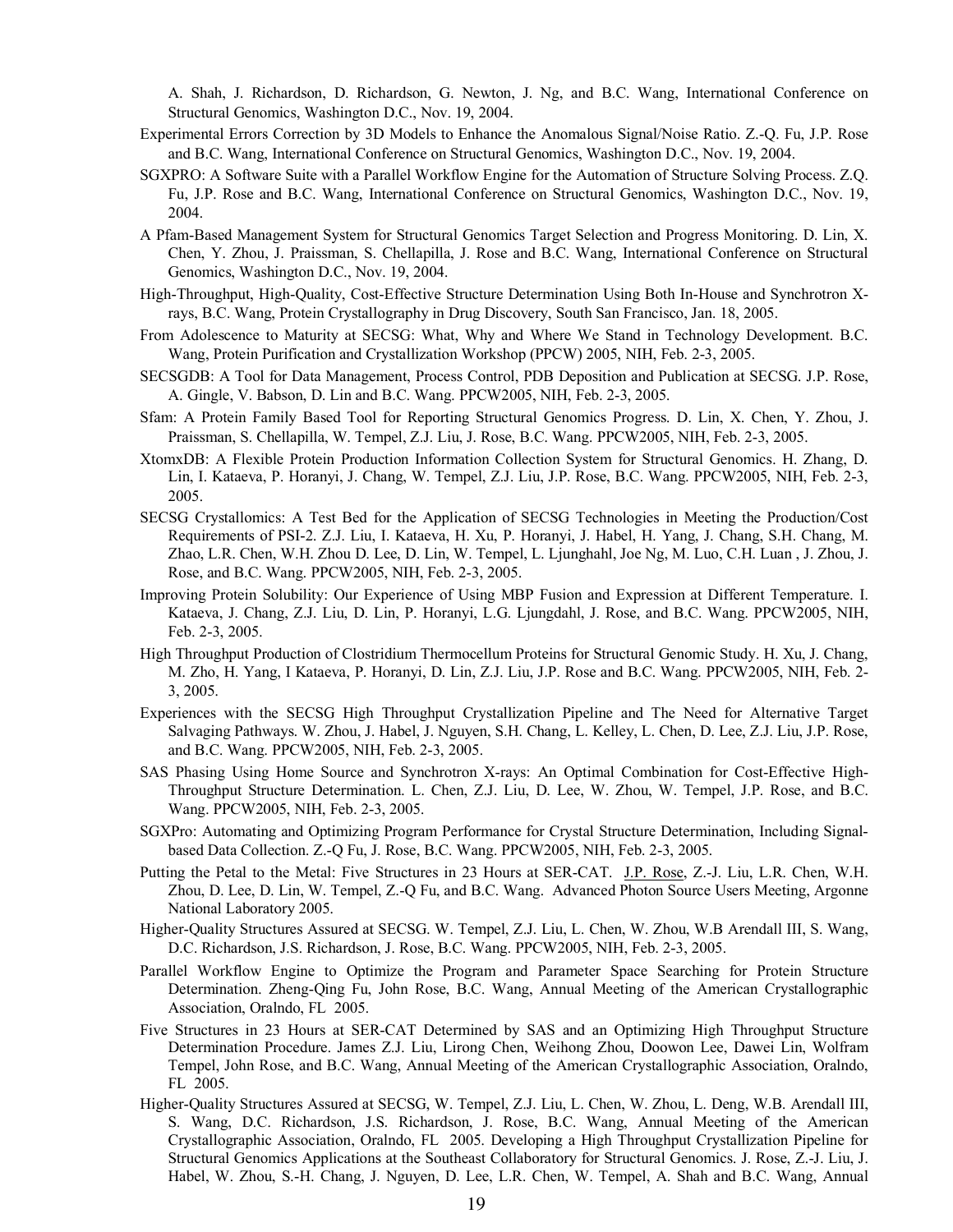Meeting of the American Crystallographic Association, Oralndo, FL 2005.

- SECSG Crystallomics: A Test Bed for the Application of SECSG Technologies in Meeting the Production/Cost Requirements of PSI-2. Z.J. Liu, I. Kataeva, H. Xu, P. Horanyi, J. Habel, H. Yang, J. Chang, S.H. Chang, M. Zhao, L.R. Chen, W. Zhou, D. Lee, D. Lin, W. Tempel, L. Ljungdahl, J. Ng, M. Luo, C.H. Luan, J. Zhou, J. Rose, and B.C. Wang, Annual Meeting of the American Crystallographic Association, Oralndo, FL 2005.
- SAS Phasing Using Home Source and Synchrotron X-rays: An Optimal Combination for Cost-Effective High-Throughput Structure Determination. L.R. Chen, Z.-J. Liu, D. Lee, W . Zhou, W. Tempel, J.P. Rose, and B.C. Wang, Annual Meeting of the American Crystallographic Association, Oralndo, FL 2005.
- Rapid Optimization of Cryoprotectant Concentration Using a Robotic Sample Mounting System. D. Lee, J. P. Rose, Z.-J. Liu, M. G. Newton and B.C. Wang, Annual Meeting of the American Crystallographic Association, Oralndo, FL 2005.
- Crystallization and Ppreliminary X-ray analysis of a Corrinoid Methyltransferase from *Moorella thermoacetica*. W.H. Zhou, J. Habel, A. Das, J. Chang, L.R. Chen, D. Lee, W. Tempel, Z.-J. Liu, L. Ljungdahl, J. Rose and B.C. Wang, Annual Meeting of the American Crystallographic Association, Orlando, FL 2005.
- Light When YOU Need it: SER-CAT's Beamlines at the Advanced Photon Source. B.C. Wang, J. Chrzas, G. Rosenbaum, J. Rose, J. Fait, J. Gonczy, S. Foundling, Z. Jin, K. Morris, L. Horanyi and M. Graham, Annual Meeting of the American Crystallographic Association, Oralndo, FL 2005.
- **Developing a High Throughput Crystallization Pipeline for Structural Genomics Applications at the Southeast Collaboratory for Structural Genomics. J. P. Rose, Z.-J. Liu, J. Habel, W. Zhou, S.-H. Chang, J. Nguyen, D. Lee, L.R. Chen, W. Tempel, A. Shah J. Ng and B.C. Wang, Annual Meeting of the American Crystallographic Association, Oralndo, FL 2005.**
- SER-CAT: The Advanced Photon Source's Latest Protein Crystallography Facility. B.C. Wang, J. Chrzas, G. Rosenbaum, J. Fait, J. Gonczy, S. Foundling, Z. Jin, K. Morris, L. Horanyi, M. Graham, and J.P. Rose. Congress of the International Union of Crystallography, Florence, Italy, August 23-31, 2005.
- Crystal Structure of *Pfu* 838710: a First Member of the Pfam CYTH Domain. Hua Yang, Jessie Chang, Ashit Shah, Joe Ng, Wolfram Tempel, Florian Schubot, Zhi-Jie Liu, John Rose and Bi-Cheng Wang. Congress of the International Union of Crystallography, Florence, Italy, August 23-31, 2005.
- **Developing a High Throughput Crystallization Pipeline for Structural Genomics Applications at the Southeast Collaboratory for Structural Genomics. J. P. Rose, Z.-J. Liu, J. Habel, W. Zhou, S.-H. Chang, J. Nguyen, D. Lee, L.R. Chen, W. Tempel, A. Shah J. Ng and B.C. Wang, 1st Annual UK-SEUSA Symposium, Athens, GA 2005.**
- **HT Structure Determination at SER-CAT: Five Structures in 23 Hours. J.P. Rose, Z.-J. Liu, L.R. Chen, W.H. Zhou, D. Lee, D. Lin, W. Tempel, Z.-Q Fu, and B.C. Wang, Congress of the International Union of Crystallography, Florence, Italy, August 23-31, 2005.**
- **Experiences with the SER-CAT Remote User Participation Program. John P. Rose, John Chrzas, Zhongmin Jin, James Fait, Victor Babson and Bi-Cheng Wang, Advanced Photon Source Users meeting, Argonne National Laboratory 2006.**
- **Developing a High-Throughput Crystallization Pipeline for Structural Genomics Applications at SECSG. John P. Rose, Congress of the International Union of Crystallography, Florence, Italy, August 23-31, 2005.**
- In-house S-SAD and Se-SAD Phasing with Cr Ka Radiation. Cheng Yang, Haifu Fan, Xiaodong Su, John Rose, Zhi-Jie Liu, B.C. Wang, Kurt Krause, James W. Pflugrath and Joseph D. Ferrara. Congress of the International Union of Crystallography, Florence, Italy, August 23-31, 2005.
- **Experiences with the SER-CAT Remote User Participation Program. J.P. Rose, J. Chrzas, Z. Jin, J. Fait, V. Babson and B.C. Wang. Advanced Photon Source Users meeting, Argonne National Laboratory, Argonne, IL, May 15, 2006.**
- **The SER-CAT Remote User Participation Program. J.P. Rose, J. Chrzas, Z. Jin, J. Fait, V. Babson and B.C. Wang, Annual Meeting of the American Crystallographic Association, Honolulu, HI 2006.**
- From Sample to Structure: Automation at SER-CAT. James Fait, John Chrzas, John Gonczy, Andy Howard, Zhongmin Jin, John Rose, and B. C. Wang, Annual Meeting of the American Crystallographic Association, Honolulu, HI 2006.
- On Understanding Solution Conditions that Maximize Protein Complex Formation. P.S. Horanyi, B. Dillard, Z.-J. Liu, J.P. Rose, B.C. Wang. Annual Meeting of the American Crystallographic Association, Honolulu, HI 2006.
- The Refined Structure of Hypothetical Protein Pf0725 from *P. furiosus* Confirms its function as a CoA Binding Protein. M. Zhao, J. Chang, J. Habel, H. Xu, L. Chen, D. Lee, D. Nguyen, S.H. Chang, P. Horanyi, Q. Florence, W. Tempel, W. Zhou, D. Lin, H. Zhang, J. Praissman, F.E. Jenney Jr., M.W.W. Adams, Z.J. Liu, J.P. Rose and B.C. Wang, Annual Meeting of the American Crystallographic Association, Honolulu, HI 2006.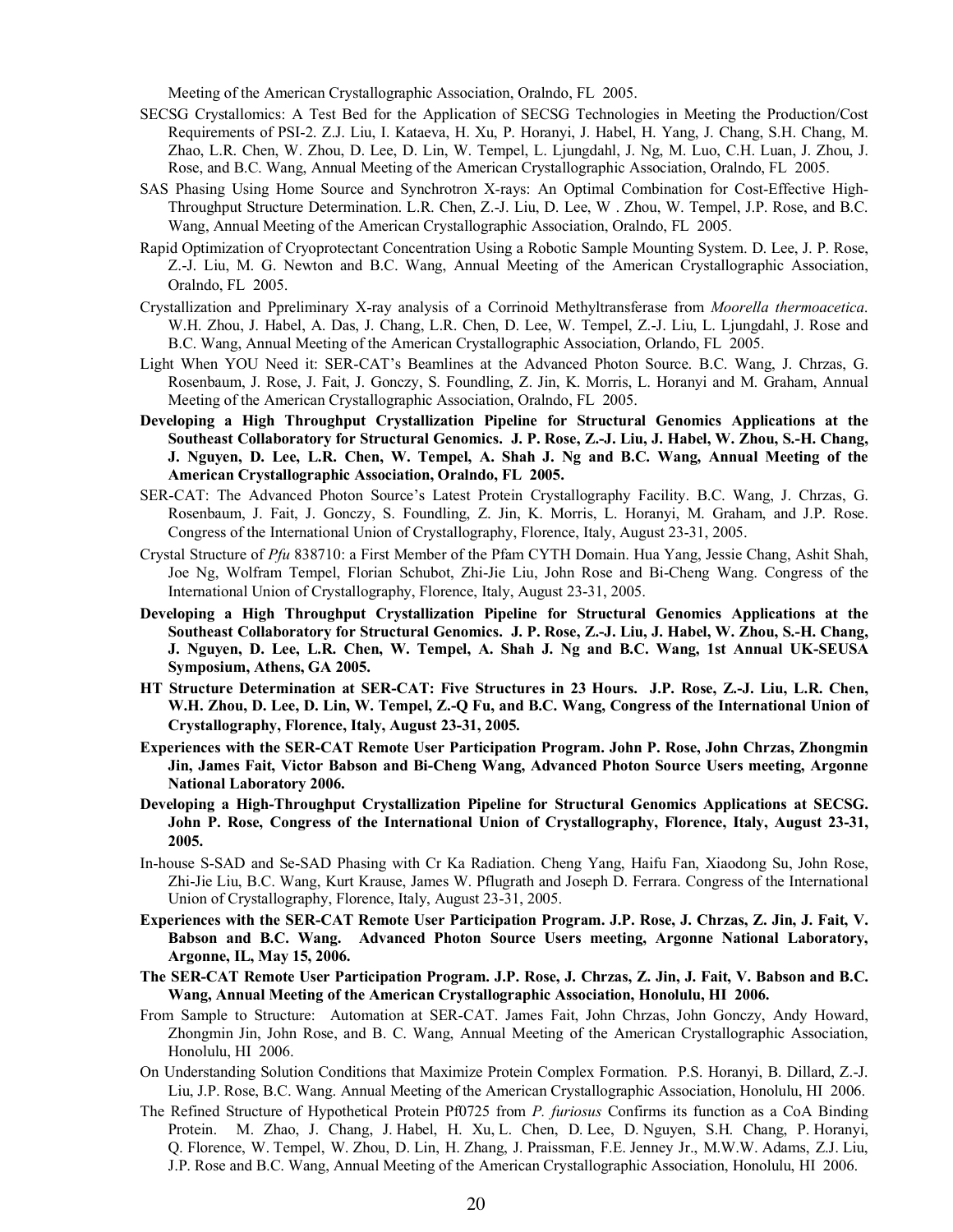- Crystal Structure of the Aerobic FMN-Dependent Azoreductase (AzoA) From *Enterococcus faecalis*. Z.-J. Liu, H. Chen, L. Chen, S.L. Hopper, C.E. Cerniglia, Neil Shah, J. P. Rose, B.-C. Wang, Annual Meeting of the American Crystallographic Association, Honolulu, HI 2006.
- Crystal structure of methionyl-tRNA formyltransferase from *Clostridium thermocellum*. H. Yang, I. Kataeva, H. Xu, M. Zhao, J. Chang, Z. Liu, L. Chen, W. Tempel, D. Lee, D. Lin, J.P. Rose, B.C. Wang, Annual Meeting of the American Crystallographic Association, Honolulu, HI 2006.
- Progress on Sulfur Phasing and Direct Crystallography at UGA and SER-CAT. L. Chen, Z.J. Liu, J.P. Rose, J. Ruble, J.Chrzas and B.C. Wang. ICSG2006, Beijing, China, October 22-26, 2006.
- Crystal Structure of Cth-1438, a Glucose/ribitol dehydrogenase from *Clostridium thermocellum*. Y. Li, H. X, N. Shaw, L. Chen, C. Cheng, S. Chen, J.P. Rose, W. Duax, W. Gong, Z. Rao, B.C. Wang, Z.J.Liu, ICSG2006, Beijing, China, October 22-26, 2006.
- Crystallization of a Protein Complex Involved in the Conversion of Succinate to Malate. S. Chen, N. Shaw, C. Cheng, H. Xu, P. Horanyi, B. Dillard, J. Rose, B.C. Wang, Z. Rao, Z.J. Liu, ICSG2006, Beijing, China, October 22-26, 2006.
- Reductive Methylation of Surface Lysines Improves Protein Crystal Quality. N. Shaw, W. Tempel, L. Chen, H. Yang, M. Zhao, J. Chang, J.P. Rose, Z. Rao, B.C. Wang, Z.J. Liu, ICSG2006, Beijing, China, October 22-26, 2006.
- Establishing A High Throughput Pipeline for the Production of Non-Pfam Proteins. Jin-Yi Zhu, Jenny Hwang, Hao Xu, Zhi-Jie Liu, John Rose and Bi-Cheng Wang, International Conference on Structural Genomics, Bejing China 2006.
- Application of A Parallel Expression System for Solving Protein Solubility Problems: Production of the C-terminal tail of human plasma membrane  $Ca^{2+}-ATP$ ase isoform 4b (hPMCA4bct) for crystallization, Angela (Hua) Yang, Peter Horanyi, James (Zhi-Jie) Liu, John Rose, and Bi-Cheng Wang, International Conference on Structural Genomics, Bejing China 2006.
- Multiple Strategies in High-Throughput Cloning, Expression and Production of non-Pfam Proteins for Structural Proteomics. Hao Xu, Marion Marshall, Jenny Hwang, Dong-Sheng Che, Jessie Chang, Jin-Yi Zhu, Angela Yang, Mervin Zhao, Quentin Florence, James Tucker Swindell II, Bret Dillard, Annapoorani Ramiah, Galina Stepanyuk, Min Zhang, Xun-jun Zhang, Yan-li Wang, James (Zhi-Jie) Liu, John Rose and Bi-Cheng Wang, International Conference on Structural Genomics, Bejing China 2006.
- Light When YOU Need it: SER-CAT's Beamlines at the Advanced Photon Source. J. P. Rose, J. Chrzas, Z. Jin, Z.- Q. Fu, J. Gonzy, J. Fait, G. Rosenbaum and Bi-Cheng Wang, 64th Pittsburgh Diffraction Conference, Pittsburgh, PA 2006.
- **The Structure of Augmenter of Liver Regeneration: a Mammalian FAD-dependent Sulfhydryl Oxidase. J. P. Rose, National Tsing Hua University, Hsinchu, Taiwan R.O.C 2006.**
- **Light When YOU Need it: SER-CAT's Beamlines at the Advanced Photon Source. J. P. Rose, National Synchrotron Radiation Research Center, Hsinchu, Taiwan R.O.C 2006.**
- The UGA Structural Biology Incubator: a Unique Resource to the State of Georgia J. P. Rose, Z.-Q. Fu, L. Chen, H. Xu, and B.C. Wang, UGA Conference on Drug Discovery, University of Georgia, Athens, GA 2007.
- Lars Ljungdahl as a Structural Biologist. B.C. Wang, J.P. Rose, F.D. Schubot, Z.J. Liu, I. Kataeva, L. Chen, W. Tempel, D. Lin, H. Xu, P. Horanyi, J. Habel, H. Yang, M. Zhao, J. Chang, H. Zhang, J. Ng, M.G. Newton and L. Ljungdahl, Incredible anaerobes: from physiology to genomics to fuels, University of Georgia, Athens, GA 2007.
- **Optimizing the SER-CAT beamlines for routine soft X-ray data collection, John P. Rose, John Ruble, John Chrzas, John Gonczy, James T. Swindell II, Lirong Chen, James Fait, Zheng-Qing (Albert) Fu, Zhongmin Jin and Bi-Cheng Wang, Chess Users Meeting, Cornell University, 2007.**
- SER-CAT: The First 10 Years. J.P. Rose, G. Rosenbaum, J. Fait, J. Gonzy, J. Unik, J. Chrzas, Z. Jin, N. Leyarovska, S. Foundling, Z.-Q. Fu, A. Howard, M. Graham, K. Medina, L. Horanyi, S. White, E. Westbrook and B.C. Wang, Advanced Photon Source Users meeting, Argonne National Laboratory 2007.
- **Progress Towards Routine Soft X-ray Structure Determination at UGA and SER-CAT. J.P. Rose, J. Ruble, J. Chrzas, J. Gonczy, J. T. Swindell II, L. Chen, J. Fait, Z.-Q. Fu, Z. Jin and B.C. Wang, Annual Meeting of the American Crystallographic Association, Salt Lake City UT 2007.**
- The SER-CAT on-site data-to-structure capability, Z.-Q. Fu, J. Chrzas, J. P. Rose and B.C. Wang, Annual Meeting of the American Crystallographic Association, Salt Lake City 2007.
- FedEx Crystallography the next generation: Combining mail-in crystallography program with remote data collection capability at SER-CAT. Z. Jin, J. Chrzas, J. Fait, J.Gonczy, Z.-Q. Fu, J.P. Rose, and B.C. Wang, Annual Meeting of the American Crystallographic Association, Salt Lake City 2007.
- Automation at SER-CAT: A New Robot Implementation. J. Fait, J. Chrzas, A. Howard, J. Gonczy, Z.-Q. Fu, Z. Jin,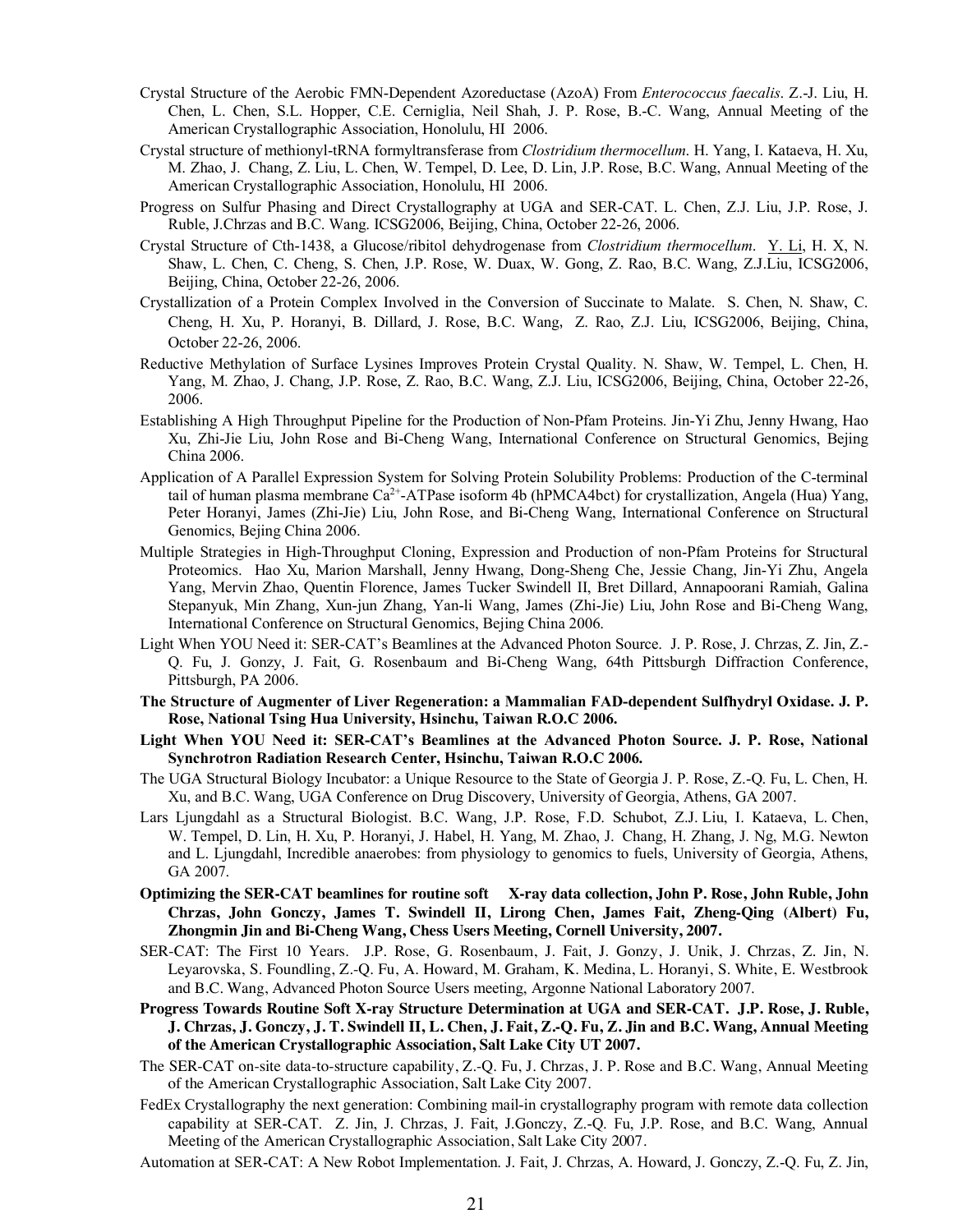J.P. Rose, and B. C. Wang, Annual Meeting of the American Crystallographic Association, Salt Lake City, UT 2007.

- **Automation at SER-CAT: Whats next?, J. P. Rose, J. Chrzas, J. Fait, Z-Q Albert Fu, A. Howard, J. Gonczy, Z. Jin and B. C. Wang, Actor Users Meeting, Rigaku Americas, The Woodlands, TX 2007.**
- **Optimizing the SER-CAT Beamlines for Sulfur SAS Phasing, J.P. Rose, J. Ruble, J. Chrzas, J. Gonczy, J. T. Swindell II, L. Chen, J. Fait, Z.-Q. Fu, Z. Jin and B.C. Wang, SER-CAT Workshop, University of Georgia, Athens, GA 2007.**
- **Automation at SER-CAT: Towards Signal Based Data Collection. John P. Rose, John Chrzas, James Fait, Zeng-Qing Albert Fu, Andrew Howard, John Gonczy, Zhongmin Jin and B. C. Wang, 20th Meeting of the Asian Crystallographic Association, Taipei, Taiwan R.O.C. 2007.**
- **The First** *de novo* **Structure Determinations Using Wang's ISAS Technique. John P. Rose, Annual Meeting of the American Crystallographic Association, Knoxville, TN 2008.**
- The Crystal Structure of TTHA0415, a Putative ACP Reducatase from Thermos thermophilus at 1.9 Å Resolution. James Tucker Swindell II, Lirong Chen, A. Ebihara, A. Shinkai, S. Kuramitsu, S. Yokoyama John Chrzas, John P. Rose and Bi-Cheng Wang, Annual Meeting of the American Crystallographic Association, Knoxville, TN 2008.
- An Example of Successful Sulfur SAS Phasing using Medium-Resolution Data: Crystal Structure of *Archaeoglobus fulgidus* ORF 1382. J.-Y. Zhu, Z.-Q. Fu, L. Chen, H. Xu, J. Chrzas, J. Rose and B.C. Wang, Annual Meeting of the American Crystallographic Association, Knoxville, TN 2008.
- Augmenter of Liver Regeneration and Probing for Interacting Proteins. Q. Florence, B. Dillard, P. Horyani, J.T. Swindell, H. Xu, B.C. Wang and J. P. Rose, Annual Meeting of the American Crystallographic Association, Knoxville, TN 2008.
- A Multiple-Data-Set Data Collection Strategy for A Better Data Set Within a Fixed X-ray Dose. B.C. Wang, Z.J. Liu, L. Chen, G. Rosenbaum, J. Chrzas, Z.-Q Fu, and J. Rose, Workshop Wise Use of Dose: Structure Solvability vs. Structure Integrity, Annual Meeting of the American Crystallographic Association, Knoxville, TN 2008.
- Signal-Based Data Collection: A Novel Approach to Automated Macromolecular Structure Determination On-site at SER-CAT. Bi-Cheng Wang, Zheng-Qing Fu, James Fait, Andrew Howard, John Chrzas, Lirong Chen, John Rose, Congress of the International Union of Crystallography, Osaka Japan, 2008.
- Pushing the Envelop of Sulfur SAS Structure Determination at UGA/SER-CAT. John Rose, Lirong Chen, Zheng-Qing Fu, James Swindell II, Jinyi Zhu, John Ruble, John Chrzas, John Gonczy, James Fait, Zhongmin Jin and Bi-Cheng Wang, Congress of the International Union of Crystallography, Osaka Japan, 2008.
- Applying Parallel Computing for a Faster and Better Structure Solution, Zheng-Qing Fu, John Chrzas, James Fait, Zhongmin Jin, Andrew Howard, John Gonczy, John P. Rose, Bi-Cheng Wang, Congress of the International Union of Crystallography, Osaka Japan, 2008.
- **25 Years of SAS Phasing. John P. Rose and Bi-Cheng Wang, 66th Annual Pittsburgh Diffraction Conference, Pittsburgh, PA 2008.**
- Structural studies of the hepatitis B virus surface protein (HBsAg) aimed at developing next generation vaccines, Quentin Florence, Hao Xu, Jonny Yokosawa, James Laura, Yuri Khudyakov and John P. Rose, Annual Meeting of the American Crystallographic Association, Toronto, Canada 2009.
- Preparation of the Ebola Virus Glycoprotein for Structural Characterization Related to Development of a Multiepitope Vaccine.Dayong. Zhou, Hao Xu, Frank Michel, Jeff Hogan, and John P. Rose, Annual Meeting of the American Crystallographic Association, Toronto, Canada 2009.
- Sulfur-SAD Phasing: an historical perspective and recent progress at UGA and SER-CAT. Lirong Chen, Zheng-Qing Fu, John Chrzas, Hao Xu, Hua Zhang, John P. Rose, and B.C. Wang, Annual Meeting of the American Crystallographic Association, Toronto, Canada 2009.
- Providing "Light When YOU Need It" *via* SER-CAT's virtual synchrotron. John Chrzas, James Fait, John Gonczy, Zhongmin Jin, Zheng-Qing. Fu, Andrew Howard, John P. Rose, and Bi-Cheng Wang, Annual Meeting of the American Crystallographic Association, Toronto, Canada 2009.
- **Signal-Based Data Collection: An approach to automated data collection aimed at increasing structure solution success. John P. Rose, John Chrzas, Zheng-Qing Fu, James Fait, John Gonczy, Zhongmin Jin, Andrew Howard and Bi-Cheng Wang, Annual Meeting of the American Crystallographic Association, Toronto, Canada 2009.**
- **Structural Studies of the Hepatitis B Virus Surface Protein (HBsAg) aimed at developing next generation vaccine. John P. Rose, Quentin. J. T. Florence, Johnny Yokoaswa, James Laura, and Yuri Khudyakov, GRA-CDC Collaboration Roundtable, CDC Atlanta, February 26, 2010.**
- Structural Investigation of HBsAg: A Progress Report. Quentin. J. T. Florence, Johnny Yokoaswa, James Laura,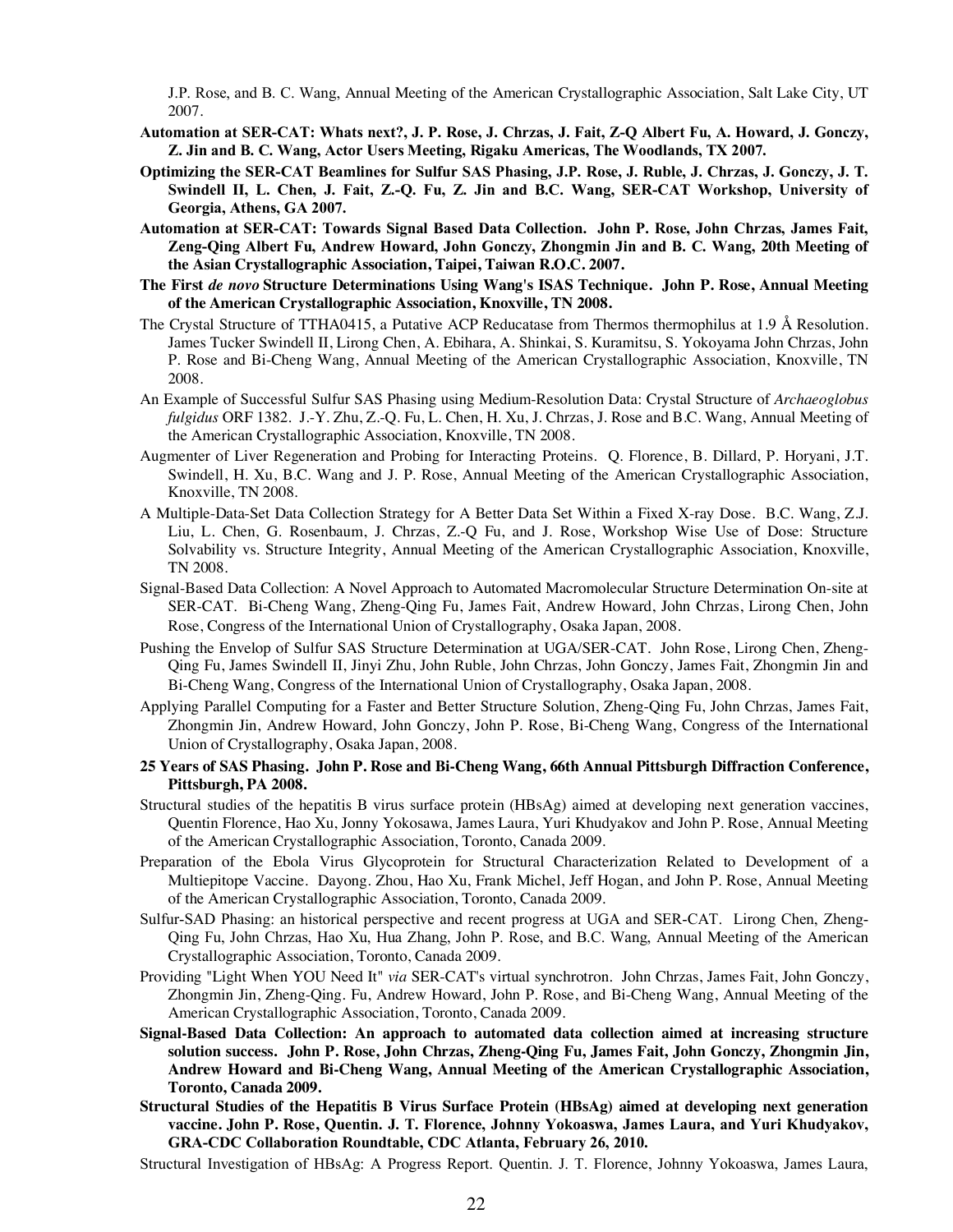Yuri Khudyakov and John P. Rose GRA-CDC Collaboration Roundtable, CDC Atlanta, February 26, 2010.

- Microdiffraction at SER-CAT: an update. John P. Rose,John Chrzas, James Fait, John Gonczy, Zeng-Qing "Albert" Fu, Zhongmin Jin, Andrew Howard and B. C. Wang. 68th Annual Pittsburgh Diffraction Conference, Pittsburgh, PA 2010.
- SSAD\_DB: a database of structures solved by sulfur SAD phasing and related experimental parameters. John P. Rose, Yasin Rasheed, Hua Zhang, Manfred Weissand Bi-Cheng Wang, Annual Meeting of the American Crystallographic Association, New Orleans, LA 2011.
- The structure of a hexahistidine-tagged form of Augmenter of Liver Regeneration reveals a novel [Cd2Cl4O6] cluster that aids in crystal packing. M. Gary Newton, Quentin Florence, Chia-Kuei Wu, Jeffrey Habel, James Swindell II, Bi-Cheng Wang and John Rose, Annual Meeting of the American Crystallographic Association, New Orleans, LA 2011.
- Southeast Regional Collaborative Access Team: *The SER-CAT Virtual Home Synchrotron.* John Chrzas, John Gonczy, Zhongmin Jin, Zheng-Qing Fu, James Fait, Rod Salazar, Unmesh Chinte, Palani Kandevelu, John P. Rose and B.C. Wang, Annual Meeting of the American Crystallographic Association, New Orleans, LA 2011.
- Detection of Crystal Radiation Damage Through Real Time Data Collection. Zhongmin Jin, John Chrzas, John P. Rose and B.C. Wang, Annual Meeting of the American Crystallographic Association, New Orleans, LA 2011.
- The SER-CAT Virtual Beamline: Providing light when YOU need it in your home lab. John P. Rose, John Chrzas, James Fait, Zheng-Qing "Albert" Fu, John Gonczy, Andrew Howard, Zhongmin Jin, Rod Salazar, Unmesh Chinte, Palani Kandavelu, Gerold Rosenbaum and B.C. Wang. 69<sup>th</sup> Annual Pittsburgh Diffraction Conference, Case Western Reserve University, Cleveland, OH 2011.
- Recent Efforts on Phase Determination by S-SAD. Bi-Cheng Wang and John P. Rose. XXII Congress and General Assembly of the International Union of Crystallography Madrid, Spain 2011.
- **Microdiffraction at SER-CAT: Current Status & Future Plans, John Rose. John Chrzas, James Fait, Zheng-Qing (Albert) Fu, John Gonczy, Zhongmin Jin, Gerold Rosenbaum, Bi-Cheng Wang. Annual Meeting of the American Crystallographic Association, Bostop, MA 2012.**
- **The MDS (Multiple-Dataset) Approach and its Implications for Dose Reduction for SAD, John P. Rose, Unmesh Chinte, Zheng-Qing (Albert) Fu, Hua Zhang, Lirong Chen, John Chrzas, and Bi-Cheng Wang, 70st Pittsburgh Diffraction Conference, Stanford University 2012.**
- **The MDS (Multiple-Dataset) Approach and its Implications for Dose Reduction. John P. Rose, Unmesh Chinte, Zheng-Qing (Albert) Fu, Hua Zhang, Lirong Chen, John Chrzas, and Bi-Cheng Wang. Annual Meeting of the American Crystallographic Association, Honolulu, HI 2013.**
- **The SER-CAT Virtual Beamline: Lessons Learned When Over 95% of All Data is Collected Remotely. John Rose, John Chrzas, Jim Fait, John Gonczy, Zheng-Qing "Albert" Fu, Zhongmin Jin,Rod Salazar, Unmesh Chinte, Palani Kandavelu, Gerold Rosenbaum, Bi-Cheng Wang, 71st Pittsburgh Diffraction Conference, Buffalo, NY 2013.**
- A Few Handy Tools to Help Monitoring Data Quality On-the-Fly, Zheng-Qing Fu. John Rose, John Chrzas, Bi-Cheng Wang, Workshop on Advanced Data Collection With Multi-Axis Goniometer and Single Photon Counting Detector, Paul Schrrer Institute, Switzerland, 2013.
- SER-CAT Scientific Highlights: Award-Winning Projects and Assisting Beamline Technologies. John P. Rose, Zheng-Qing "Albert" Fu, John Chrzas & Bi-Cheng Wang. BES Triennial Review of the APS, Argonne National Laboratory, Argonne, IL 2014.
- Exploiting Selenium Labeled DNA for Phosphorus-SAD Phasing. Dayong Zhou, Unmesh Chinte, John P. Rose, Hua Zhang, Wen Zhang, Zhen Huang<sup>¶</sup> and Bi-Cheng Wang. The 3rd International Conference on Nucleic Acid-Protein Chemistry and Structural Biology for Drug Discovery, Atlanta, GA 2014.
- Building a virtual beamline: Lessons learned when over 95% of all data is collected remotely. John Rose, John Chrzas, Jim Fait, John Gonczy, Zheng-Qing "Albert" Fu, Zhongmin Jin,Rod Salazar, Unmesh Chinte, Palani Kandavelu, Gerold Rosenbaum, Bi-Cheng Wang. Annual Meeting of the American Crystallographic Association, Albuquerque, NM 2014.
- SER-CAT Light When You Need It via automation & remote access. John P. Rose, John Chrzas, Jim Fait, John Gonczy, Zheng-Qing "Albert" Fu, Zhongmin Jin, Rod Salazar, Unmesh Chinte, Palani Kandavelu, & Bi-Cheng Wang. XXIII Congress and General Assembly of the International Union of Crystallography Montreal,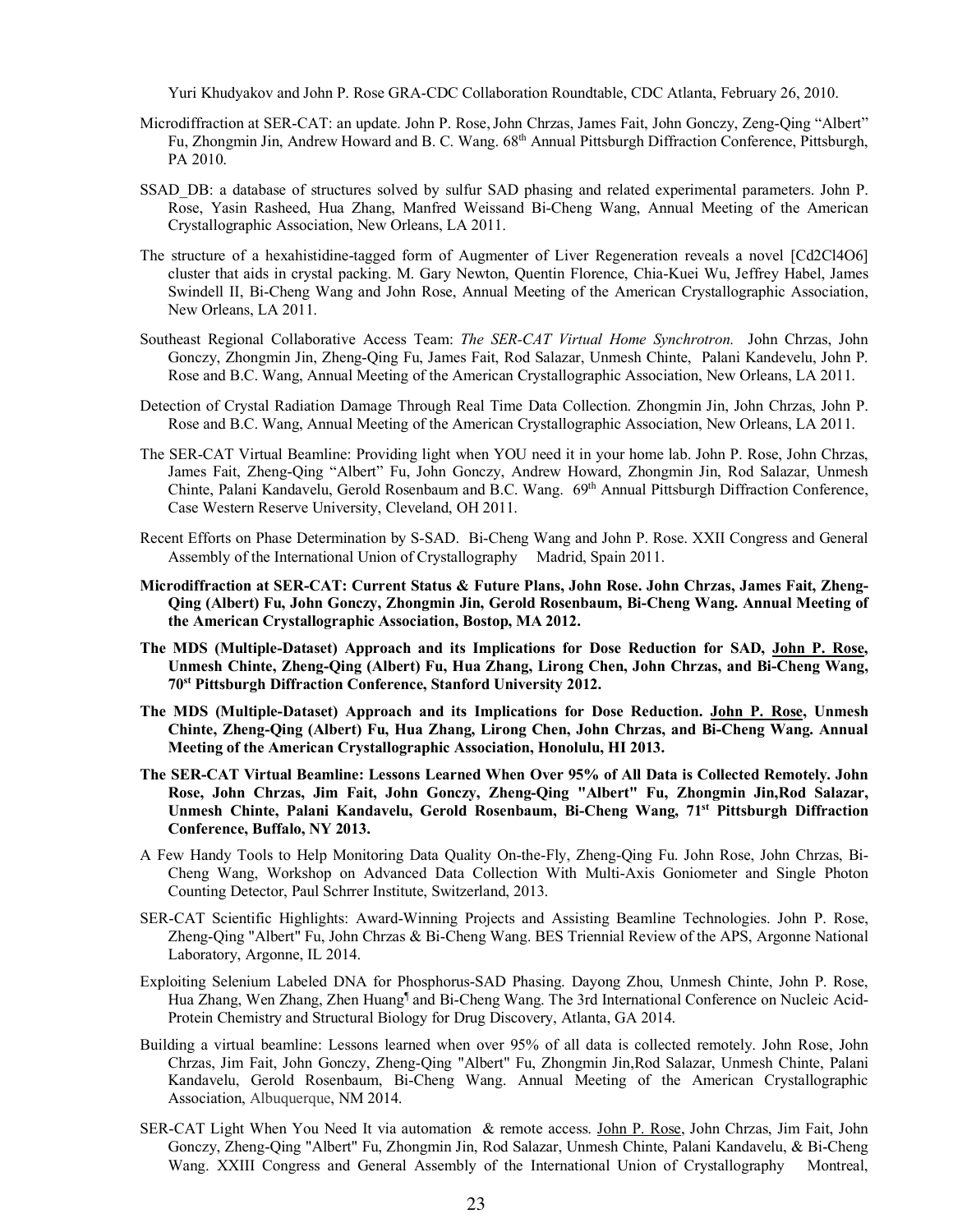Canada 2014.

- Investigating Data Collection Strategies for the Rayonix MX300HS 10 Hz CCD Detector. Zhongmin Jin, John Chrzas, James Fait, Zheng-Qing Fu, Rod Salazar, John Gonczy, Unmesh Chinte, Palani Kandavelu, John P. Rose and Bi-Cheng Wang. XXIII Congress and General Assembly of the International Union of Crystallography Montreal, Canada 2014.
- Expanding the Crystallographer's Toolbox: A SER-CAT Pilot Project Exploring New Applications of Wavelength (Energy)-Dependent Diffraction Data. Bi-Cheng Wang, Palani Kandavelu, Lirong Chen, John Rose, Dayong Zhou, Hua Zhang, Zheng-Qing (Albert) Fu, Unmesh Chinte, James Fait, John Chrzas. Annual Meeting of the American Crystallographic Association, Albuquerque, NM 2014.
- SER-CAT Scientific Highlights: Award-Winning Projects and Assisting Beamline Technologies. John P. Rose, Zheng-Qing "Albert" Fu, John Chrzas & Bi-Cheng Wang. Annual Meeting of the Georgia Research Alliance. Atlanta, GA 2014.
- The SER-CAT virtual beamline: Lessons learned when over 95% of all data is collected remotely. John Rose, John Chrzas, Jim Fait, John Gonczy, Zheng-Qing "Albert" Fu, Zhongmin Jin,Rod Salazar, Unmesh Chinte, Palani Kandavelu, Gerold Rosenbaum, Bi-Cheng Wang. 72<sup>nd</sup> Annual Pittsburgh Diffraction Conference. Athens, GA 2014.
- Exploring the Use of Wavelength-Dependent Diffraction Data for Future 4D Crystallography. Bi-Cheng Wang, Palani Kandavelu, Lirong Chen, John P. Rose, Dayong Zhou, Hua Zhang, Zheng-Qing Fu, Unmesh Chinte, James Fait and John Chrzas. 72nd Annual Pittsburgh Diffraction Conference. Athens, GA 2014.
- SER-CAT Scientific Highlights: Award-Winning Projects and Assisting Beamline Technologies. John P. Rose, Zheng-Qing "Albert" Fu, John Chrzas & Bi-Cheng Wang. 72<sup>nd</sup> Annual Pittsburgh Diffraction Conference. Athens, GA 2014.
- Exploring Data Collection Strategies for the Rayonix MX300HS 10 Hz CCD Detector. Zhongmin Jin, John Chrzas, James Fait, Zheng-Qing Fu, Rod Salazar, John Gonczy, Unmesh Chinte, Palani Kandavelu, John P. Rose and Bi-Cheng Wang. 72nd Annual Pittsburgh Diffraction Conference. Athens, GA 2014.
- **Structural Insights into Substrate Specificity of Feruloyl-CoA 6'-Hydroxylase from Arabidopsis thaliana. John P. Rose, Seminar, Depatrtment of Biological Sciences, University of Alabama in Huntsville, AL 2015.**
- Extracting an Extremely Weak Sulfur SAD Signal using Shutterless Data Collection and a High-Speed CCD Detector. Zheng-Qing, John Chrzas, Palani Kandavelu, Unmesh Chinte, James Fait, Rod Salazar, John Gonczy, John P Rose and B.C. Wang. Annual Meeting of the American Crystallographic Association, Philadelphia, PA 2015.
- **Native SAD is Maturing. John P Rose, B.C. Wang and Manfred Weiss, Annual Meeting of the American Crystallographic Association, Philadelphia, PA 2015.**
- **SAD Structure Determination at Pitt, UGA and SER-CAT. John P. Rose, 5th Winter School on Soft X-rays in macromolecular Crystallography, Athens, GA 2015.**
- Investigating Data Collection Strategies for the Rayonix MX300HS 10 Hz CCD Detector. Zhongmin Jin, John Chrzas James Fait, Zheng-Qing Fu, Rod Salazar, John Gonczy, Unmesh Chinte, Palani Kandavelu, John P Rose and B.C. Wang. 5th Winter School on Soft X-rays in Macromolecular Crystallography, Athens, GA 2015.
- SER-CAT Scientific Highlights: Award-Winning Projects and Assisting Beamline Technologies. John P Rose, John Chrzas, Zheng-Qing Fu, John P Rose and B.C. Wang. 5th Winter School on Soft X-rays in Macromolecular Crystallography, Athens, GA 2015.
- **Biotechnology Tool Box. Catherine Teare Ketter, John Rose J and Chip Pollard. Georgia Science Teachers Association Annual Conference, Macon, GA 2015.**
- **SER-CAT Scientific Highlights: Award-Winning Projects And Assisting Beamline Technologies And The 5th Winter School On Soft X-Rays In Macromolecular Crystallography To Be Held At Uga From March 1 To 4, 2015.** B.C. Wang and John P Rose. TGIF Seminar, Department of Biochemistry and Molecular Biology, University of Georgia, Athens, GA 2015.
- **Integrating Biotechnology Lab Skills in Secondary Science. Catherine Teare Ketter, John Rose J and Latasha Campbell. Georgia Science Teachers Association Annual Conference, Atlanta, GA 2016.**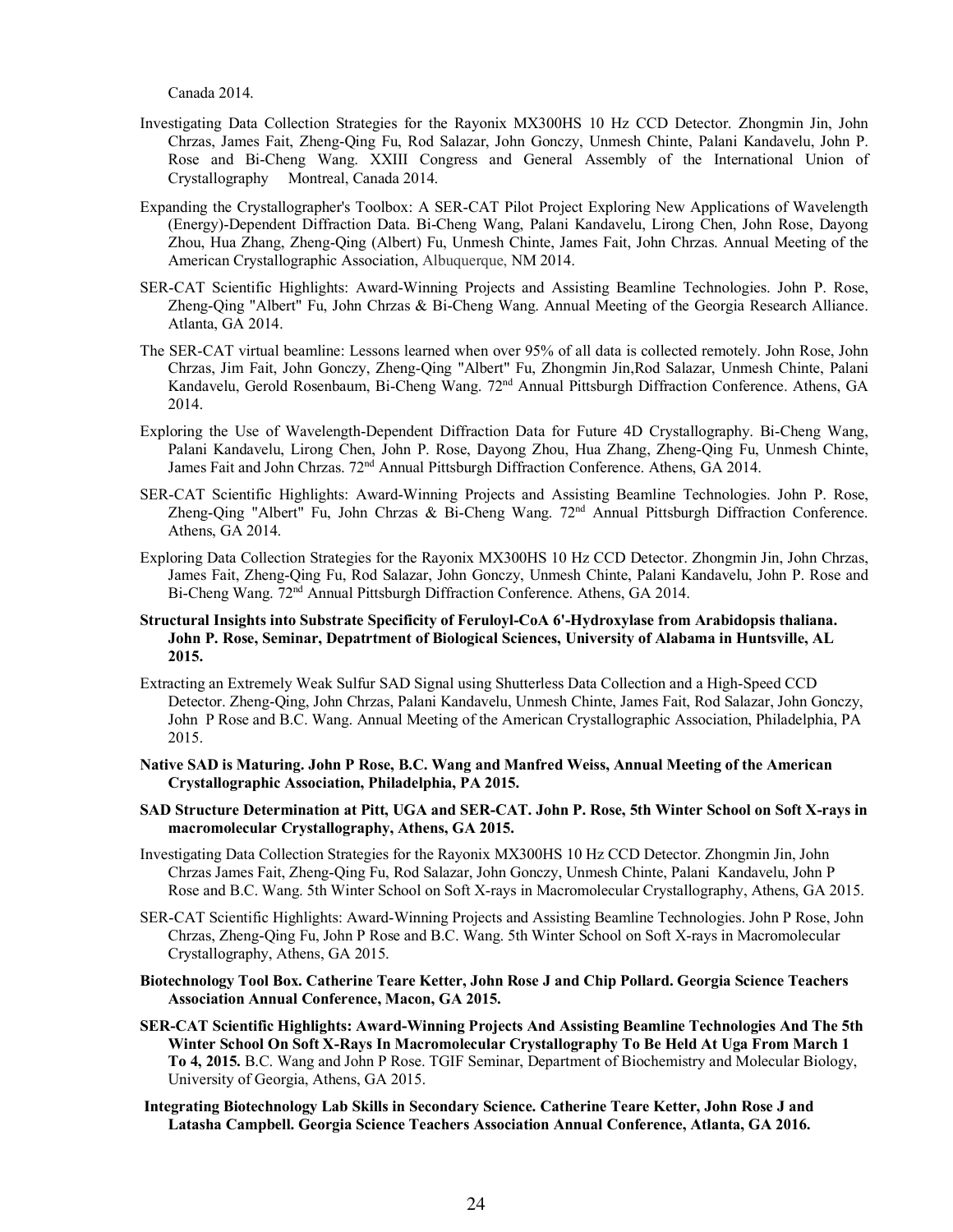#### **SER-CAT/UGA Native-SAD Highlights. Rose, J., Fu, Z., Chen, L., Zhou, D., Zhang, H., Kandavelu, P., . . . Wang, B.C. 12th International Conference on Biology and Synchrotron Radiation, SLAC National Accelerator Laboratory, Stanford, CA 2016.**

- On the Use of Soft X-ray Diffraction for Native-SAD and for Chromatic Exploration of Uncharted Aspects of Metals in Macromolecules: A New Pilot Program at the APS. Wang, B. C., Rose, J., Chrzas, J., Chen, L., Kandavelu, P., Zhou, D., . . . Mills, D. The 6th International Conference on Structural Biology, New Orleans, LA Keynote/Plenary, (2016).
- UGA-APS Native SAD Pilot Program at SER-CAT 22BM for General Users. Wang, B. C., Rose, J., Chrzas, J., Chen, L., Kandavelu, P., Zhou, D., . . . Mills, D. American Crystallographic Association Annual Meeting, Denver, CO 2016.

#### **The next generation of X-ray structural biologists: button pushers or crystallographers? Rose, J., Fu, Z., Chrzas, J., & Wang, B. C. American Crystallographic Association Annual Meeting, Denver, CO 2016.**

- Capability and Quality Evaluation of High-Speed Detectors. Fu, Z., Chrzas, J., Rose, J., Wang, B. C., & Wang, B. C. American Crystallographic Association Annual Meeting, Denver, CO 2016. International, Invited
- Soft X-ray Diffraction for Macromolecules. Wang, B. C., Rose, J., Chrzas, J., Chen, L., Kandavelu, P., Zhou, D., ... Mills, D. (2016). Annual Biophysics Society Meeting, National Tsing Hua University, Hsinchu, Taiwan. Keynote/Plenary, 2016.

## **Mysteries of the crooked cell. Rose J. & Teare Ketter, C. Georgia Science Teachers Association Annual Conference, Atlanta, GA 2017.**

UGA-APS Pilot Program at SER-CAT 22BM: Phase II - Chromatic Exploration of Uncharted Aspects of Metals in Macromolecules. Wang, B. C., Rose, J., Chrzas, J., Chen, L., Kandavelu, P., Zhou, D., Chinte, U., Fu, Z.-Q., Jin, Z., Fait, J., Rosenbaum, G. & Mills, D. American Crystallographic Association Annual Meeting, New Orleans, LA 2017.

## **Bence-Jones Protein Pav: the first ISIR structure. Rose, J.P., Yoo, C.S., Furey, W.F., Chang, C.-H., Sax, M., Wang, B.C., & Yang, D.S. American Crystallographic Association Annual Meeting, New Orleans, LA 2017.**

SER-CAT Staff Research and UGA-APS Pilot Program: Extending the Concept of Visible Light Color Photography to Synchrotron Crystallography. Wang, B. C., Rose, J., Chrzas, J., Chen, L., Kandavelu, P., Zhou, D., Chinte, U., Fu, Z.-Q., Jin, Z., Fait, J., Rosenbaum, G. &Mills, D. 75<sup>nd</sup> Annual Pittsburgh Diffraction Conference. Indiana, PA 2017.

Bence-Jones Protein Pav: the first ISIR structure. Rose, J.P., Yoo, C.S., Furey, W.F., Chang, C.-H., Sax, M., Yang, D.S. & Wang, B.C., 75<sup>nd</sup> Annual Pittsburgh Diffraction Conference. Indiana, PA 2017.

# **4. Public Service**

### **a. Local community services and relations**

| 1992-2001 | Dr. Rose was a laboratory instructor and lecturer for the American Crystallographic Association<br>Summer Course in Crystallography. During this time he has helped train over 400 students<br>(undergraduate, graduate, post-docs and faculty) in the data collection, structure solution and<br>refinement procedures required in single-crystal X-ray diffraction. |
|-----------|-----------------------------------------------------------------------------------------------------------------------------------------------------------------------------------------------------------------------------------------------------------------------------------------------------------------------------------------------------------------------|
| 2008-2009 | Hosted Georgia Intern Fellowship Teacher (GIFT) Mr. Andrew Wang, a 9th grade biology teacher<br>from Loganville High School, Loganville, GA                                                                                                                                                                                                                           |
| 2006-2007 | Hosted LSAMP Scholar Ms. Eghosa Oyegun                                                                                                                                                                                                                                                                                                                                |
| 2008-2009 | Hosted SURP Scholar (Summer 2008), LSAMP Scholar Tanzir Mortusa                                                                                                                                                                                                                                                                                                       |
| 2008-2008 | Hosted SURP Scholar (Summer 2008) Ms. Cynthia Taylor,                                                                                                                                                                                                                                                                                                                 |
| 2009-2009 | Hosted Mr. Daniel Masciadri a high school student in the UGA Young Dawgs program                                                                                                                                                                                                                                                                                      |
| 2009-2010 | Hosted LSAMP Scholar Whitney C. Nwagbara                                                                                                                                                                                                                                                                                                                              |
| 2010-2010 | Organized the one-week UGA BioTech Boot Camp for Georgia high school science teachers at<br>the University of Georgia, Athens, GA                                                                                                                                                                                                                                     |
| 2011-2017 | Organized the one-week UGA BioTech Boot Camp for Georgia high school science teachers at<br>the University of Georgia, Tifton, GA                                                                                                                                                                                                                                     |
| 2014-2014 | Host, Experience UGA Biology 9th grade field trip                                                                                                                                                                                                                                                                                                                     |
| 2015-2015 | Host, Experience UGA Biology 9th grade field trip                                                                                                                                                                                                                                                                                                                     |
| 2016-2016 | Host, Experience UGA Biology 9th grade field trip                                                                                                                                                                                                                                                                                                                     |
| 2016-2016 | Judge Georgia Science & Engineering Fair, March 31, 2016–April 2, 2016                                                                                                                                                                                                                                                                                                |

## **b. Service as a referee or member of advisory panel for federal, state or private agency allocating research funds**

1999-2005 Member Scientific Review Committee, NIH ZRG1-MEDB study section<br>2002-2009 Member Scientific Review Committee. Alabama EPSCoR Member Scientific Review Committee, Alabama EPSCoR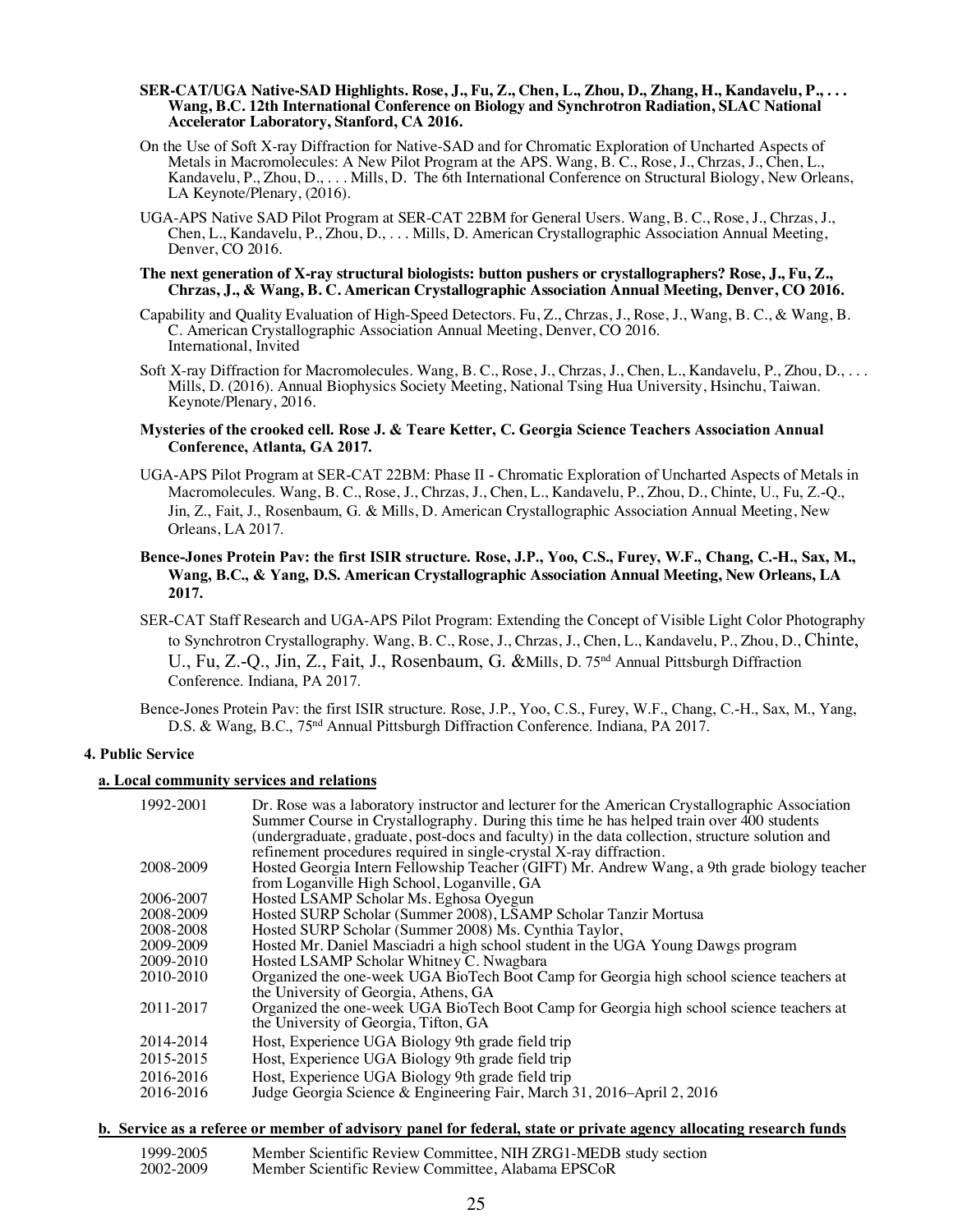| 2002      | Member Scientific Review Committee, NIH ZRG1-BBCB study section                        |
|-----------|----------------------------------------------------------------------------------------|
| 2003      | Member, North Carolina Biotechnology Review Panel                                      |
| 2003      | Member Scientific Review Committee, NIH ZRG3-BBCA study section                        |
| 2003      | Member Scientific Review Committee, NIH ZRG1-BIO study section                         |
| 2003-2004 | Member Scientific Review Committee, NIH ZRG3-SSSH study section                        |
| 2003-2005 | Member Scientific Review Committee, NIH ZRG3-BMDA study section                        |
| 2004      | Member Scientific Review Committee, NIH ZRG1-BPC-A study section                       |
| 2004      | Member Scientific Review Committee, NIH ZRG1-BPC-E study section                       |
| 2005      | Member Scientific Review Committee, NIH ZRG1-BCMB study section                        |
| 2005      | Member Scientific Review Committee, NIH ZRG1 BCMB-Q study section                      |
| 2006      | Member (ad hoc) Scientific Review Committee, NIH ZRG1 BCMB-R study section             |
| 2007      | Member (ad hoc) Scientific Review Committee, NIH ZRG1 BCMB-R study section             |
| 2007      | Member (ad hoc) Scientific Review Committee, NIH ZRG1 BCMB-P study section             |
| 2007      | Reviewer Biophysical and Biological Sciences Research Council (U.K.)                   |
| 2008      | Member (ad hoc) Scientific Review Committee, NIH ZRG1 BCMB-P study section             |
| 2009      | Reviewer (ad hoc) Scientific Review Committee, NIH Grand Challenge Grants              |
| 2009      | Member (ad hoc) Scientific Review Committee, NIH ZRG1 BCMB-P40 study section           |
| 2010      | Reviewer Improving Teacher Quality Grants, College of Education, University of Georgia |
| 2011      | Reviewer Ralph E. Powe Junior Faculty Enhancement Awards Program, Oak Ridge Associated |
|           | Universities                                                                           |
| 2011      | Reviewer Improving Teacher Quality Grants, College of Education, University of Georgia |
| 2012      | Member (ad hoc) Scientific Review Committee, NIH ZRG1 BCMB-P40 study section           |
| 2012      | Member (ad hoc) Scientific Review Committee, NIH ZRG1 BCMB-R30 study section           |
| 2012      | Member (ad hoc) Scientific Review Committee, NIH ZRG1 IMST-G10 study section           |
| 2012      | Reviewer Improving Teacher Quality Grants, College of Education, University of Georgia |
| 2013      | Chair (ad hoc) Scientific Review Committee, NIH ZRG1 BCMB-P40 study section            |
| 2013      | Reviewer Improving Teacher Quality Grants, College of Education, University of Georgia |
| 2014      | Member (ad hoc) Scientific Review Committee, NIH ZRG1 IMST-K40 study section           |
| 2014      | Member (ad hoc) Triennial APS Sector Review Committee                                  |
| 2014      | Member DOE APS GMCA@APS Review Panel                                                   |
| 2014      | Chair (ad hoc) Scientific Review Committee, NIH ZRG1 BCMB-P40 study section            |
| 2015      | Chair (ad hoc) Scientific Review Committee, NIH ZRG1 ZRG1 BCMB P 40 P study section    |
| 2015      | Member (ad hoc) Scientific Review Committee, NIH ZRG1 BCMB-W (40) P study section      |
| 2016      | Member (ad hoc) Scientific Review Committee, NIH ZRG1 BCMB-X (40) P study section      |
| 2017      | Member (ad hoc) Scientific Review Committee, NIH ZRG1 BCMB-D (50) R study section      |
|           |                                                                                        |
|           | c. Sessions organized and chaired or service as a discussant at professional meetings  |

# Poster Chairman, American Crystallographic Association Annual Meeting, Pittsburgh, PA Co-organizer with Dr. William Furey Siemens Area Detector Users Group Meeting, University of

| 1994 | Co-organizer with Dr. William Furey Siemens Area Detector Users Group Meeting, University of  |
|------|-----------------------------------------------------------------------------------------------|
|      | Georgia                                                                                       |
| 1997 | Co-organizer with Dr. Bi-Cheng Wang Siemens Area Detector Users Group Meeting, University     |
|      | of Georgia                                                                                    |
| 1997 | Co-organizer with Dr. Bi-Cheng Wang Pittsburgh Diffraction Conference, University of Georgia  |
| 1999 | Founding Member, Southeast Regional Consortium (AL, FL, GA, KY, NC, SC, TN, and VA) for       |
|      | the development of synchrotron beamlines at the Advanced Photon Source, Argonne National      |
|      | Laboratory                                                                                    |
| 2002 | Co-organizer with Dr. Bi-Cheng Wang UGA SECSG IBM Symposium, University of Georgia            |
| 2002 | Co-organizer with Dr. Bi-Cheng Wang SER-CAT Symposium, Advanced Photon Source,                |
|      | Argonne National Laboratory                                                                   |
| 2002 | Co-Chair, Symposium on crystallographic education, Congress of the International Union of     |
|      | Crystallography, Geneva, Switzerland                                                          |
| 2004 | Co-organizer with Drs. Malcolm Capel, Stephan Ginell, and Lisa Keefe. PX Technology/Logistics |
|      | Workshop, APS Users Meeting, Argonne National Laboratory                                      |
| 2007 | Poster Chairman, Annual Meeting of the American Crystallographic Association, Salt Lake City  |
|      | $_{\rm{IIT}}$                                                                                 |
| 2008 | Chairman with Dr. Gary Newton, Patterson Award Symposium, Annual Meeting of the American      |
|      | Crystallographic Association, Knoxville, TN                                                   |
| 2009 | Program Chairman, 67th Pittsburgh Diffraction Conference, Athens, GA                          |
| 2009 | Co-organizer with Dr. Bi-Cheng Wang, One-day Workshop on Sulfur SAD Data Collection and       |
|      | Phasing, University of Georgia, Athens, GA                                                    |
| 2010 | Co-organizer with Dr. Bi-Cheng Wang and others, One-day Workshop on Sulfur SAD Data           |
|      | Collection and Phasing, Annual Meeting of the American Crystallographic Association, Chicago, |
|      | IL                                                                                            |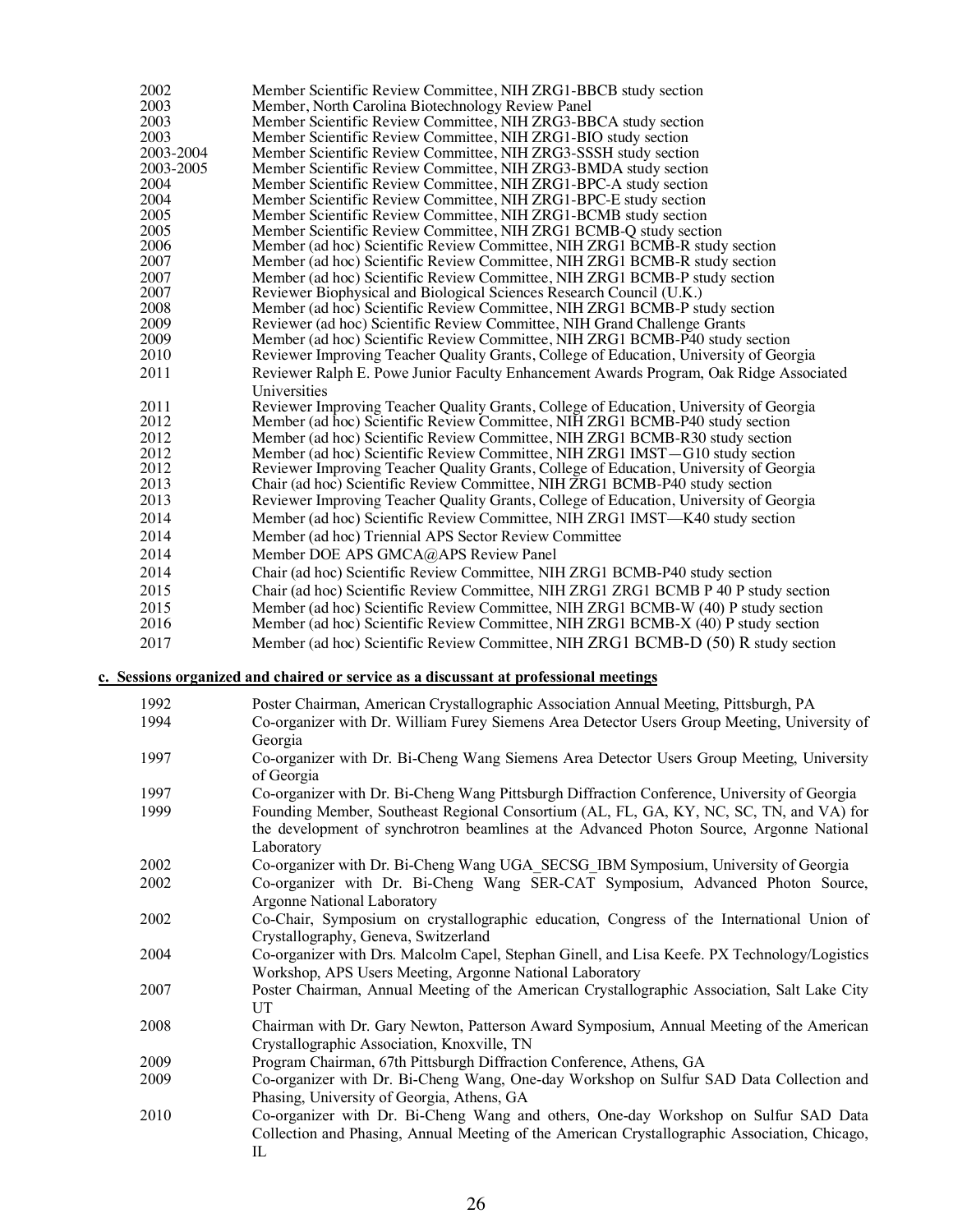2010 Co-Organizer with Dr. Wendy Dustman UGA Biotech Boot Camp: a one-week resident workshop on biotechnology for GA high school science teachers, University of University of Georgia, Athens, GA 2011 Co-organizer with Dr. Bi-Cheng Wang and others, One-day Workshop on Soft X-ray Crystallography, Advanced Photon Source Users Meeting, Argonne National Laboratory. 2011 Co-Organizer with Dr. Wendy Dustman UGA Biotech Boot Camp: a one-week resident workshop on biotechnology for GA high school science teachers, University of University of Georgia, Tifton, GA 2012 Chair, Session on "Advanced Hardware and Applications" Annual Meeting of the American Crystallographic Association, Boston, MA 2012 Co-Organizer with Dr. Wendy Dustman UGA Biotech Boot Camp: a one-week resident workshop on biotechnology for GA high school science teachers, University of University of Georgia, Tifton, GA 2013 Co-Chair with Cora Lind, Joe Reibenspies, John Westbrook, Session on "Enabling Partnerships for Broader Crystallographic Data Accessibility, Annual Meeting of the American Crystallographic Association, Honolulu, HI 2013 Co-Chair with Marian Szebnyi, Session on "Multi-crystal and Micro-crystal Data Collection," Annual Meeting of the American Crystallographic Association, Honolulu, HI 2013 Co-Organizer with Dr. Wendy Dustman UGA Biotech Boot Camp: a one-week resident workshop on biotechnology for GA high school science teachers, University of University of Georgia, Tifton, GA 2014 Co-Chair with Daouda Traore, Symposium on "Exciting Structures, Annual Meeting of the American Crystallographic Association, Albuquerque, NM 2014 Co-Chair with Manfred Weiss, Symposium "MS40 - S-SAD and Other Applications of Soft Xrays in MX" Triennial Congress of the International Union of Crystallography, Montreal, Canada 2014 Program Chairman, 72th Pittsburgh Diffraction Conference, Athens, GA 2014 Co-Organizer, 44th Mid-Atlantic Macromolecular Crystallography meeting and SER-CAT Symposium, University of Maryland, IBBR Shady Grove Campus 2014 Co-Organizer with Dr. Catherine Teare Ketter UGA Biotech Boot Camp: a one-week resident workshop on biotechnology for GA high school science teachers, University of University of Georgia, Tifton, GA 2015 Co-organizer with Dr. Bi-Cheng Wang,  $5<sup>th</sup>$  Winter School on Soft X-rays in Macromolecular Crystallography, University of Georgia, Athens, GA 2015 Chair Poster Judging Committee, Annual Meeting of the American Crystallographic Association, Philadelphia, PA 2015 Co-Organizer with Dr. Catherine Teare Ketter UGA Biotech Boot Camp: a one-week resident workshop on biotechnology for GA high school science teachers, University of University of Georgia, Tifton, GA 2016 Co-Organized a national meeting "Frontiers in Structural Biology of Membrane Protein & Pittsburgh Diffraction Conference", March 10, 2016–March 12, 2016, Huntsville, AL. 2016 Co-Organizer with Dr. Catherine Teare Ketter UGA Biotech Boot Camp: a one-week resident workshop on biotechnology for GA high school science teachers, University of University of Georgia, Tifton, GA 2017 Co-Organizer with Dr. Catherine Teare Ketter UGA Biotech Boot Camp: a one-week resident workshop on biotechnology for GA high school science teachers, University of University of Georgia, Tifton, GA

# **d. National Committees**

| 1996-1999    | Member, Editorial Board, Protein Data Bank, Brookhaven National Laboratory                |
|--------------|-------------------------------------------------------------------------------------------|
| 2001-2004    | Member, Advanced Photon Source Users Organization Steering Committee, Advanced Photon     |
|              | Source, Argonne National Laboratory                                                       |
| 2005-present | Chairman, MC Proposal Review Panel, Advanced Photon Source, Argonne National Laboratory   |
| 2009-2013    | Member, American Crystallographic Association Standing Committee on Data and Computing    |
| 2010-2011    | President, Pittsburgh Diffraction Society                                                 |
| 2011-2012    | Past President, Pittsburgh Diffraction Society                                            |
| 2010-2011    | Chairman, American Crystallographic Association "Biomolecular Crystallography" Scientific |
|              | Interest Group                                                                            |
| 2014-2016    | President, Pittsburgh Diffraction Society                                                 |
| 2016-2018    | Past president, Pittsburgh Diffraction Society                                            |
|              |                                                                                           |